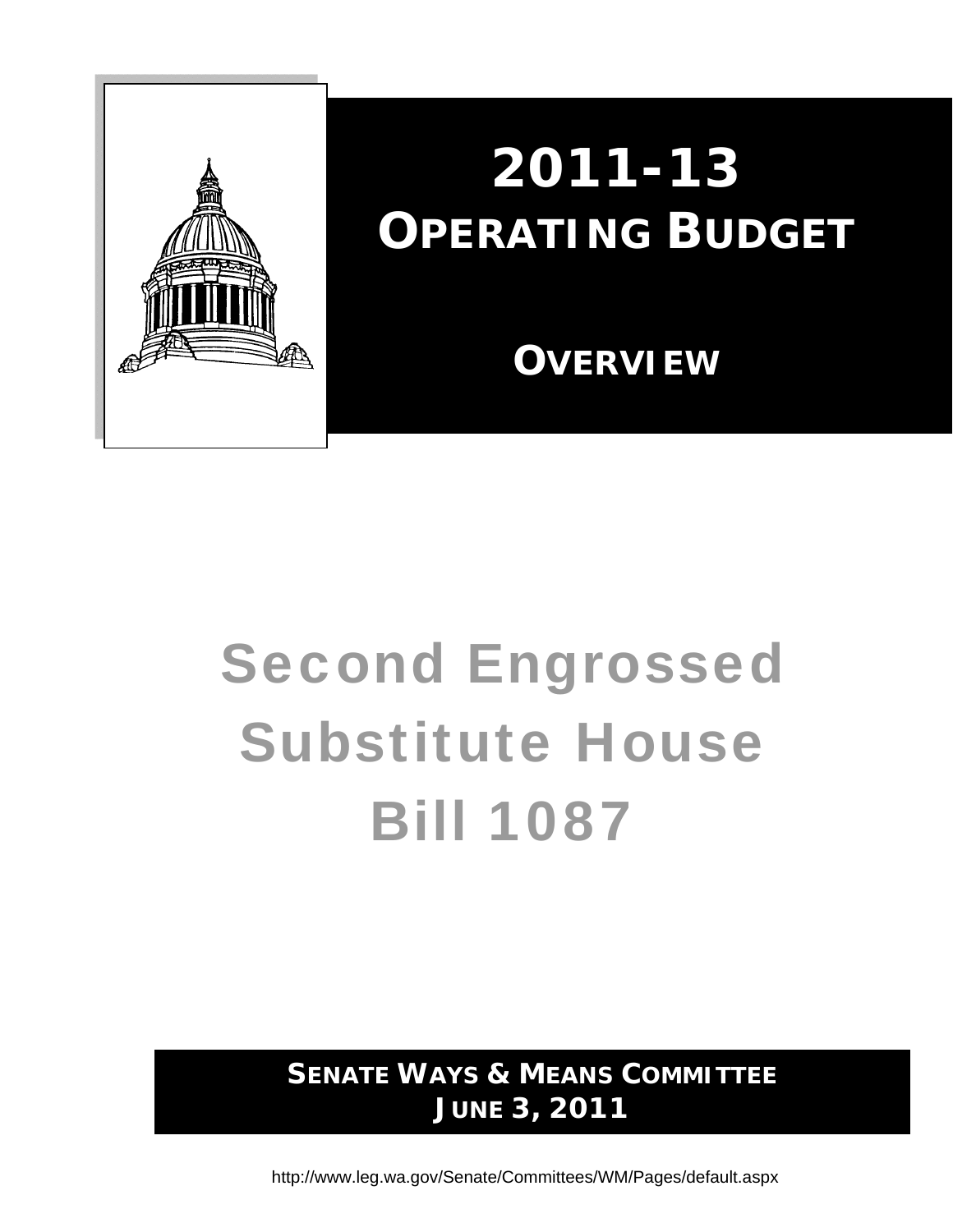# **TABLE OF CONTENTS**

| <b>SUBJECT</b>                        | <b>PAGE</b> |
|---------------------------------------|-------------|
|                                       |             |
|                                       |             |
| <b>FUNCTIONAL AREAS OF GOVERNMENT</b> |             |
|                                       |             |
|                                       |             |
|                                       |             |
|                                       |             |
|                                       |             |
|                                       |             |
|                                       |             |
|                                       |             |
|                                       |             |
|                                       |             |
|                                       |             |
|                                       | 23          |
|                                       |             |
|                                       |             |
|                                       |             |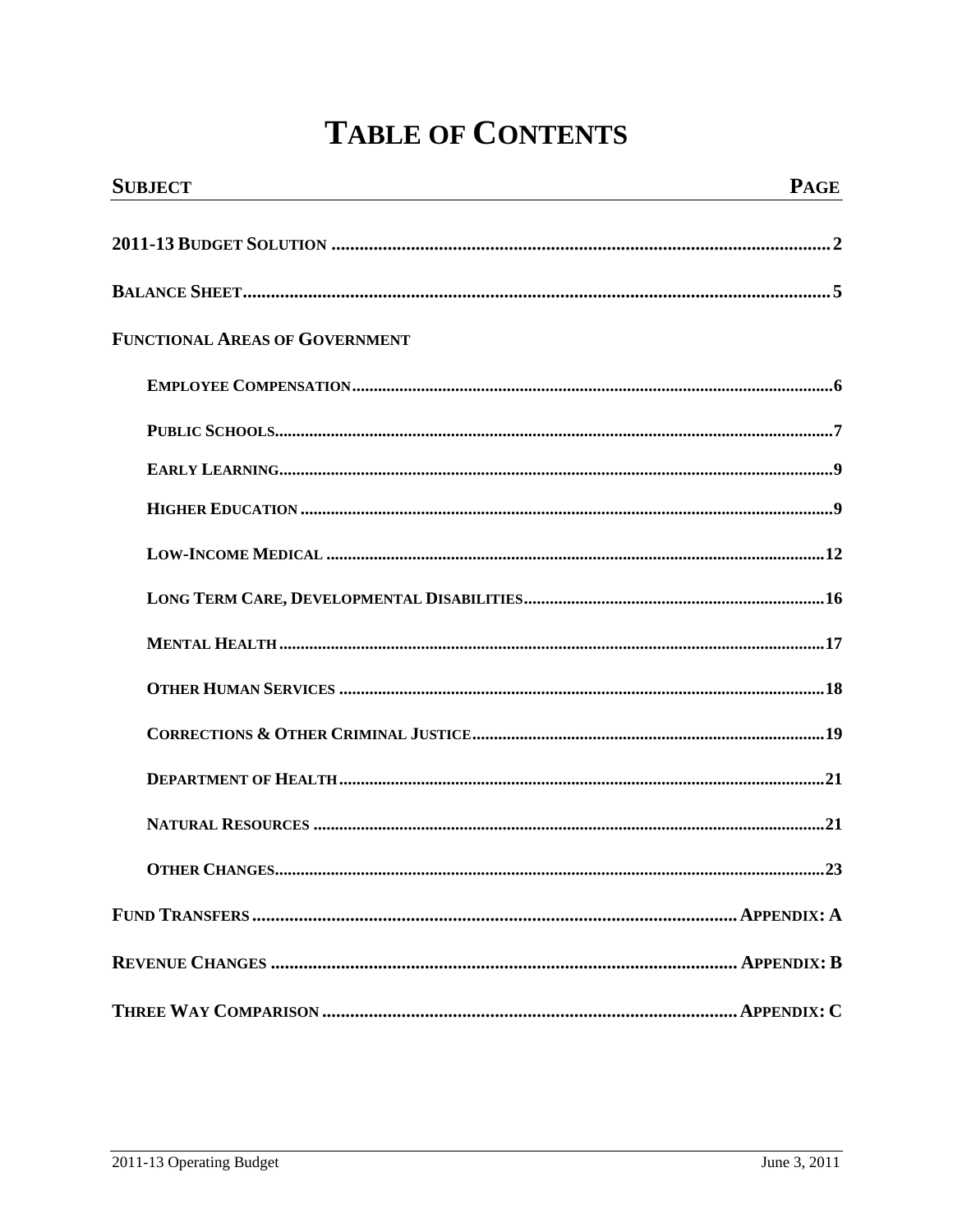# **THE 2011-13 BUDGET SOLUTION**

# **STATE FISCAL PICTURE FOR 2011**

Economists determined that June of 2009 was the official end of the 2008 recession. However, the economy is still in the process of making a full recovery. Further, the corresponding increase in revenue collections is yet to occur. As a result of the lagging recovery, as well as increasing caseloads and other budget pressures, a budget gap of \$1.2 billion (based on the latest revenue forecast) developed for fiscal year 2011. The Legislature passed "early action" legislation in December 2010 and February 2011designed to partially address the budget gap for the current fiscal year. The "early action" measures enacted by the Legislature included \$726 million in spending reductions and \$230 million in resource changes, primarily fund transfers.

As the state's economist said of the current economic period: "The economic outlook remains clouded with a great deal of uncertainty." As evidence of this uncertainty and weaker than expected economic activity, the March 2011 revenue forecast was reduced by over \$800 million for the remainder of fiscal year 2011 and for upcoming 2011-13 biennium.

Based on the lowered March 2011 revenue forecast of the 2009-11 and 2011-13 biennia, the shortfall for fiscal year 2011 accrued to a total of \$1.2 billion. Further, lower revenue estimates, combined with the other assumptions used in the development of the budget, resulted in a projected \$5.1 billion deficit for the upcoming 2011-13 biennium. This deficit projection was based on the anticipated spending needs of current law, including the costs of maintaining current programs and services and as well as some selected policy level increases. The shortfall also included the backfill of over \$2.3 billion in one-time stimulus funds provided by the federal government during the 2009-11 biennium that are no longer available to support education and human service programs. In recognition of the volatile revenue situation, the budget solution for the 2011-13 biennium includes leaving approximately \$741 million in reserves.

# **SOLVING THE \$6 BILLION BUDGET PROBLEM**

In addition to solving the remainder of the budget gap for fiscal year 2011 (which were not addressed in the December and February "early action" legislation), the budget proposal solves the \$5.1 billion shortfall in the 2011-13 biennium via: (1) \$4.6 billion in spending and compensation reductions; (2) \$458 million in fund transfers; (3) \$57 million in budget driven revenue; and (4) \$200 million in unanticipated revenues from the tax amnesty program which exceeded amounts estimated when the legislation was enacted in December 2010.

In other words, the budget solves the majority of the budget problem through spending reductions (see "Proposed Three Year Budget Solution" chart on the following page).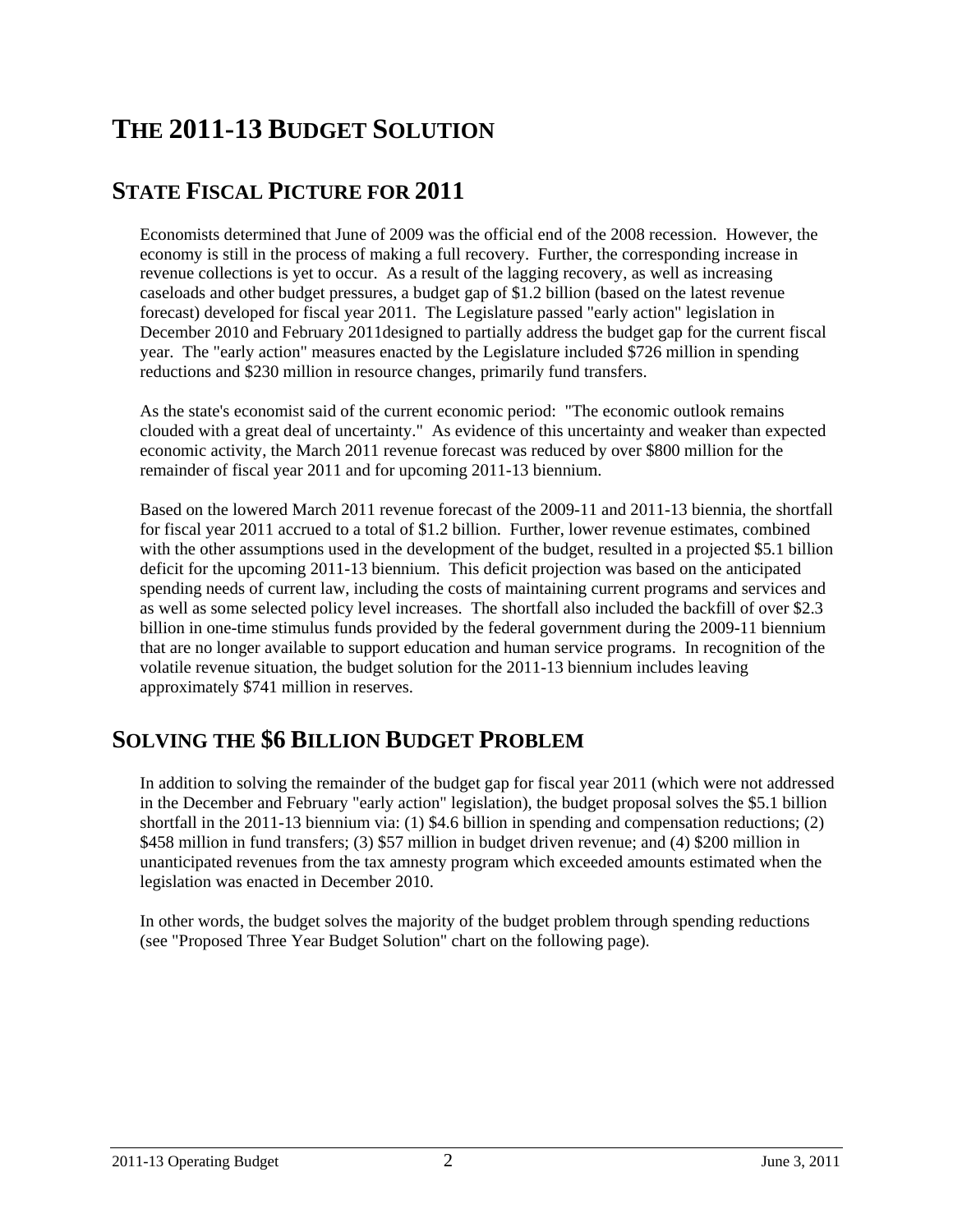

# **MAKING THE BUDGET SUSTAINABLE**

The actions taken in the budget recognize the fiscal reality that necessitates making significant reductions in state services and programs. At the same time, the approach is to partially use the fiscal downturn as an opportunity to put the state on more sound fiscal footing. While some of these initiatives will have an immediate impact on the state budget, many of these efforts are designed to make state budgeting more sustainable in the future.

Initiatives in the approach include: (1) looking at ways to reduce bonded construction debt and provide more predictable debt service payments associated with the capital budget; (2) Senate Joint Resolution 8206 (extraordinary revenue growth) which sets aside extraordinary revenue growth into the Budget Stabilization Account; (3) ending the automatic cost of living increase for retirees in the older pension plans which reduces long term liability; (4) reforming the Guaranteed Education Tuition Program to make it more sustainable and less likely to need general fund-state support; (5) modifying the retire-rehire program; and (6) changing tuition policy to provide additional flexibility and to allow for longer term fiscal planning by institutions of higher education.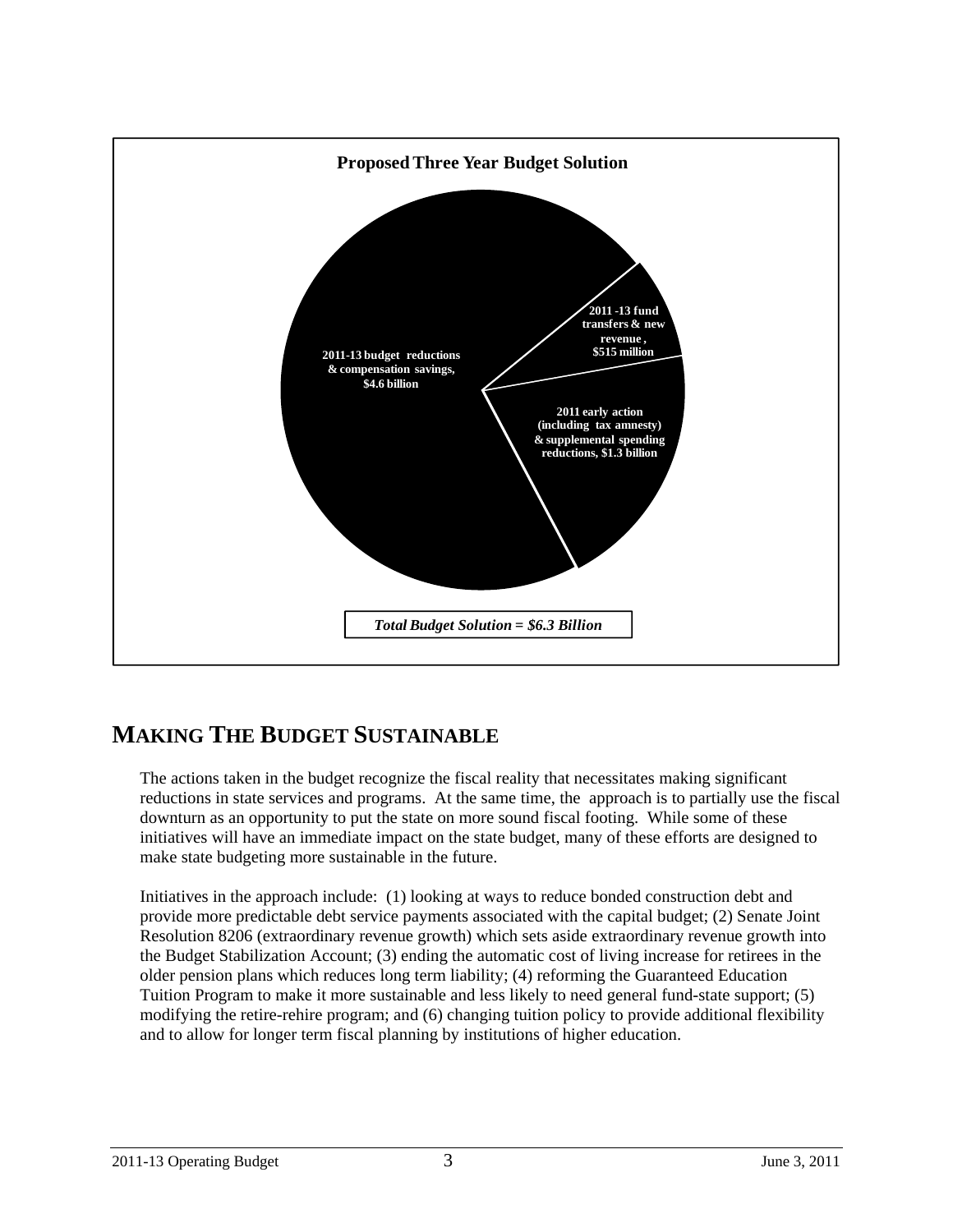# **2011-13 BUDGET REDUCTIONS - \$4.6 BILLION**

Major reductions in the budget include: (1) \$861 million by suspending the Initiative 728 class size distributions to school districts;  $(2)$  \$215 million by eliminating K-4 class enhancement which is partially offset by maintaining the funding for high poverty schools; (3) \$535 million in reductions to state higher education institutions which is partially offset by tuition increases; (4) \$356 million by making salary reductions to state, higher education and K-12 employees; (5) \$344 million from ending future automatic cost of living increases for Public Employees' Retirement System Plan 1 and the Teachers' Retirement System Plan 1 plan members; (6) a \$130 million reduction to the Basic Health Plan; (7) \$110 million from reducing hospital payments by seven to eight percent; (8) \$98 million from a 10 percent reduction to Medicaid personal care hours; and (11) \$116 million by reforming the Disability Lifeline cash program to a housing and essential needs program.

These examples are some of the largest reductions, but the budget reduces all areas of state government. Given the magnitude of the budget problem, one of the guiding principles is that all areas of state government need to be subjected to review for reduction. Ultimately no area of the budget could be spared from sharing in the budget solution.

# **FUND TRANSFERS & NEW REVENUE - \$515 MILLION**

The budget makes \$458 million in transfers from various funds to maximize General Fund-state resources. Some of the largest transfers to the General Fund-State include: (1) \$204 million from suspending the transfer to the Education Construction Account for the 2011-13 biennium; (2) \$85 million from Liquor Revolving Account by continuing the markup on distilled spirits; (3) \$50 million from the Public Works Trust Fund; (4) \$45 from the Education Savings Account; (5) \$25 million from Treasurers Service Account; and (6) \$10 million from a 3.4 percent reduction to various distributions to local governments.

The budget includes additional actions that are expected to result in \$57 million in additional revenue. These include: (1) \$53.5 million from continued and new revenue collection efforts by the Department of Revenue; and (2) \$3.6 million from changes in liquor retail operations, such as opening six new contract stores and five new co-located stores.

During the December 2010 special session, the Legislature established a temporary tax amnesty program through April 2011. At that time, the program was estimated to generate approximately \$44 million in near GF-S revenue in fiscal year 2011. However, there was more demand for the program than estimated, and it is now estimated to generate approximately \$244 million in near GF-S revenue. The budget incorporates this additional revenue in its spending plan. This funding is depicted in the 2011 "early action" section of the pie chart on the previous page.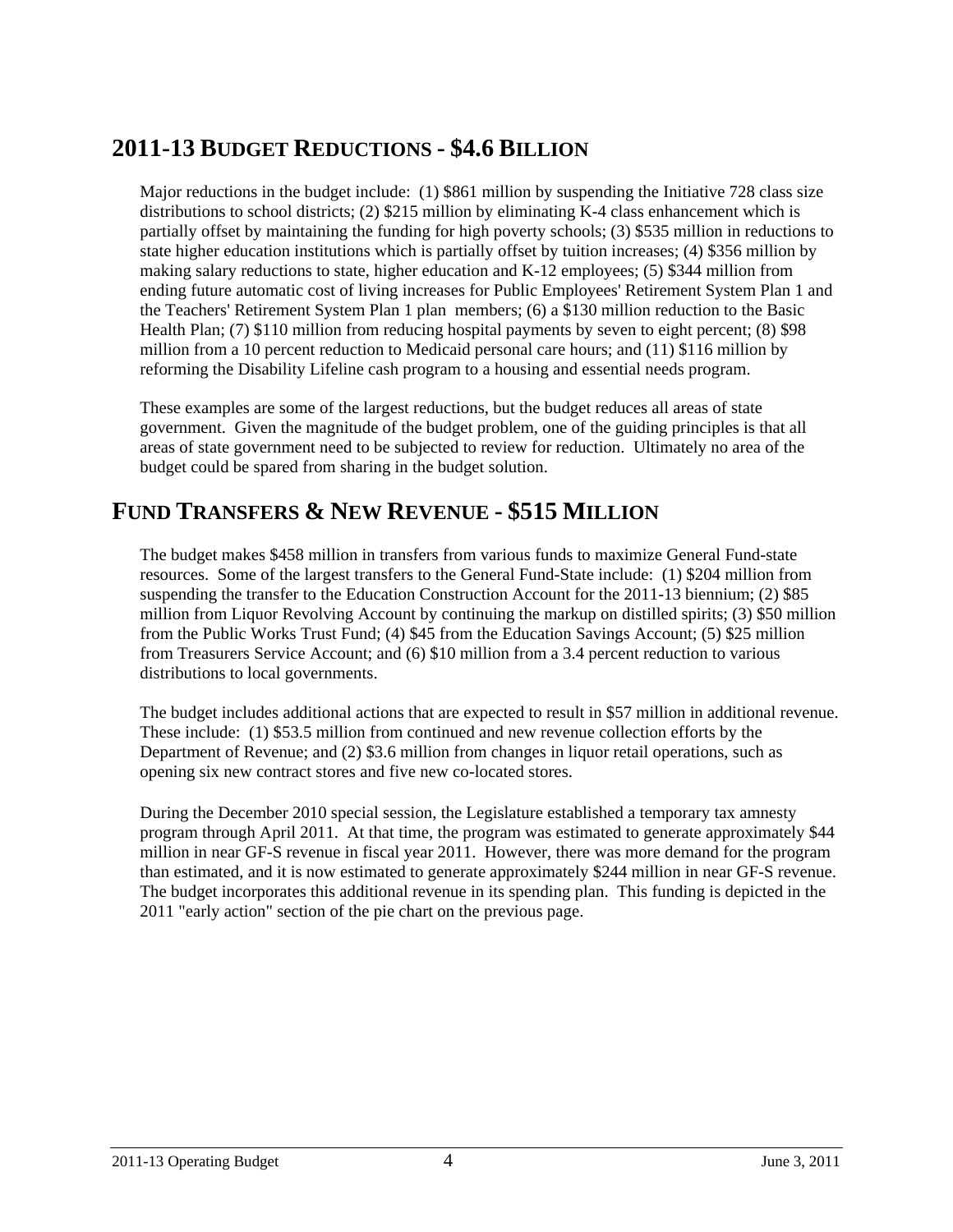# **Near General Fund-State and Opp Pathways Balance Sheet 2ESHB 1087 As Passed Legislature**

*(Dollars in Millions)*

|                                                  | 2009-11 | 2011-13 |
|--------------------------------------------------|---------|---------|
| <b>Beginning Balance</b>                         | 310     | 111     |
| Revenue                                          |         |         |
| November Revenue Forecast                        | 28,566  | 33,211  |
| December 2010 Legislation With Revenue Impacts   | 70      | (30)    |
| <b>March Forecast Change</b>                     | (143)   | (654)   |
| 2011 Budget Driven Revenue                       |         | 57      |
| 2011 Revenue Legislation (Net Change)            |         | (5)     |
| Interest & Penalty Deferral (Update)             | 200     |         |
| Merge Portion of Education Legacy Account        |         |         |
| <b>Total Revenue</b>                             | 28,693  | 32,578  |
| <b>Other Resource Changes</b>                    |         |         |
| Transfers To The Budget Stabilization Account    | (246)   | (281)   |
| Use of Budget Stabilization Account              | 267     |         |
| Other Previously Enacted Fund Transfers          | 1,251   | (204)   |
| Prior Period Adjustments                         | 19      |         |
| Fund Transfers HB 3225 & ESHB 1086               | 185     |         |
| <b>Capital Fund Transfers</b>                    |         | 273     |
| Public Works Trust Fund                          |         | 50      |
| 2011 Other Fund Transfers                        | 21      | 136     |
| <b>Other Resource Changes</b>                    | 1,496   | (27)    |
| <b>Total Resources</b>                           | 30,499  | 32,663  |
|                                                  |         |         |
| <b>Spending</b>                                  |         |         |
| 2009-11 Enacted Budget/2011-13 Maintenance Level | 31,085  | 36,253  |
| December 2010 (HB 3225)                          | (492)   |         |
| February 2011 (ESHB 1086, including vetoes)      | (234)   |         |
| 2011 Supplemental                                | 29      |         |
| 2011-13 Policy Level Changes (Net)               |         | (4,050) |
| <b>Total Spending</b>                            | 30,388  | 32.203  |
|                                                  |         |         |
| <b>Ending Balance &amp; Reserves</b>             |         |         |
| <b>Unrestricted Ending Fund Balance</b>          | 111     | 460     |
| <b>Budget Stabilization Account Balance</b>      |         | 282     |
| <b>Total Reserves</b>                            | 111     | 741     |

*Note: The balance sheet reflects appropriations included in the budget that passed the Legislature. In the 2011 session, the Legislature did not pass several bills that were assumed in the budget to generate approximately \$12 million.*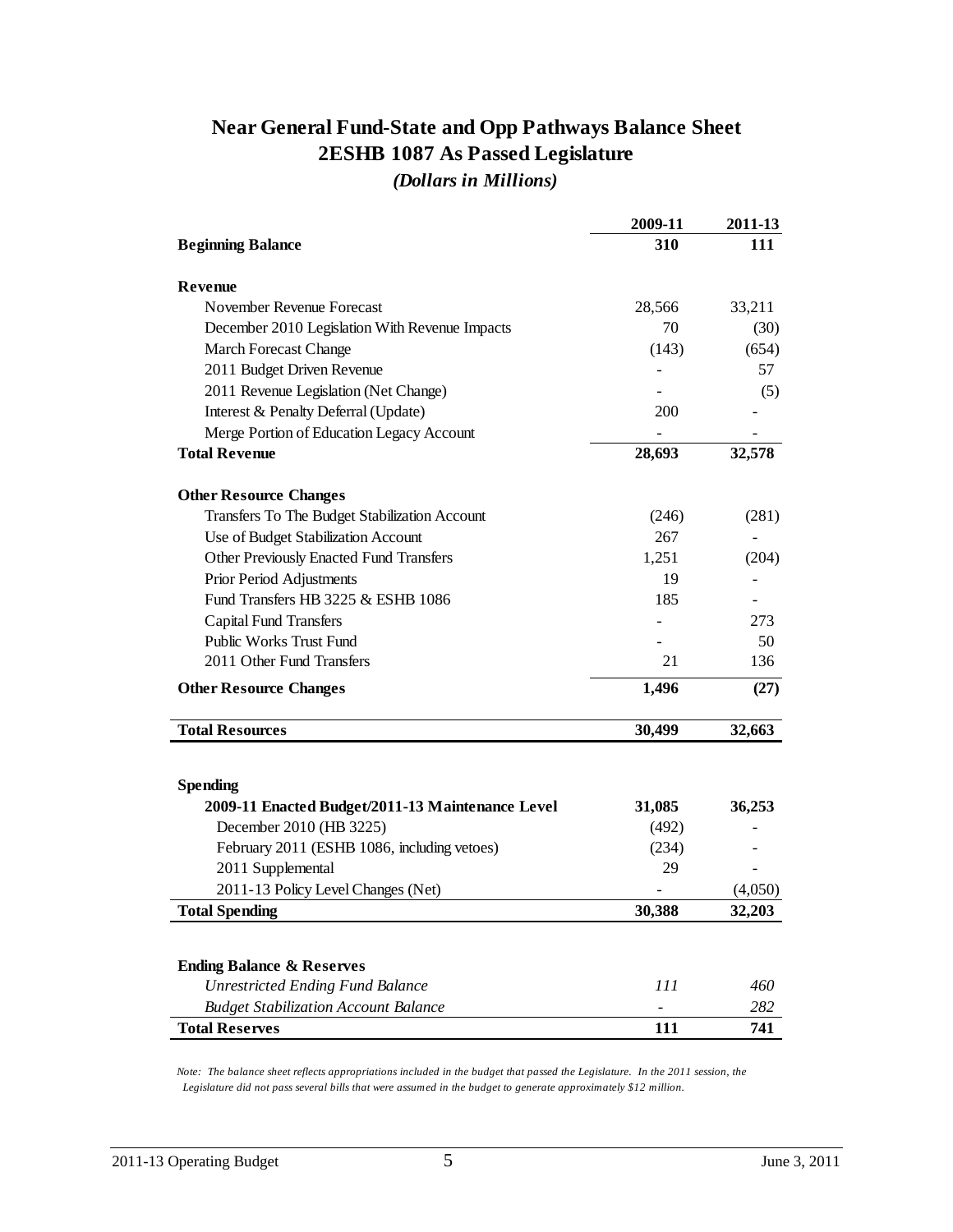# **FUNCTIONAL AREAS OF GOVERNMENT**

# **EMPLOYEE COMPENSATION**

## **MAJOR SAVINGS**

#### **ELIMINATE FUTURE PLAN 1 COST-OF-LIVING ADJUSTMENTS - \$344.4 MILLION GENERAL FUND-STATE SAVINGS, \$74.8 MILLION OTHER FUNDS SAVINGS**

Savings are achieved by ending future automatic benefit increases in the Public Employees' Retirement System Plan 1 and the Teachers' Retirement System Plan 1 (PERS 1 and TRS 1) under the Uniform Cost-of-Living (Uniform COLA) provisions established in 1995. The basic minimum benefit amount in the plans (currently \$42.63 per month per year of service) will continue to be increased by the Uniform COLA increase amount, and the alternative minimum benefit for members retired at least 20 years is raised to \$1,500 per month rather than \$1,194 per month, effective July 1, 2011. As a result of these changes, the unfunded accrued actuarial liability in PERS and TRS Plans 1 is reduced by approximately \$4 billion.

#### **SUSPENSION OF INITIATIVE 732 - \$295.6 MILLION NEAR GENERAL FUND-STATE SAVINGS**

Initiative 732 (I-732) was approved by voters in the November 2000 general election. It required the state to provide an annual cost-of-living adjustments (COLA) for K-12, community college and technical college academic employees and classified employees at technical colleges. During the 2009-11 biennium, the Legislature suspended the I-732 COLA but mandated a catch-up costof-living adjustment to be provided in equal increments during the 2011-13 and 2013-15 biennia. These requirements are suspended for 2011-13 biennium and the catch-up provisions are permanently removed.

#### **K-12 EMPLOYEE SALARY REDUCTION - \$179.0 MILLION NEAR-GENERAL FUND-STATE SAVINGS**

Allocations to school districts for K-12 employees' salaries will be reduced by 3 percent for administrators and by 1.9 percent for classified and certificated instructional staff for each of two upcoming school years. These reductions are intended to be consistent with the salary reductions for general state employees.

#### **THREE PERCENT SALARY REDUCTION FOR STATE EMPLOYEES - \$177.1 MILLION NEAR GENERAL FUND-STATE SAVINGS, \$85.5 MILLION OTHER FUNDS SAVINGS**

Expenditures on state employee salaries are reduced through a 3 percent reduction in employee salaries, excluding employees earning less than \$2,500 per month. The reduction is temporary through the 2011-13 fiscal biennium only. The reductions will be implemented consistent with collective bargaining agreements ratified for the 2011-13 biennium. Employees subject to the 3 percent reduction in salary will receive temporary salary reduction leave of up to 5.2 hours per month. State institutions of higher education are similarly required to implement compensation reductions equivalent to the 3 percent salary reduction.

#### **NATIONAL BOARD FOR PROFESSIONAL TEACHER STANDARDS BONUSES - \$61.1 MILLION NEAR GENERAL FUND-STATE SAVINGS**

Funding is adjusted to reflect two changes to the National Board for Professional Teaching Standards (NBPTS) bonus program: 1) adopting a bonus payment date of July 1st of each school year, beginning in the 2011-12 school year; and 2) prorating the first year national board bonus by 60 percent (a 40 percent reduction), to reflect the percentage of the school year newly NBPTScertified teachers are certified.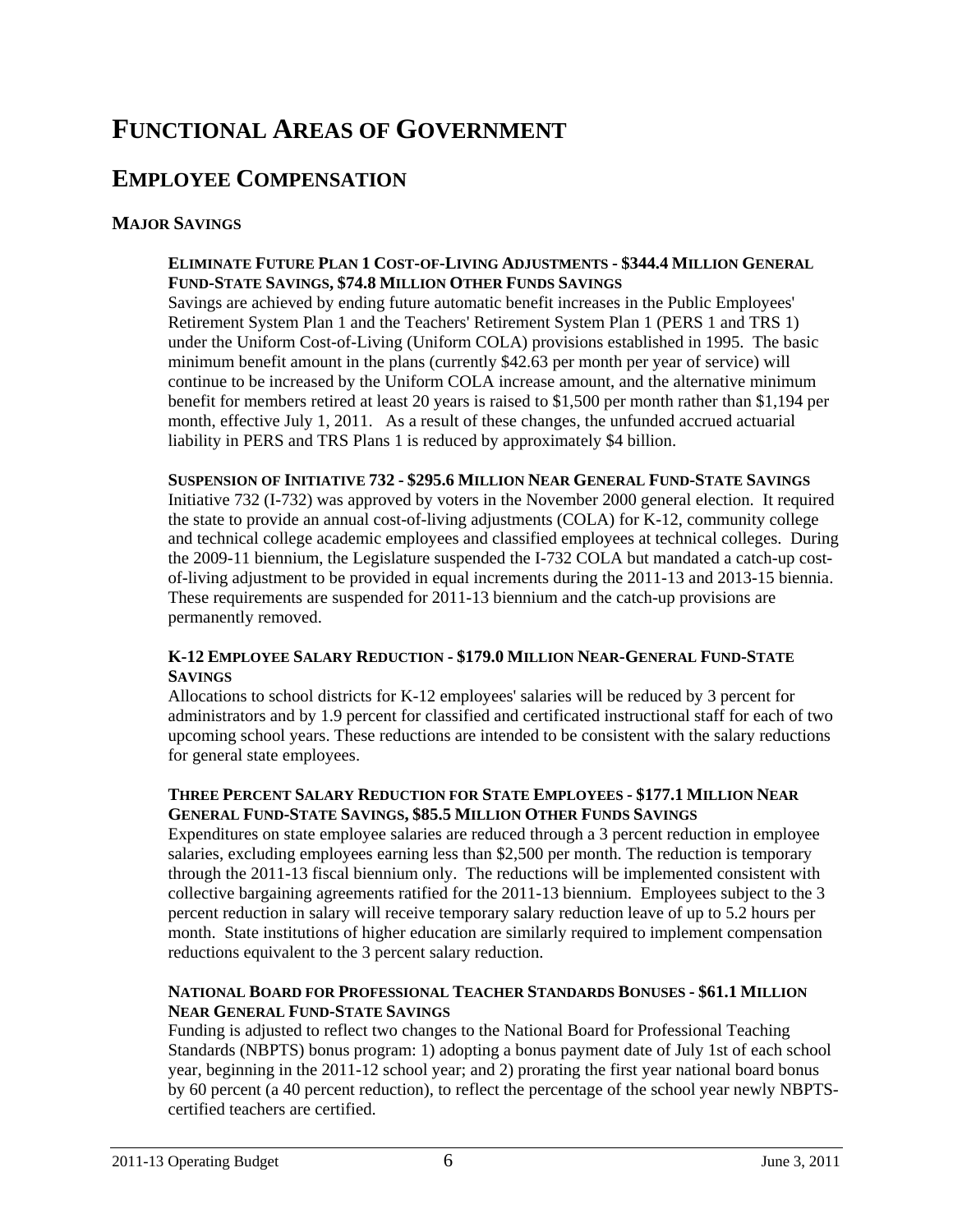#### **NO LOCAL PUBLIC SAFETY BENEFIT ENHANCEMENT ACCOUNT TRANSFER - \$5.0 MILLION GENERAL FUND-STATE SAVINGS**

Under legislation enacted in 2008, the state treasurer must transfer money to the Local Public Safety Enhancement Account (LPSEA) starting in calendar year 2011, and every two years thereafter, if the prior fiscal biennium's general state revenues exceed the previous fiscal biennium's revenues by more than 5 percent, subject to appropriation. Funds in the LPSEA may be used for public safety programs and retirement benefit increases for law enforcement officers and fire fighters. No transfer is required in 2011.

#### **RETIREMENT INCENTIVE SAVINGS - \$4.4 MILLION GENERAL FUND-STATE SAVINGS**

K-12 salary expenditures due to additional retirements expected among experienced teachers as a result of the \$250 per month health benefit subsidy provided by Senate Bill 5846 (health benefit subsidies) to members of the Teachers' Retirement System Plan 1 (TRS 1). The subsidy, which lasts for up to three years, is available to TRS 1 members who elect to retire before the end of October 2011. It is assumed that the retiring teachers will be replaced by less experienced teachers who receive lower salaries, resulting in savings in excess of the incentive payment and other costs.

# **K-12 PUBLIC SCHOOLS**

## **OVERVIEW**

The budget preserves funding for programs of basic education and funds growth of student enrollment and inflationary cost increases, providing \$179 million more in state funds in the 2011-13 biennium than were provided for such programs in the 2009-11 biennium. The budget fully funds several important nonbasic education programs including the gifted program, full-day kindergarten for the 20 percent of students in the poorest schools, and levy equalization payments to school districts with high local tax rates. The budget retains funding for teacher bonuses for certification by the National Board for Professional Teaching Standards but makes modification to when the bonuses are paid.

The budget also provides educational enhancements in several key areas. For example, the budget maintains the momentum of public school funding improvements by restoring reductions to class-size funding in the lower grades in schools with high rates of poverty, enhancing funding for pupil transportation, all day kindergarten, and accelerating the launch of the new statewide system of principal and teacher evaluations that was approved by the Legislature in 2010.

Many budget changes are aimed toward reform as well as achieving spending reductions. Examples include changing the alternative learning system funding system, restructuring bilingual education funding formulas to provide transition assistance for successful exit from the program, and reviewing methods for improving the procurement of K-12 employee health benefits purchasing.

#### **INCREASES**

#### **K-3 CLASS SIZE FUNDING - \$33.6 MILLION NEAR GENERAL FUND-STATE**

Funding for lower class sizes in grades kindergarten through four was eliminated in the December, 2010 early action supplemental with the policy carried into the 2011-13 biennium. The budget provides \$33.6 million to partially restore lower-class sizes for schools with more than 50 percent of students eligible for free- or reduced-price lunch. The maximum average K-3 class size under the definition of basic education is 25 full-time equivalent students per teacher. The budget provides funding to achieve 24 students per teacher in high poverty schools.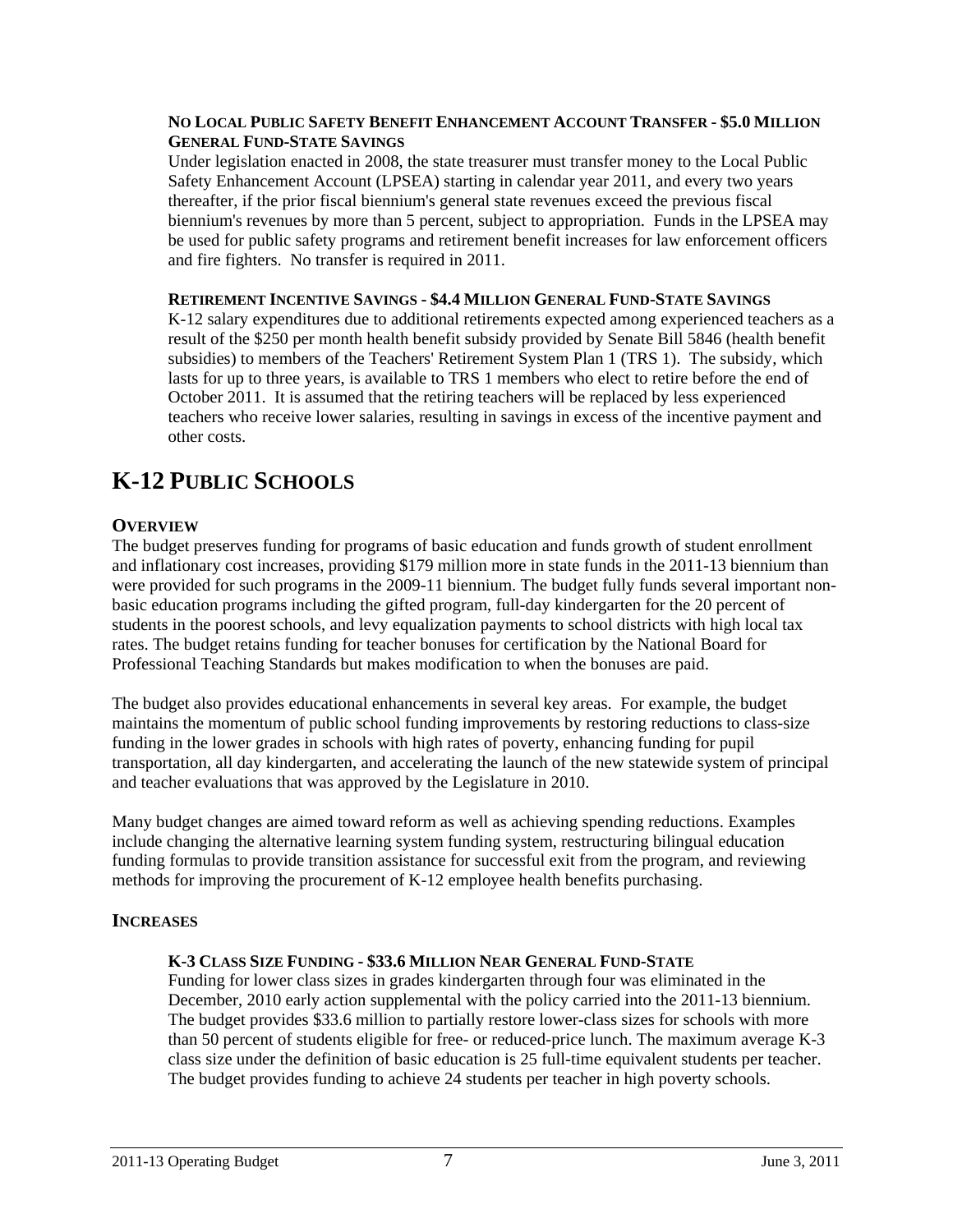#### **PUPIL TRANSPORTATION ENHANCEMENT - \$5.0 MILLION NEAR GENERAL FUND-STATE**

A new funding formula will take effect September 2011 with the beginning of the next school year. The budget, in addition to providing for maintenance-level growth in areas such as ridership and employee pension costs, adds \$5 million to enhance funding for pupil transportation.

#### **FULL DAY KINDERGARTEN PHASE-IN - \$5.0 MILLION NEAR GENERAL FUND-STATE**

Funding is provided to continue phasing-in full-day kindergarten programs in high poverty schools. Approximately 21 percent of eligible students will be served in the 2011-12 school year, and 22 percent in the 2012-13 school year.

#### **PRINCIPAL & TEACHER EVALUATION SYSTEM - \$3.0 MILLION NEAR GENERAL FUND-STATE**

In 2010, the Legislature enacted legislation to make significant changes in teacher and principal evaluation systems, including the introduction of a four-level evaluation ranking rather than the current two-level satisfactory and unsatisfactory system used by most districts currently. The budget adds \$3 million to increase the number of school districts participating on a pilot basis to lead up to statewide implementation in school year 2013-14.

## **MAJOR SAVINGS**

#### **INITIATIVE 728 STUDENT ACHIEVEMENT PROGRAM - \$860.7 MILLION NEAR GENERAL FUND-STATE SAVINGS**

The Student Achievement Fund was authorized by voter approval of Initiative 728 in 2000. Districts use funds, primarily, to lower class sizes by hiring more teachers and providing professional development. The per-student allocation was reduced in the budget for school year 2009-10 and eliminated for school year 2010-11. The elimination of the per-pupil distribution is extended in the budget with the intention of incorporating the funding into a revised financial plan for implementation of basic education reforms.

#### **K-3 CLASS SIZE FUNDING REDUCTION - \$214.7 MILLION NEAR GENERAL FUND-STATE SAVINGS**

Funding for lower class sizes in grades kindergarten through grade 4 was eliminated in the December, 2010 early action supplemental. This policy is carried forward into the 2011-13 biennium. The reduction increased class sizes in grades K-3 from 23 full-time equivalent students per teacher to the maximum required size under the definition of basic education of 25 students per teacher; and increased class sizes in grade 4 to the maximum of 27 students per teacher from a class size of 26.15. The budget provides to partially restore and enhance smaller class sizes for schools with more than 50 percent of students eligible for free- or reduced-price lunch.

#### **STUDENT ASSESSMENT CHANGES - \$51 MILLION NEAR GENERAL FUND-STATE**

The budget assumed a variety of savings from efficiencies and reductions in the student assessment system. These include: (1) getting savings through the execution of renewal clause options and other state contracting efficiencies; (2) changes in assessment requirements for science for the 2011-13 biennium; (3) restructuring the collection of evidence rates and method of payment; (4) suspending the development of diagnostic assessments due to the joining of the SMARTER Balanced Assessment Consortium; and (5) reducing administrative staff and overhead costs associated with the assessment system.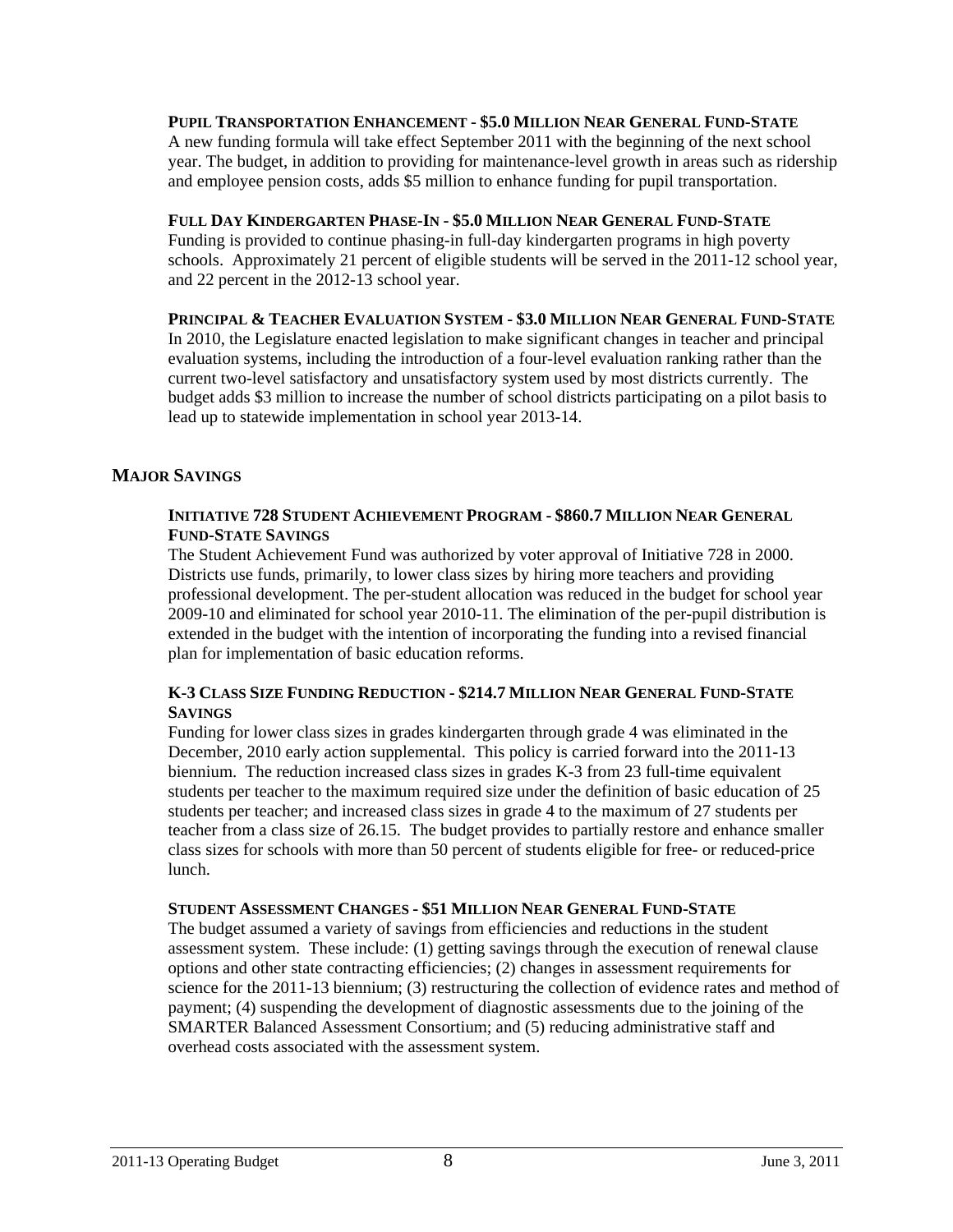#### **ALTERNATIVE LEARNING EXPERIENCE FUNDING - \$41.1 MILLION NEAR GENERAL FUND-STATE SAVINGS**

Funding for alternative learning experience programs is adjusted to reflect savings assumed from the implementation of Substitute House Bill 2065 (alternative learning funding) and formula changes for ALE programs.

# **EARLY LEARNING**

## **OVERVIEW**

The Early Childhood Education and Assistance Program (ECEAP) is the largest state funded program in the Department of Early Learning and the highest early learning priority. The budget fully preserves the ECEAP program using state funds and expands the number of slots available with \$2.2 million in new federal funds.

The budget provides \$1.8 million in state funds to expand evidence based home visiting services. The state funds allow the state to draw down \$2.6 million in federal funds. The public-private partnership of Thrive by Five has pledged private matching funds as a result of the state and federal investment.

## **MAJOR SAVINGS**

#### **ADMINISTRATIVE AND SMALL PROGRAM REDUCTIONS - \$3.5 MILLION GENERAL FUND-STATE SAVINGS**

Savings are achieved through an administrative cut in the 2011-13 biennium (\$0.5 million) as well as discontinuing state funding for the Career and Wage Ladder (\$3 million).

# **HIGHER EDUCATION**

## **OVERVIEW**

The continued difficult state fiscal situation necessitates additional reductions in the state's investment in higher education. The 2011-13 state appropriations to the public colleges and universities are \$617.5 million (22.1 percent) below the amount needed to continue the current level of programs and activities. Of this amount, state appropriations to community and technical colleges are \$200.3 million (14.4 percent) below the state maintenance level and state appropriations to the four year institutions are \$417.3 million (29.8 percent) lower.

To offset this reduction in state funds, the budget proposes to increase tuition using a differential method that recognizes the unique missions and student populations of the state's two- and four-year institutions. As a result, the budget proposes to increase tuition by 16 percent each year at the University of Washington, Washington State University, and Western Washington University; by 14 percent each year at Central Washington University and The Evergreen State College; by 11 percent each year at Eastern Washington University; and by 12 percent each year at the community and technical colleges. After accounting for tuition increases anticipated in the 2011-13 biennium, the higher education system will experience an overall net reduction in academic functions of 5.1 percent.

Additionally, the Legislature provides the four-year institutions greater flexibility in the future by granting them full tuition setting authority beginning in the 2011-13 biennium through the 2017-19 biennium pursuant to Engrossed Second Substitute House Bill 1795 (higher education opportunity act). With this legislation, institutions will be required to negotiate a performance plan with the Office of Financial Management. Additionally, four year institutions that plan to increase tuition beyond the levels assumed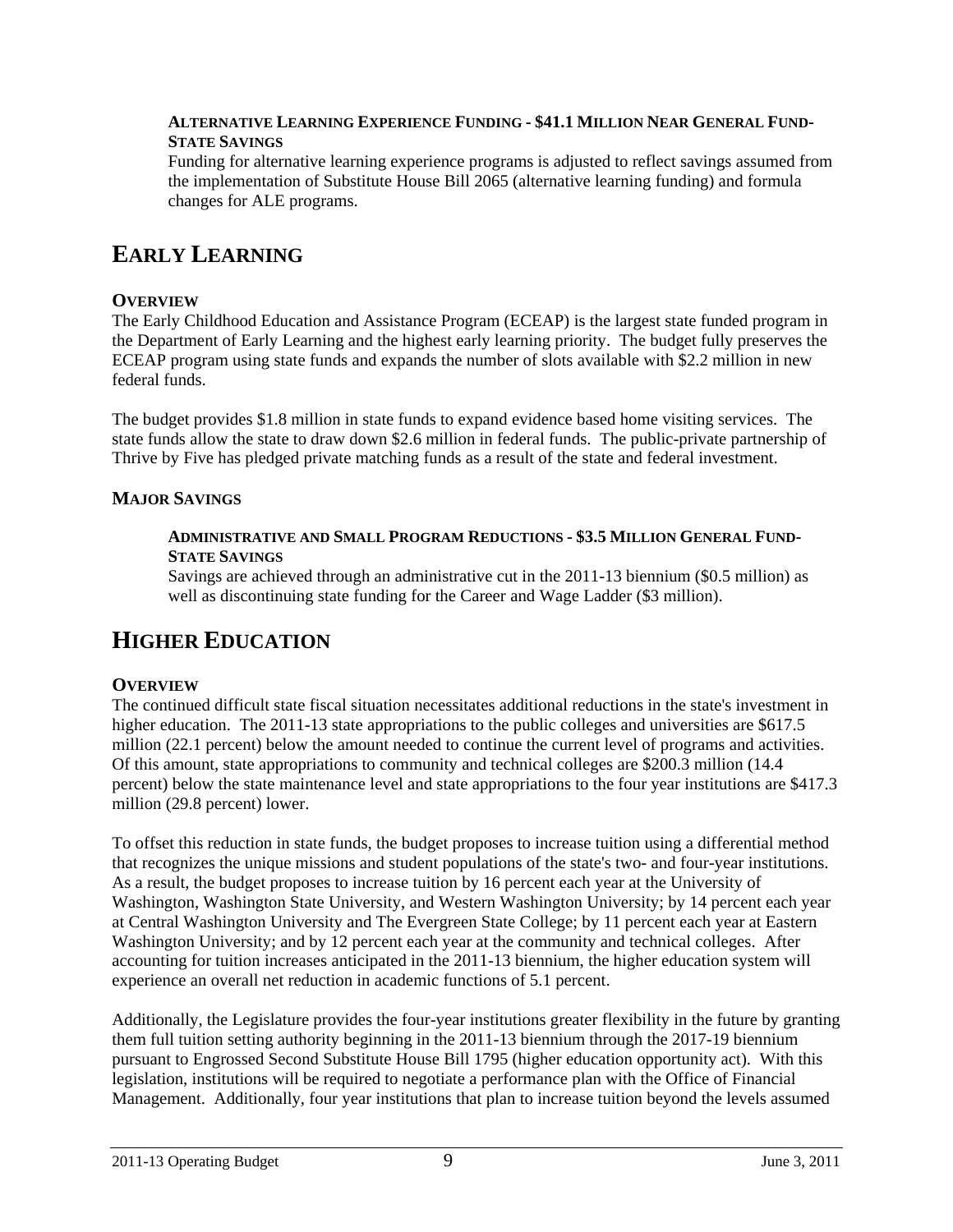in the budget will be required to mitigate any tuition increase, as prescribed in the legislation, for those students with incomes below 125 percent of the median family income.

#### **INCREASES**

#### **MAINTAIN FINANCIAL AID POLICY - \$124.4 MILLION GENERAL FUND-STATE**

Funding is provided for the State Need Grant and State Work Study programs to offset the cost to recipients of resident undergraduate tuition increases of 16 percent each year at the University of Washington, Washington State University, Western Washington University; 14 percent each year at Central Washington University and The Evergreen State College; 11 percent at Eastern Washington University; and 12 percent each year at the community and technical colleges.

#### **WORKER RETRAINING - \$9.0 MILLION GENERAL FUND-STATE**

Ongoing funding is provided for an additional 970 worker retraining slots each year at community and technical colleges. Worker Retraining programs provide financial aid and other support services to jobless workers who need to change careers in order to re-enter the workforce.

#### **OPPORTUNITY SCHOLARSHIP BOARD - \$5.0 MILLION GENERAL FUND-STATE**

Pursuant to Engrossed Substitute House Bill 2088 (opportunity scholarship board), state matching funds are provided to match private contributions to the Opportunity Scholarship Program, which provides scholarships to low- and middle-income students who pursue a four year degree in a high-demand field of study.

#### **WWAMI MEDICAL EDUCATION PROGRAM - \$900,000 GENERAL FUND-STATE**

Funds are provided for development of integrated medical curriculum for the Washington/Wyoming/Alaska/Montana/Idaho (WWAMI) Medical Education Program at the University of Washington and for expansion of the program at Washington State University.

#### **AEROSPACE TRAINING SCHOLARSHIPS AND LOANS - \$500,000 GENERAL FUND-STATE**

Funds are provided to implement a loan program for students in certain aerospace training or educational programs pursuant to Engrossed Substitute House Bill 1846 (aerospace student loans).

#### **APPLIED SCIENCES LABORATORY - \$500,000 GENERAL FUND-STATE**

Funds are provided for the Spokane-based Applied Sciences Laboratory, which emphasizes applied research, technology transfer, and the development of spin-off companies in the physical sciences and engineering.

#### **MAJOR SAVINGS**

## **INSTITUTIONAL REDUCTIONS - \$535.5 MILLION NEAR GENERAL FUND-STATE SAVINGS**

Two- and four-year institutions will experience a 22.1 percent reduction from their maintenance level funding. These reductions will be partially offset by tuition increases for an overall net reduction to the higher education system of 5.1 percent. Included in these reductions is a savings of \$82.1 million, as a result of a 3 percent salary reduction. For additional information on these reductions, please see the compensation section on page 6.

## **STATE WORK STUDY REDUCTIONS - \$31.0 MILLION GENERAL FUND-STATE SAVINGS**

Funding for the State Work Study program is reduced. Changes made during fiscal year 2011 will become permanent, including increasing the required employer share of wages and discontinuing non-resident student eligibility for the program. Additionally, the Higher Education Coordinating Board/Office for Student Financial Assistance will adjust employer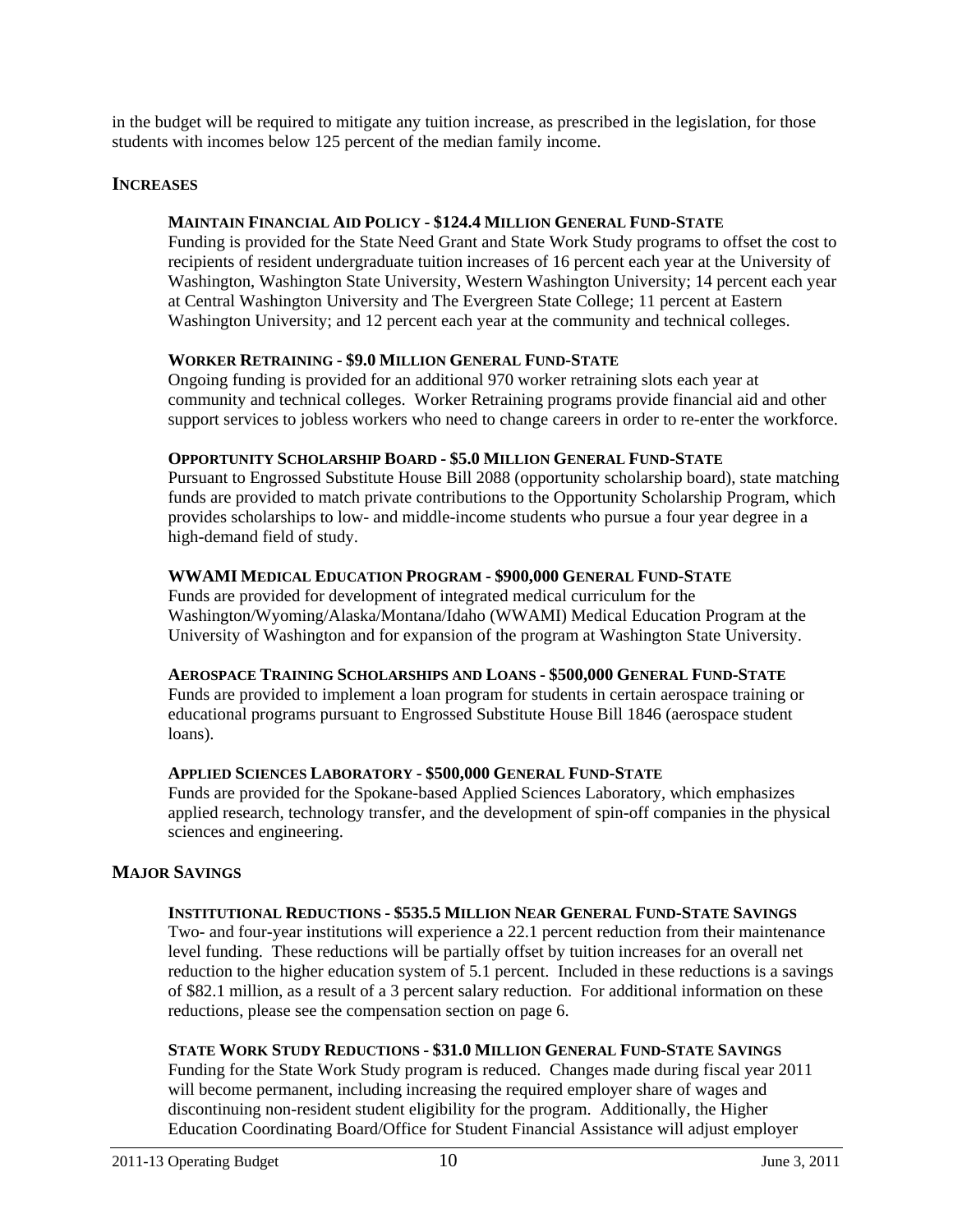match rates and revise distribution methods to institutions by considering other factors such as off-campus job development, historical utilization trends, and student need.

**ADDITIONAL FINANCIAL AID REDUCTIONS - \$18.8 MILLION GENERAL FUND-STATE SAVINGS** State funds are reduced for a variety of smaller financial aid programs administered by the Higher Education Coordinating Board including suspending new awards in the Washington Scholars and Washington Award for Vocational Excellence (WAVE) programs; suspension of new awards from the health professionals and future teacher conditional scholarship programs; elimination of the funds for the Educational Opportunity Grants pursuant to Chapter 215, Laws of 2009, partial veto, which placed the eligibility of this program into the State Need Grant; and suspension of Community Scholarship Matching Grant Program, the Foster Care Endowed Scholarship, and student support fees provided via the Western Interstate Commission for Higher Education. Students who are currently receiving awards through Washington Scholars, WAVE, the health professionals conditional scholarship program, or the future teacher conditional scholarship program will not be impacted by this reduction.

#### **STATE NEED GRANT REDUCTIONS - \$16.7 MILLION GENERAL FUND-STATE SAVINGS**

Funding for the State Need Grant program is reduced by: 1) aligning increases in awards given to private institutions with their average annual tuition increase experience of 3.5 percent each year; and 2) reducing the awards given to for-profit institutions by 50 percent, although students currently receiving these awards will be held harmless for the length of their program.

#### **COMMUNITY AND TECHNICAL COLLEGES EFFICIENCIES - \$7.5 MILLION GENERAL FUND-STATE SAVINGS**

Savings are achieved from various efficiencies implemented in the community and technical college system including: consolidation of college districts; consolidation of administrative and governance functions including, but not limited to, human resources, budget and accounting services, and president's offices; consolidation of student service functions including, but not limited to, financial aid services, student advising, and libraries; compensation reductions; and other administrative efficiencies including, but not limited to, greater use of telephone and videoconferencing and reduced travel costs.

#### **ELIMINATION OF THE HIGHER EDUCATION COORDINATING BOARD - \$2.6 MILLION GENERAL FUND-STATE SAVINGS**

Pursuant to Engrossed Second Substitute Senate Bill 5182 (student financial assistance), in fiscal year 2013 the Higher Education Coordinating Board is eliminated and replaced with two state agencies, the Council for Higher Education and the Office of Student Financial Assistance. Savings are achieved as a result of eliminating, or shifting to other entities, a number of policy, planning, coordination, and research activities previously conducted by the Higher Education Coordinating Board.

#### **DISPLACED HOMEMAKER PROGRAM - \$824,000 GENERAL FUND-STATE SAVINGS**

Funding is eliminated for the Displaced Homemaker program, also known as the Life Transitions Program, which assists individuals who are dealing with the challenges of re-entering the workforce after a divorce or the death or disability of a spouse or partner.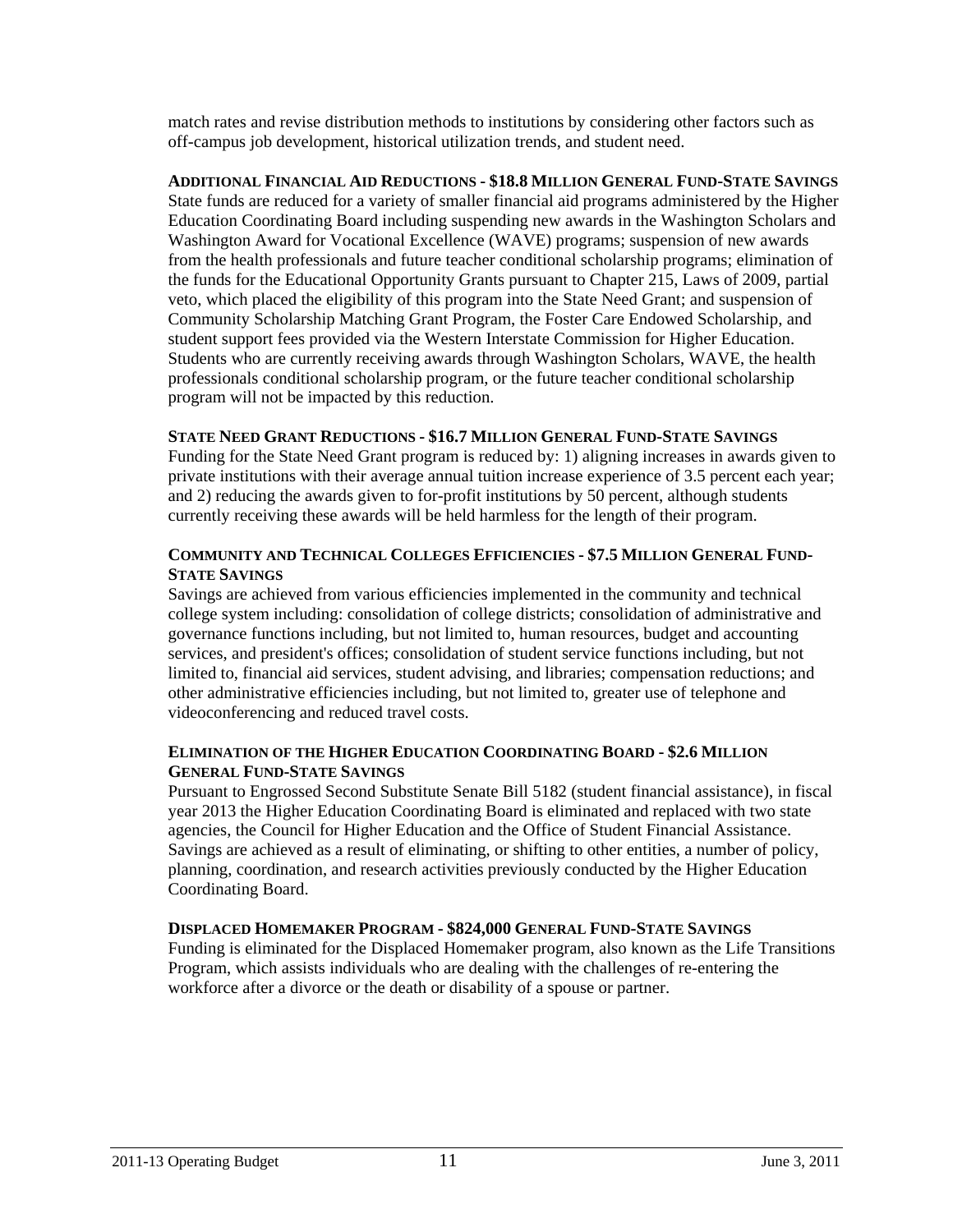# **LOW-INCOME MEDICAL ASSISTANCE**

## **OVERVIEW**

The budget authorizes \$10.7 billion of expenditures on medical assistance for low-income persons during the 2011-13 biennium. Of the total amount, \$4.5 billion is provided from state general funds, comprising 14 percent of total General Fund-State expenditures; \$400 million is provided from the hospital safety net assessment enacted in 2010; and the remaining balance consists of federal funding, primarily from Medicaid. These expenditures will pay all or part of the cost of medical and dental care for an average of 1.25 million children and adults each month during the biennium, which is 18 percent of the state population.

Total authorized expenditures are \$697 million (6.5 percent) more than will actually be expended upon low income medical assistance during the current biennium, but \$975 million (8 percent) less than the amount needed to maintain current service coverage and payment policies through 2013. Of the \$975 million of medical expenditure reductions in the budget, \$552 million are from state funds - a 10 percent reduction from the program maintenance baseline.

The budget recognizes that 2011-13 is a critical transition period for Washington's publicly funded health care system. Tens of thousands of additional residents who have lost jobs and income in the deep economic downturn have sought coverage under the public safety net at a time when funding for that net is severely constrained. The major expansion of federally-funded, state-administered medical coverage planned for 2014 promises to provide more secure coverage for them and hundreds of thousands more Washingtonians, but requires major new efforts on behalf of state government and all parts of the delivery system to serve them efficiently and well.

Therefore, the budget seeks to maintain publicly funded coverage for as many eligible persons as possible during the transition to 2014. It does this by employing a broad range of benefit- and cost-management strategies to reduce costs without reducing the number of persons covered. These include identifying other payers to share in the cost of coverage; implementing new approaches to care management in order to reduce unnecessary service utilization; no longer paying for services such as adult dental care and hearing aids; asking recipients to pay more toward the cost of the services they receive; and asking hospitals and clinics to find ways to operate with less state payment.

Despite these efforts, about a quarter (\$130 million) of state general fund reductions will be from continuing to cap enrollment in the state-subsidized Basic Health Plan, resulting in payment for about 24,000 fewer people per month than would otherwise be covered.

## **INCREASES**

#### **RURAL HEALTH CENTER PRENATAL & WELL-CHILD VISITS - \$2.9 MILLION GENERAL FUND-STATE, \$2.9 MILLION OTHER FUNDS**

Qualified rural health clinics (RHCs) will be paid their standard cost-related encounter rate for prenatal and well-child services provided to women and children enrolled in the state Medicaid and State Children's Health Insurance programs.

#### **MEDICAID DEMONSTRATION WAIVER - \$350,000 GENERAL FUND-STATE, \$350,000 OTHER FUNDS**

As provided in Senate Bill 5596, the state will seek greater flexibility from the federal government in design and management of its Medicaid program. The project design is to include the ability to provide a modified benefit package modeled on the essential benefits package proposed for national health reform; flexibility to differentiate benefits based on enrollee age and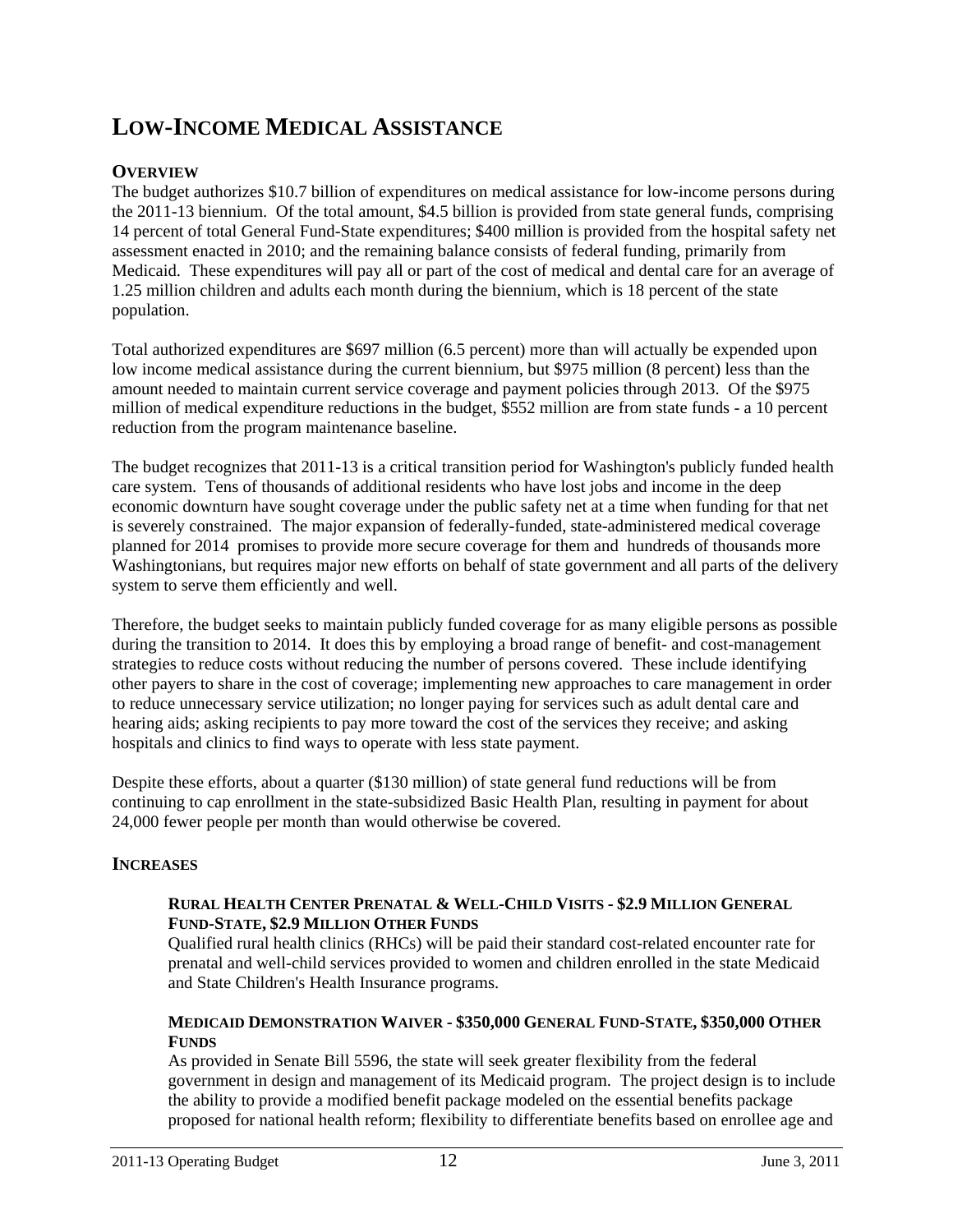medical condition; authority to implement reasonable and enforceable cost-sharing; and the adoption of new payment mechanisms that contain costs while improving health.

#### **MAJOR SAVINGS**

#### **BASIC HEALTH PLAN - \$129.6 MILLION GENERAL FUND-STATE SAVINGS, \$74.6 MILLION OTHER FUND SAVINGS**

New admissions to the state-subsidized Basic Health Plan will continue to be frozen through the end of the 2011-13 biennium. As a result, enrollment in the program is expected to decrease by about 3,000 persons per year, to an average of 37,000 people per month in fiscal year 2012, and an average of 34,000 per month in fiscal year 2013.

#### **HOSPITAL PAYMENT RATES - \$110.5 MILLION GENERAL FUND-STATE SAVINGS, \$110.6 MILLION OTHER FUND SAVINGS**

In 2010, Medicaid inpatient payment rates were increased by 17.7 percent for most hospitals, and outpatient payment rates were increased by an average of 42 percent. For non-rural, nongovernmental hospitals, effective July 1, 2011, inpatient rates are reduced by 8 percent and outpatient rates by 7 percent. These reductions are based upon an analysis showing that Medicaid inpatient payment rates for such hospitals are presently an average of 6 percent higher, and outpatient payment rates an average of 5 percent higher, than the federal Medicare program would pay for the same service.

#### **COMMUNITY CLINIC PAYMENT RATES - \$42.0 MILLION GENERAL FUND-STATE SAVINGS, \$44.3 MILLION OTHER FUND SAVINGS**

In order to promote access to primary care for low-income people, federally-qualified health centers and rural health clinics receive enhanced payments under the federal/state Medicaid program. These payment rates, which increased by about 32 percent between 2008 and 2010, are reduced by approximately 10.6 percent.

#### **HOSPITAL SAFETY NET FUND BALANCE - \$40.0 MILLION GENERAL FUND-STATE SAVINGS, \$40.0 MILLION OTHER FUND EXPENDITURE**

A portion of the state's expenditures on hospitals that would otherwise be paid from the state general fund will instead be covered with funds available in the Hospital Safety Net Assessment Fund.

#### **INCREASED THIRD-PARTY LIABILITY AND AUDIT RECOVERIES - \$41.6 MILLION GENERAL FUND-STATE SAVINGS, \$37.7 MILLION OTHER FUND SAVINGS**

The medical assistance program has contracted with a private firm on a contingency basis to identify additional recipients who have other private or public insurance coverage that can pay for their medical care. This is expected to result in an approximately 10 percent increase in the number of recipients for whom such coverage is identified, for a net state savings of approximately \$24 million. Funding is also provided for additional audit and coordination of benefits staff that are expected to recover and avoid roughly \$14 million of state medical expenditures, an approximate 7:1 net return on investment.

#### **NON-EMERGENT USE OF EMERGENCY ROOMS - \$33.0 MILLION GENERAL FUND-STATE SAVINGS, \$38.8 MILLION OTHER FUND SAVINGS**

Effective July 1, 2011, the medical assistance program will pay for no more than three emergency room visits for a non-emergent condition per enrollee per year. Hospitals may directly bill enrollees for the fourth and subsequent visits for non-emergent conditions, and are encouraged to work with enrollees and primary care providers to avoid earlier such visits. Non-emergent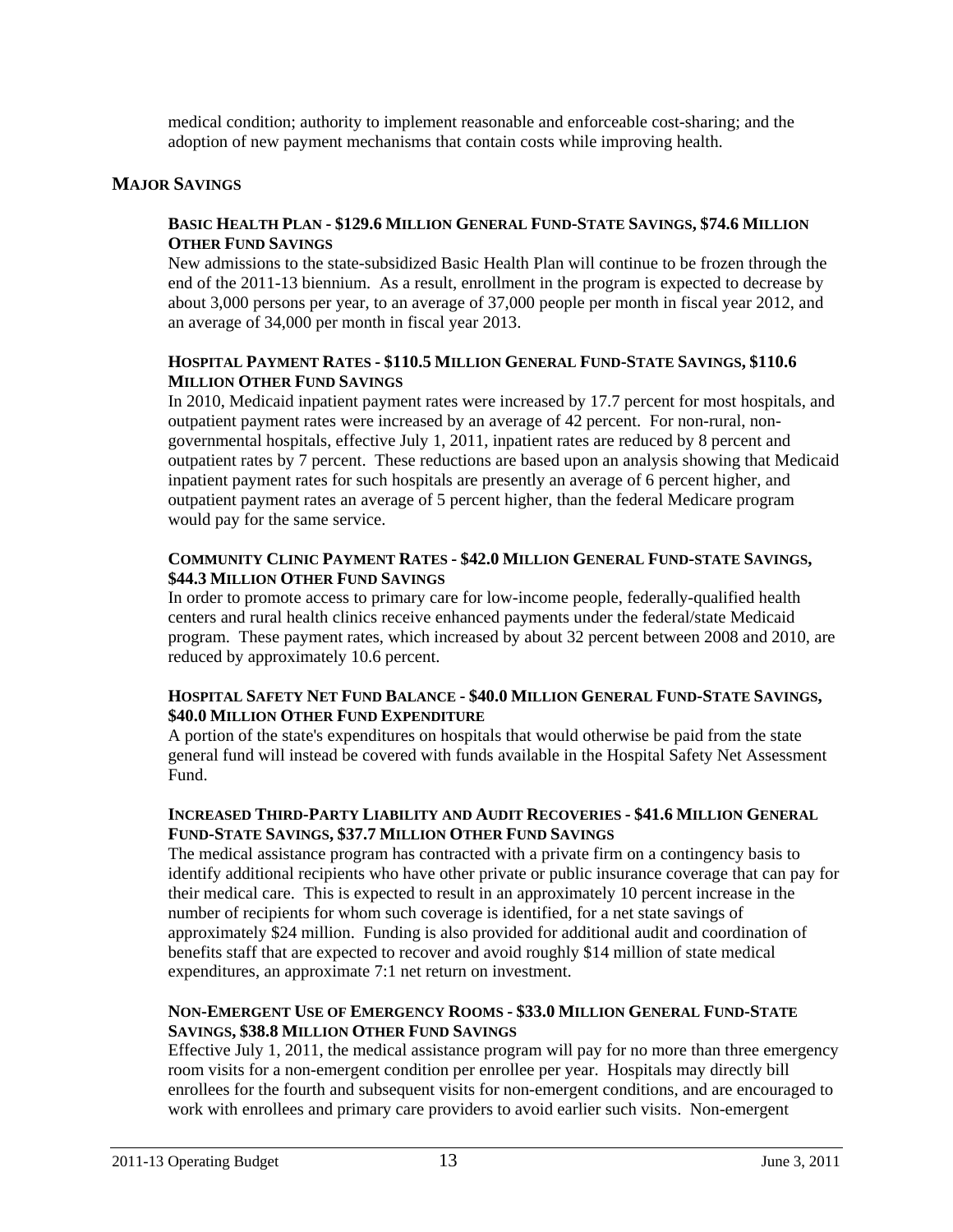conditions include ear infections, colds, sore throats, sinusitis, dermatitis, sunburn, migraines and other headaches, and joint or back pain.

#### **ADULT DENTAL CARE - \$28.6 MILLION GENERAL FUND-STATE SAVINGS, \$28.9 MILLION OTHER FUND SAVINGS**

The medical assistance program will pay for restorative and preventive dental care only for those adults who are pregnant, residing in a nursing home or intermediate care facility, or receiving services through a developmental disabilities or long-term care home- and community-based services waiver. Emergency dental care will continue to be available for all adults covered by state medical assistance programs.

#### **SUSPEND COMMUNITY SUPPORT GRANTS - \$25.6 MILLION GENERAL FUND-STATE SAVINGS**

The Health Care Authority provides grants to low-income community clinics and to community groups seeking to devise local solutions to health care access problems. No grants will be provided during the 2011-13 biennium.

#### **HEALTHY OPTIONS MANAGED CARE RATES - \$27.0 MILLION GENERAL FUND-STATE SAVINGS, \$30.4 MILLION OTHER FUND SAVINGS**

The medical assistance program will place significant emphasis upon price in the 2012 competitive procurement for health insurers to deliver services under the existing Healthy Options managed care program for non-disabled children and adults. This is expected to result in lower payments than would occur under the baseline system of negotiated rate-setting.

#### **DISPROPORTIONATE SHARE HOSPITAL GRANTS - \$14.4 MILLION GENERAL FUND-STATE SAVINGS, \$14.4 MILLION OTHER FUND SAVINGS**

Three grant programs that assist hospitals cover the cost of care for low-income under- and uninsured persons are each reduced by 40 percent.

#### **MEDICARE PART D CO-PAYMENTS - \$14 MILLION GENERAL FUND-STATE SAVINGS**

The state will no longer cover the cost of their drug co-pays for persons who are enrolled in both the federal Medicare and the state/federal Medicaid programs.

#### **REDUCE MATERNITY SUPPORT SERVICES - \$12.0 MILLION GENERAL FUND-STATE SAVINGS, \$11.9 MILLION OTHER FUND SAVINGS**

The Maternity Support Services program provides assessment, education, intervention, and counseling for pregnant and postpartum women who are at risk of poor birth outcomes. Funding for this program is reduced by approximately 30 percent. The department is to prioritize evidence-based practices, and to continue to target the available funds toward pregnant women at the highest risk of poor birth outcomes.

#### **DRUG CO-PAYS - \$10.3 MILLION GENERAL FUND-STATE SAVINGS, \$10.3 MILLION GENERAL FUND-FEDERAL SAVINGS**

The medical assistance program will seek a federal Medicaid waiver to allow implementation during the second year of the 2011-13 biennium of enforceable co-payments that will promote more cost-effective use of prescription drugs. The co-payments are expected to apply to all medical assistance enrollees and are expected to include a tiered strategy under which there would be no co-pay for most generic drugs; a \$15 co-pay for preferred brand-name drugs and; 50 percent co-insurance for non-preferred drugs.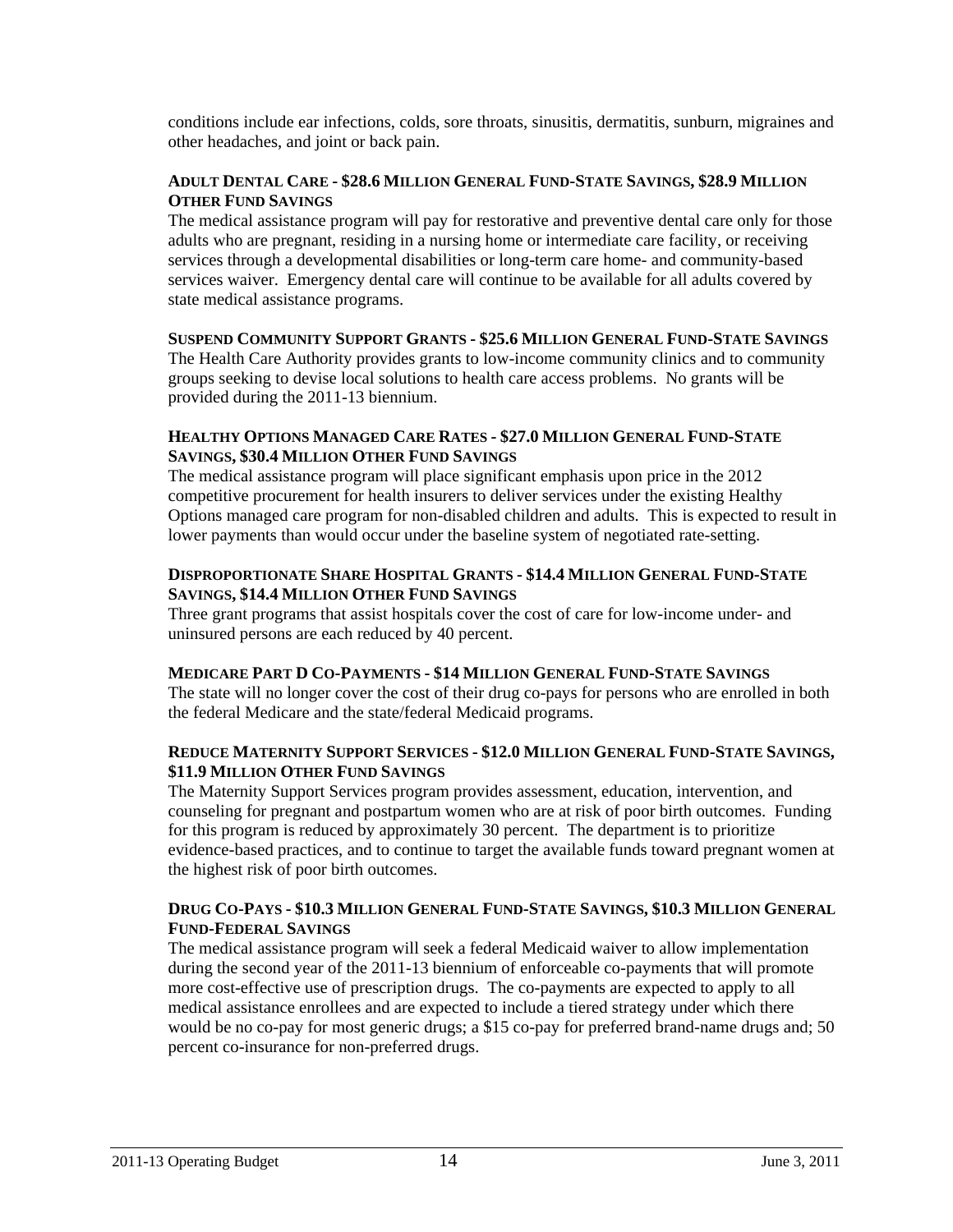#### **SUPPLEMENTAL SECURITY INCOME (SSI) MANAGED CARE - \$7.7 MILLION GENERAL FUND-STATE SAVINGS, \$8.5 MILLION OTHER FUND SAVINGS**

During the second year of the 2011-13 biennium, all elderly and disabled SSI recipients are expected to transition into either fully-capitated medical managed care, or into primary care medical homes operating on a risk-sharing basis. This is expected to result in reduced expenditures through more cost-effective care management, coordination, and delivery.

#### **INCREASED UTILIZATION MANAGEMENT - \$7.2 MILLION GENERAL FUND-STATE SAVINGS, \$6.2 MILLION OTHER FUND SAVINGS**

The medical assistance program will initiate increased medical necessity review and prior authorization of advanced imaging; certain orthopedic, spinal, and nerve surgeries; and drugs where there is evidence of over-utilization, off-label use, excessive dosing, duplicative therapy, or opportunities to shift utilization to less expensive, equally effective formulations.

#### **EYEGLASSES AND HEARING AIDS - \$4.6 MILLION GENERAL FUND-STATE SAVINGS, \$4.6 MILLION OTHER FUND SAVINGS**

The medical assistance program will no longer pay for adult hearing aids and eyeglasses during the 2011-13 biennium. As provided in Senate Bill 5352 (providing eyeglasses to medicaid enrollees), medical assistance recipients will be able to purchase eyeglasses from optical providers at the discounted correctional industries production rate. Children will continue to receive coverage for both eyeglasses and hearing aids.

#### **ADULT THERAPIES - \$4.1 MILLION GENERAL FUND-STATE SAVINGS, \$4.1 MILLION OTHER FUND SAVINGS**

The medical assistance program will limit coverage of occupational, physical, and communication disorder therapies to 12 visits per year for adults with injuries to the brain, hips, knees, or spine, and to six visits per year for persons with all other injuries.

#### **SELECTIVE CONTRACTING FOR EQUIPMENT AND SUPPLIES - \$3.6 MILLION GENERAL FUND-STATE SAVINGS, \$3.6 MILLION GENERAL FUND-FEDERAL SAVINGS**

The medical assistance program will competitively contract with manufacturers and/or distributors of incontinence supplies, nutritional supplies, and wheelchairs.

#### **INTERPRETER SERVICES - \$2.8 MILLION GENERAL FUND-STATE SAVINGS, \$5.4 MILLION OTHER FUND SAVINGS**

By January 1, 2012, the medical assistance program will replace the current system for delivery of spoken-language interpreter services with a more cost-effective one. Under the new system, specialty contractors, operating within state-defined protocols for service quality, appropriateness, and timeliness, will be responsible for selecting and arranging the most cost-effective method for delivery of spoken-language interpretation appropriate to the patient's medical needs and the service-delivery setting. Such methods may include telephonic or video remote services for which the contractor sub-contracts with a qualified provider of such services, or face-to-face interpreter services for which the contractor sub-contracts with or employs an interpreter resident in and certified by the state.

#### **IMMIGRANT CHILDREN'S HEALTH PROGRAM - \$1.5 MILLION GENERAL FUND-STATE SAVINGS**

State subsidies will no longer be provided for coverage of children whose family incomes exceed 200 percent of the federal poverty level. Families and community groups may purchase coverage for such children by paying a premium equivalent to the average state cost for children eligible for state subsidy.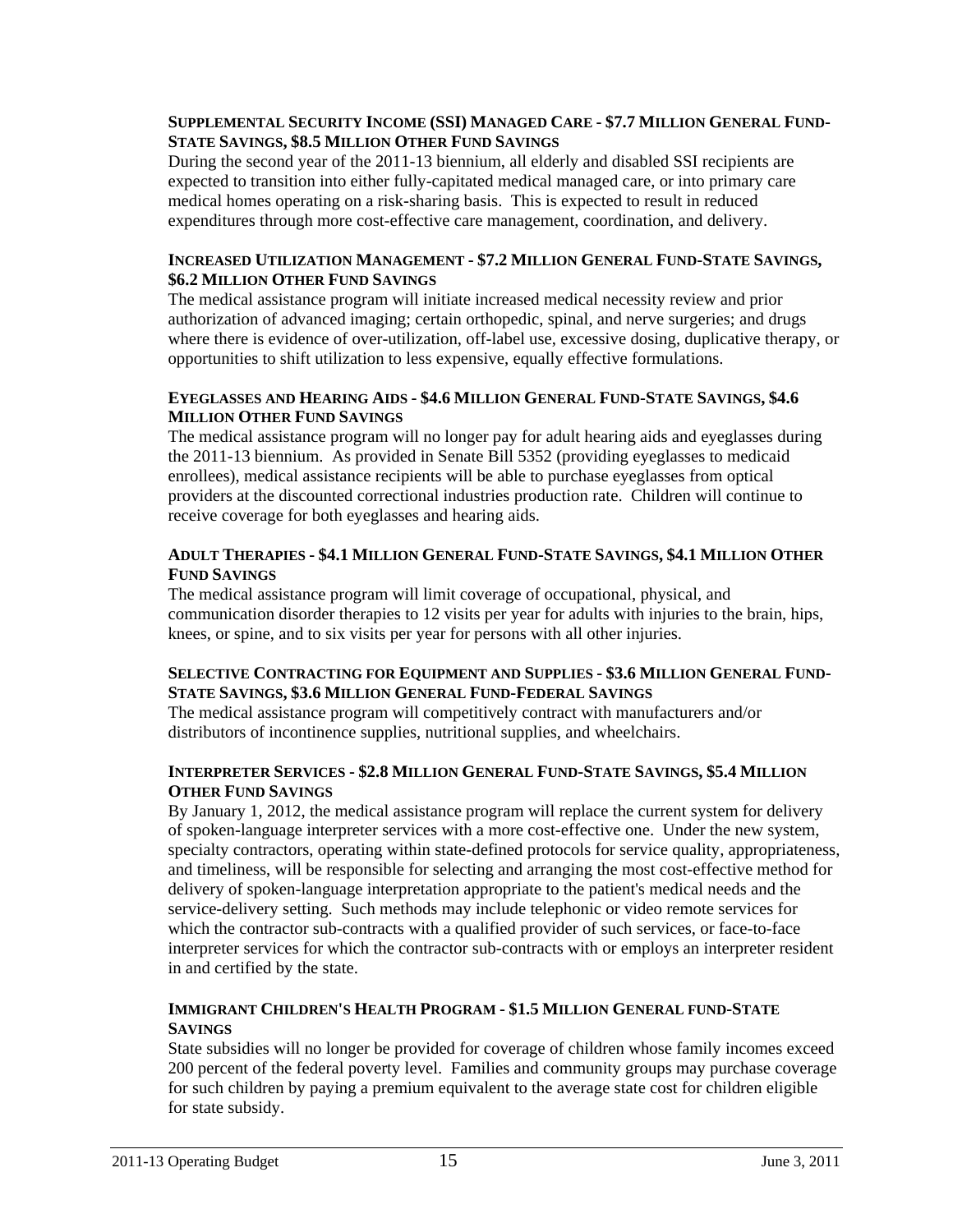# **LONG TERM CARE, DEVELOPMENTAL DISABILITIES**

## **OVERVIEW**

The Aging and Disability Services Administration (ADSA) administers the Long Term Care (LTC) and [Division of] Developmental Disabilities (DDD) programs. In the budget, these two programs combined accounts for approximately \$2.6 billion in General Fund-State expenditures for the 2011-13 biennium.

## **INCREASES**

Funding is provided for increasing caseloads for the LTC and DDD forecasted populations nursing home residents, Medicaid personal care, and COPES waiver clients - as well as increases in per capita costs for all forecasted populations and DDD residential clients.

#### **HEALTH BENEFIT INFLATION FOR INDIVIDUAL PROVIDERS - \$5.5 MILLION GENERAL FUND-STATE**

The budget provides funding for health benefit inflation of 7 percent in fiscal year 2012 for individual providers. The health care contribution for individual providers will increase from \$620 per member per month to \$663 per member per month. The contribution will remain the same for fiscal year 2013.

## **MAJOR SAVINGS**

#### **REDUCTION IN MEDICAID PERSONAL CARE (MPC) HOURS - \$98 MILLION GENERAL FUND-STATE SAVINGS**

The MPC program utilizes a client assessment to determine an individual's need for assistance with activities of daily living - such as bathing, meal preparation, toileting, medication management, and others. Based on the client's need, hours of personal care assistance are authorized on a monthly basis. The budget assumes that the total hours will be reduced an average of ten percent; however, the reduction will be tiered such that the most acute clients receive the smallest percentage reduction.

#### **ESTABLISH NURSING FACILITY SAFETY NET ASSESSMENT - \$41 MILLION GENERAL FUND - STATE SAVINGS**

The budget assumes the creation of a nursing facility safety net assessment pursuant to Substitute Senate Bill 5581 (nursing home safety net). The safety net assessment utilizes a new revenue stream and leverages additional federal funding for skilled nursing facility Medicaid payments. All revenues from the safety net assessment are utilized for payments to nursing facilities totaling \$88 million in expenditures from a newly created trust account and matching federal funds for new net payments of \$170 million.

#### **DELAY ENHANCED TRAINING REQUIREMENTS - \$27 MILLION GENERAL FUND-STATE SAVINGS**

A full delay of the enhanced training requirements of Initiative 1029 is assumed. Enhanced training requirements including basic training, continued education, advanced training, enhanced background checks and other requirements of the Initiative are assumed to be delayed for all long-term care workers.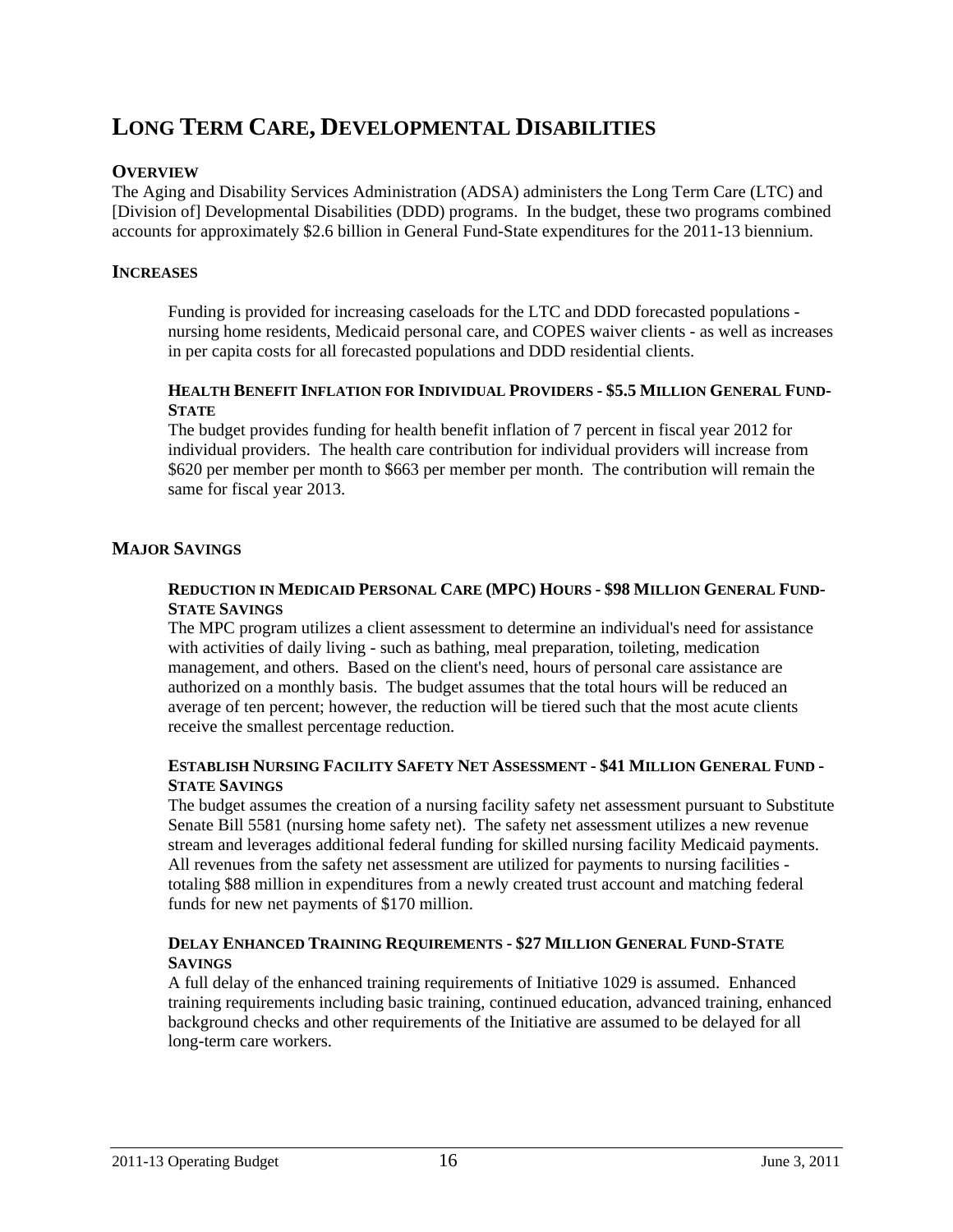#### **REFORM DDD EMPLOYMENT AND DAY PROGRAMS - \$11 MILLION GENERAL FUND-STATE SAVINGS**

DDD clients typically receive supported employment services as a component of their Medicaid waiver. Additionally, clients may qualify for adult day health services. The Legislative budget assumes the adult day health program is added to the LTC COPES waiver; thus, making it inaccessible for DDD waiver clients. DDD clients will work with the contracted employment vendor for nine months to seek employment. After nine months, the client will be provided with a choice of the community access in lieu of supported employment. However, the budget assumes the DDD community access program will be restructured accessible to clients over age 21. Savings are realized in both the adult day health and employment programs.

# **MENTAL HEALTH**

## **SAVINGS**

#### **COMMUNITY NON-MEDICAID FUNDING - \$8.7 MILLION GENERAL FUND-STATE SAVINGS**

The "state-only" funding provided to Regional Support Networks (RSNs) for services and individuals not eligible for the federal Medicaid program is reduced by 3.5 percent. This results in a cumulative 14.5 percent reduction from the level of funding initially budgeted for such services in fiscal year 2009. RSNs are to prioritize use of the remaining funds for crisis response, involuntary commitment, emergency hospitalization, and residential support services.

#### **COMMUNITY MEDICAID FUNDING - \$8.7 MILLION GENERAL FUND-STATE SAVINGS, \$8.7 MILLION OTHER FUND SAVINGS**

The managed care payments that the state's 13 Regional Support Networks receive to provide mental health services to children and adults covered by the state Medicaid program are reduced by an average of 2.3 percent.

#### **STATE HOSPITAL STAFFING - \$8.1 MILLION GENERAL FUND-STATE SAVINGS**

Staffing at Western State Hospital is reduced by approximately 1.5 percent. Staffing at Eastern State Hospital and at the Child Study and Treatment Center are each reduced by 3 percent. Savings are to be achieved through managing vacancies, limiting overtime, and staff reorganization.

#### **WESTERN STATE HOSPITAL CIVIL COMMITMENT WARD CLOSURE - \$6.6 MILLION GENERAL FUND-STATE SAVINGS**

A 30-bed ward serving patients civilly committed for treatment was closed in October 2010, and the patients relocated to vacancies on other hospital wards.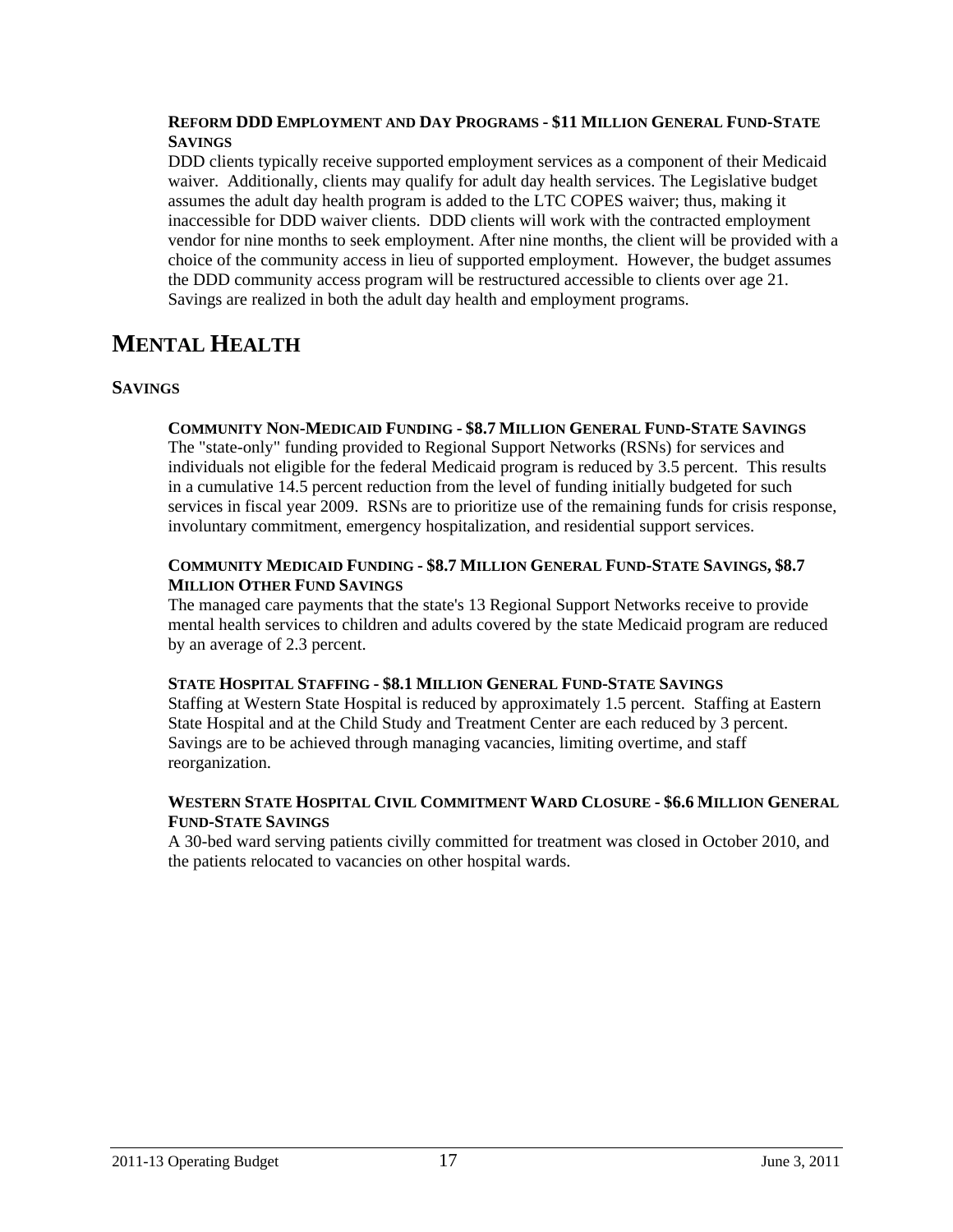# **OTHER HUMAN SERVICES**

## **TEMPORARY ASSISTANCE FOR NEEDY FAMILIES (TANF) AND CHILD CARE**

## **OVERVIEW**

The TANF, child care, and WorkFirst program, known as the TANF Box, was estimated to have a \$400 million deficit for the 2011-13 biennium. To address this deficit the Governor made several eligibility, benefit level, and administrative reductions. After these Governor directed reductions, the TANF box was still estimated to have a shortfall of \$50 million. The Legislature makes several reforms to the TANF Box through the budget and legislation.

## **REFORM**

All families receiving TANF cash benefits must participate in work or work activities as a condition of benefit receipt. The budget suspends mandatory work or work activity participation for a single parent family with a child under the age of two and any family with two or more children under the age of six (school age) for one year and then phases these families back in during the second year. During fiscal year 2012 the WorkFirst programs are to be restructured and become performance based. This includes funding and providing services beyond the state partner agencies. The budget also increases the number and visibility of fraud detection in public assistance programs through more staff and increased technology. The Working Connections Child Care program will also move to electronic form of time and attendance.

## **SAVINGS**

#### **TANF REDUCTIONS - \$62.9 MILLION SAVINGS**

The proposed budget makes several changes to the cash benefits program including: (1) implementing an income eligibility test for a care giver who is providing for a child outside of the child's home; and (2) applying the sixty-month time limit to any family where the parent is in the home. Major child care reductions include: (1) reduced child care for those whose WorkFirst participation is suspended; (2) moving to six-month certifications; and (3) requiring child support for Working Connections Child Care participants. WorkFirst savings is found through suspension of services and moving to performance based contracts. The budget estimates an \$11.8 million ending fund reserve to pay for any unforeseen costs.

## **DSHS - ECONOMIC SERVICES ADMINISTRATION**

#### **OVERVIEW**

Economic Services is the main entry point for all DSHS services such as cash assistance, medical, food, and other social services. To achieve savings the budget reforms the Disability Lifeline (DL) program, continues several reductions made in the 2009-11 biennium into the 2011-13 biennium, and reduces stateonly funded programs.

## **MAJOR SAVINGS**

#### **DISABILITY LIFELINE PROGRAM - \$115 MILLION GENERAL FUND-STATE SAVINGS**

The budget reforms the Disability Lifeline cash programs. The cash benefit and entitlement for the Disability Lifeline-Unemployable (DL-U) clients is eliminated and is replaced with a limited essential needs and housing support program. This program provides housing support services to homeless DL-U clients. The budget also provides for a contingency fund to prevent clients who are at imminent risk of becoming homeless.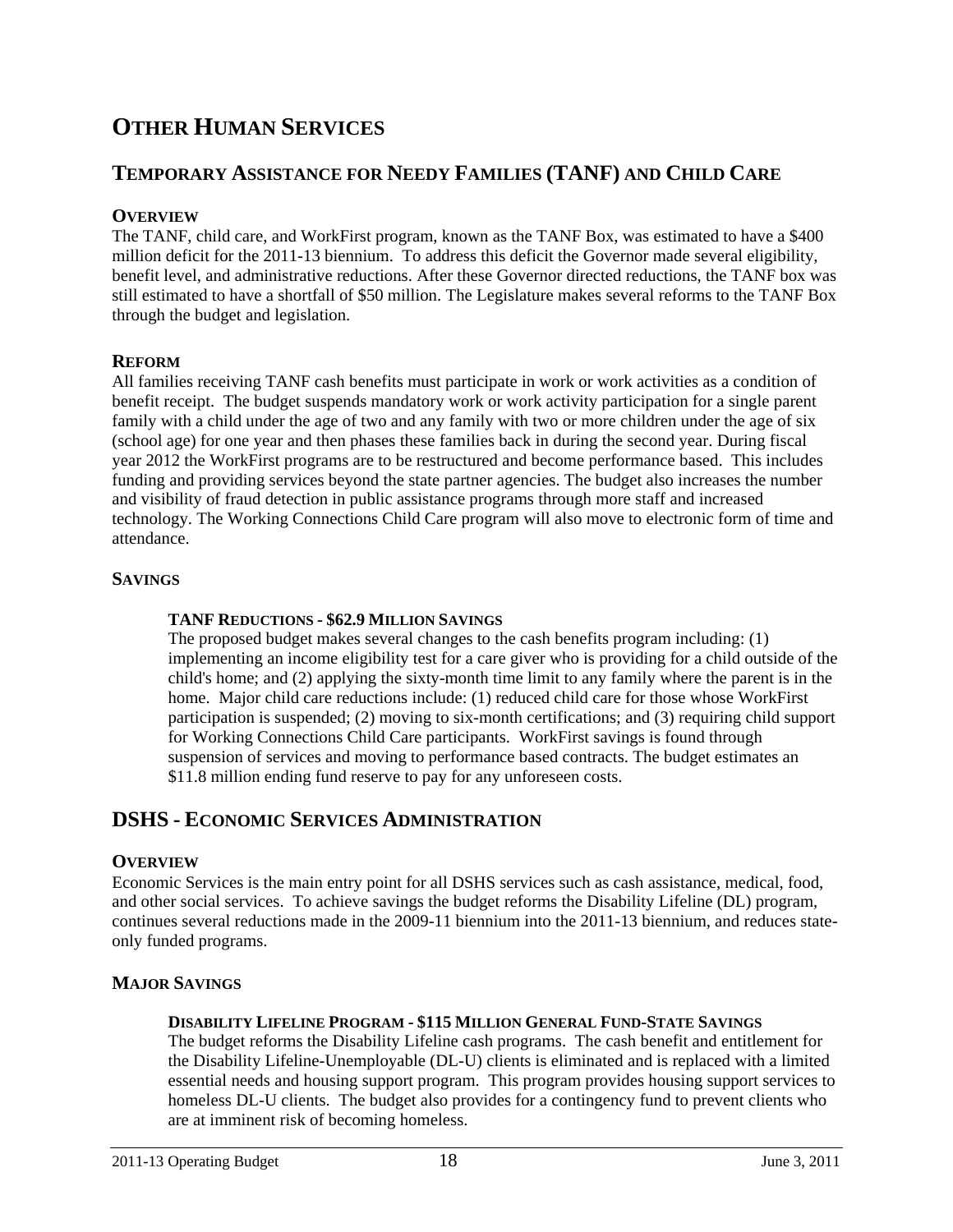#### **STATE FOOD ASSISTANCE PROGRAM - \$30.3 MILLION GENERAL FUND-STATE**

The state food assistance program provides a basic food benefit to individuals not eligible for the federal food stamp program. The budget reduces the benefit amount by 50 percent. This savings is based on resolution of legal issues that would allow this reduction to be implemented at that time.

#### **CHILD SUPPORT PASS-THROUGH PAYMENTS AND IRS REDISTRIBUTION - \$25 MILLION GENERAL FUND-STATE SAVINGS, \$25 MILLION FEDERAL SAVINGS**

Savings are achieved by suspending the child support pass-through provision allowed under the Federal Deficit Reduction Act and using IRS distributions to pay for state administrative costs.

## **DSHS - CHILDREN'S ADMINISTRATION**

#### **OVERVIEW**

The budget for Children's Administration is focused on transitioning to performance based contracting and preserving as many of the current programs as possible.

#### **MAJOR SAVINGS**

#### **PERFORMANCE BASED CONTRACT SERVICES - \$5 MILLION GENERAL FUND-STATE SAVINGS, \$2.6 MILLION GENERAL FUND-FEDERAL SAVINGS**

The proposed budget reduces performance based contracting services, including: (1) Behavioral Rehabilitative Services (\$1.2 million General Fund-State); (2) in-home intervention services (\$1.3 million); and (3) foster care related programs (\$5 million General Fund-State).

#### **CHILDREN'S ADMINISTRATION DIRECT SERVICES - \$26 MILLION TOTAL FUND SAVINGS**

The budget reduces services outside of performance based contracting. These services include foster parent child care and reduced foster care caseload costs through expediting permanency and voluntary placement agreements.

#### **ADMINISTRATIVE REDUCTIONS - \$7 MILLION GENERAL FUND-STATE SAVINGS, \$10 MILLION GENERAL FUND-FEDERAL SAVINGS**

The proposed budget reduces administrative expenditures and 249 full time equivalent staff positions by regional consolidation and other efficiency efforts.

# **CORRECTIONS & OTHER CRIMINAL JUSTICE**

#### **OVERVIEW**

The proposed budget implements a strategic crime reduction policy of releasing from community supervision offenders with a low and moderate risk profile and retaining supervision for offenders in treatment programs. Evidence-based studies show that supervision without treatment is not effective at reducing crime.

#### **INCREASES**

#### **PRISON SAFETY ENHANCEMENTS - \$6 MILLION GENERAL FUND-STATE**

Funding is provided for prison safety enhancements, including: a study to standardize a body alarm or proximity card system statewide; a pilot body alarm and proximity card system; upgrades to the radio system adding panic buttons; expanded use of pepper spray; developing and implementing training for supervisors on enhanced security awareness; increased staff counselor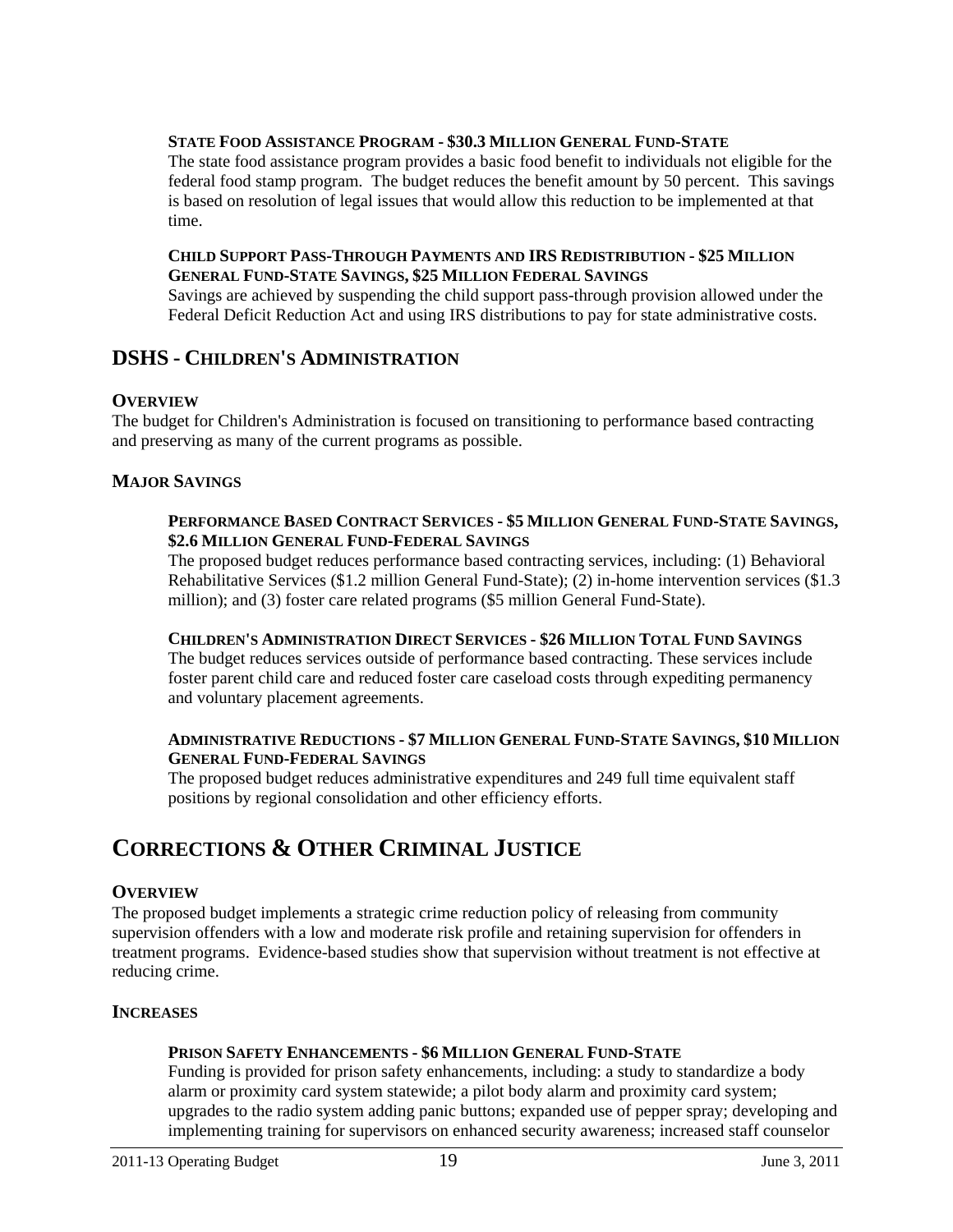positions; and to add custody staff at the Monroe Correctional Complex and the Washington State Penitentiary that are responsible for ensuring the whereabouts of all prison employees.

#### **EXPANSION OF TREATMENT - \$1 MILLION GENERAL FUND-STATE**

The budget makes investments in evidence-based treatment programs in the Juvenile Rehabilitation Administration and in local juvenile courts.

#### **HOUSING VOUCHER EXPANSION - \$844,000 GENERAL FUND-STATE**

Housing vouchers will be increased from 165 to 238 each month. This facilitates the release of offenders on their earned release date and mitigates homelessness, which is a risk factor in offender recidivism.

#### **MAJOR SAVINGS**

#### **CONTINUE 2011 SUPPLEMENTAL SAVINGS - \$53.6 MILLION GENERAL FUND-STATE SAVINGS**

Savings are achieved by continuing reductions begun in fiscal year 2011 as a result of the Governor's across-the-board reductions. These continued savings include: eliminating staff positions (\$18.6 million); reducing administrative costs (\$2.8 million); changing agency staffing structure (\$7.2 million)' holding positions vacant (\$7.9 million); reducing DOSA bed utilization (\$3.4 million); and achieving additional program savings (\$7.8 million).

#### **CLOSE MCNEIL ISLAND/OPEN LARCH UNIT - \$18.3 MILLION GENERAL FUND-STATE SAVINGS**

The budget captures the 2011-13 savings associated with the closure of McNeil Island Corrections Center on April 1, 2011. The savings are partially offset by the opening of the second unit at the Larch Corrections Center in Yacolt.

#### **REDUCE RENTAL RATE FOR VIOLATORS - \$15.5 MILLION GENERAL FUND-STATE SAVINGS**

The Department will negotiate lower contract amounts for housing offenders in local and tribal government jails. The rate must not exceed \$85 per day per offender, saving \$7 million. In addition, the budget assumes a lower demand for violator beds attributable to the reduction in the number of offenders on supervision and the elimination of tolling, saving \$8.5 million.

#### **SUPERVISION SAVINGS - \$9.4 MILLION GENERAL FUND-STATE SAVINGS**

Engrossed Substitute Senate Bill 5891 (criminal justice cost savings) generates savings related to community supervision through the following actions:

- The Department will reduce their supervision of offenders from jail and court, saving \$1.8 million. Excluded from this group are offenders in treatment programs, offenders with a high risk profile, and offenders with a conviction of a domestic violence offense.
- Tolling of offenders on community supervision is eliminated, saving \$5.3 million. The length of an offender's supervision will run continuously regardless of whether an offender is incarcerated for violating the terms of their supervision.
- Community supervision of offenders on the First Time Offender Waiver program is reduced saving \$2.4 million, affecting 2,550 offenders.

#### **EARLY DEPORTATION OF ALIEN OFFENDERS - \$2.5 MILLION GENERAL FUND-STATE SAVINGS**

Engrossed Substitute House Bill 1547 (criminal alien offenders) authorizes the deportation of alien offenders, except those serving a sentence for a violent offence, sex offense or a crime against a person.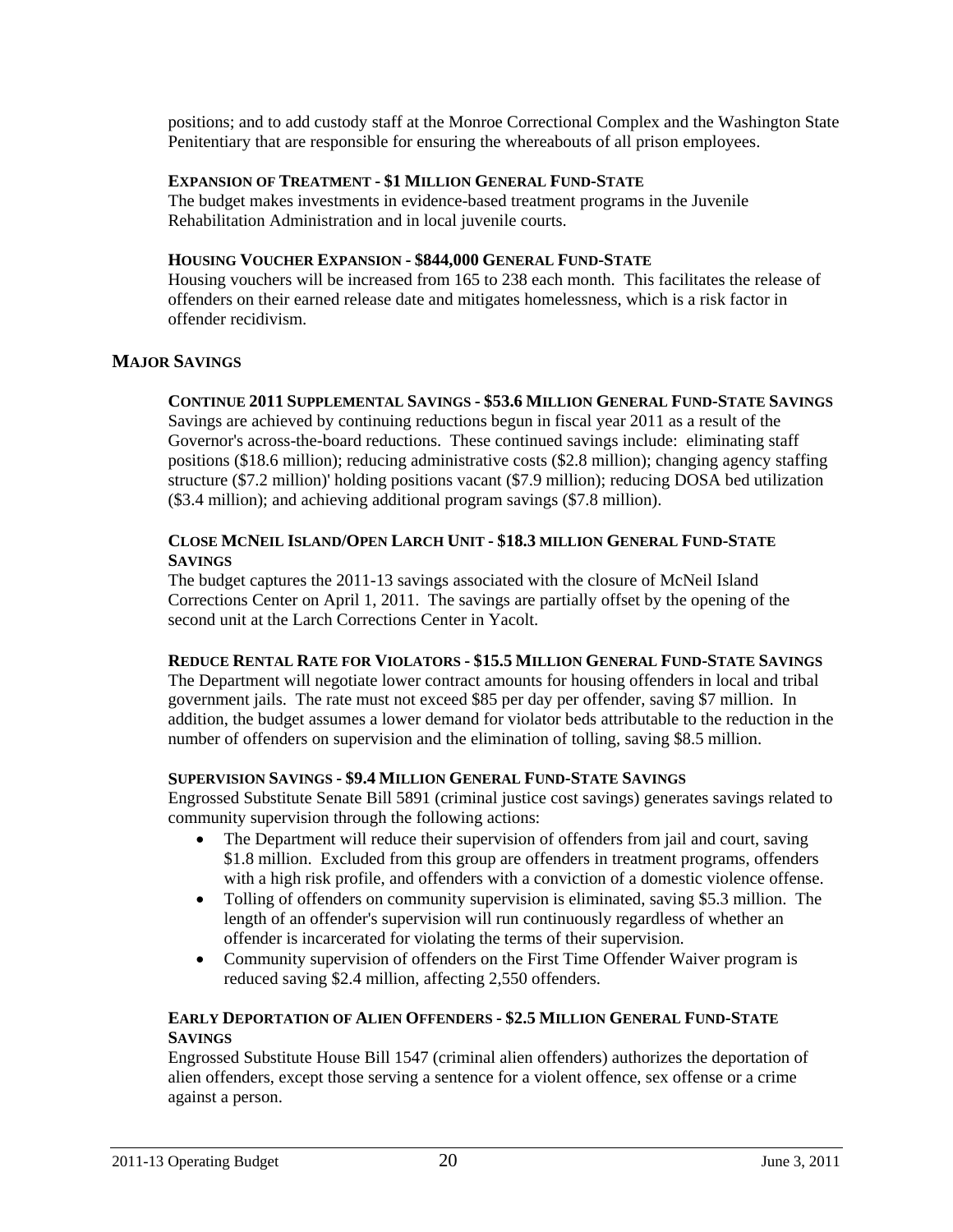# **DSHS-SPECIAL COMMITMENT CENTER**

#### **INCREASES**

#### **MCNEIL ISLAND OPERATIONS - \$6.0 MILLION GENERAL FUND-STATE**

McNeil Island Corrections Center closed on April 1, 2011. Prior to its closure the Department of Corrections provided the staff necessary for marine and island operations. The staff necessary to continue these functions are transferred to the Department of Social and Health Services.

#### **MAJOR SAVINGS**

#### **REDUCE SECURE COMMUNITY TRANSITION FACILITY (SCTF) STAFFING RATIOS - \$3.8 MILLION GENERAL FUND-STATE SAVINGS**

Substitute House Bill 1247 (secure transition facilities) modifies the staffing ratios at SCTFs to a more efficient staffing workload.

## **OTHER CRIMINAL JUSTICE**

#### **INCREASES**

#### **RURAL DRUG ENFORCEMENT - \$2 MILLION GENERAL FUND-STATE**

Funding is provided through the Criminal Justice Training Commission for grants to counties historically underserved by federally funded narcotics task forces.

## **DEPARTMENT OF HEALTH**

#### **MAJOR SAVINGS**

#### **LOCAL PUBLIC HEALTH FUNDING - \$10 MILLION GENERAL FUND-STATE SAVINGS**

In 2007, the Legislature provided an additional \$20 million in funding to local public health jurisdiction based on the recommendation of the Blue Ribbon Commission on Health Care. The funding was accompanied by a mandate to define core public health functions and for local public health jurisdictions to report on outcomes. Local public health jurisdictions will still receive \$73.2 million in funding from the Department of Health for the 11-13 biennium.

#### **FAMILY PLANNING GRANTS - \$2.3 MILLION GENERAL FUND-STATE SAVINGS**

The Department of Health provides family planning funding to a network of local providers throughout the state. These funds can be used for a variety of family planning activities and serves clients who earn 250 percent or less than the federal poverty level. The budget assumes a 11.25 percent reduction to these grants.

# **NATURAL RESOURCES**

#### **OVERVIEW**

The total 2011-13 biennial natural resources budget is approximately \$1.49 billion and represents roughly 2.4 percent of the overall budget. Of this \$1.49 billion, the state general fund accounts for less than 21 percent or approximately \$309 million. The budget reduces natural resources by approximately \$95 million overall. Some of the primary activities funded with these resources include: environmental protection; water quality; fish, shellfish, and game harvest; food safety and commodity control; land and resource management; operation and maintenance of camp sites; and forest fire protection.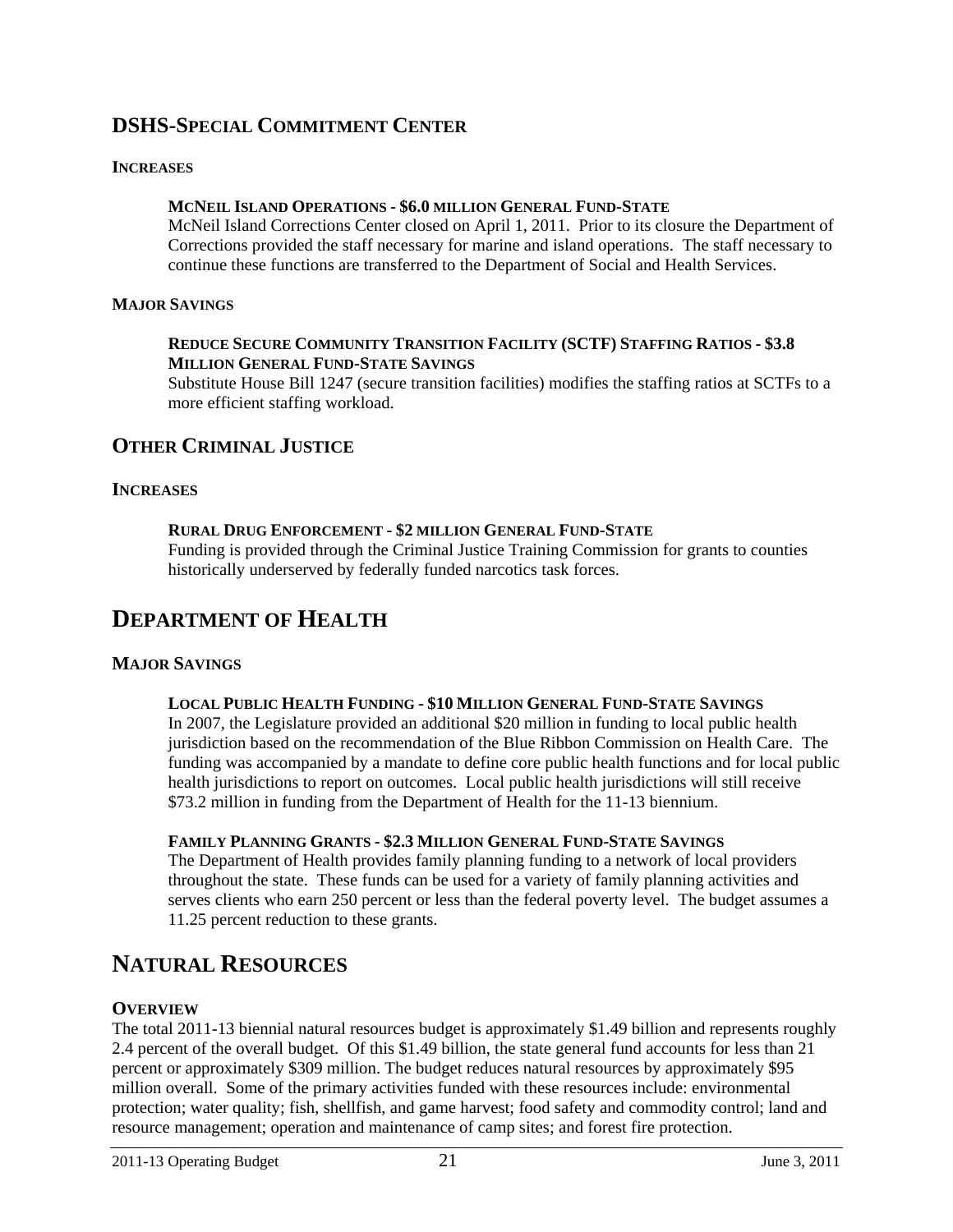Given the current economic forecast, the General Fund-State appropriations for the natural resource agencies were reduced and crafted with the following goals:

- 1. Protect and preserve the health of the state's natural resources;
- 2. Continue to provide public access to the state's natural resources; and
- 3. Transition, as much as possible, to a user-supported funding structure.

#### **INCREASES**

#### **PROTECT AND RESTORE PUGET SOUND - \$18 MILLION GENERAL FUND-FEDERAL**

The budget provides \$18 million for the US Environmental Protection Agency and the Department of Fish and Wildlife to enter into an agreement to protect and restore near shore habitats in the Puget Sound. Funding will be distributed to improve the efficiency of existing stewardship programs.

#### **MAJOR SAVINGS**

#### **MAKING NATURAL RESOURCES AGENCIES USER-SUPPORTED - \$68 MILLION OF NEW REVENUE**

The Parks and Recreation Commission, the Department of Fish and Wildlife (DFW), and the Department of Natural Resources (DNR) will all transition to a more user-supported funding structure. The agencies will issue annual passes that cost \$30 and will allow purchasers to access all state parks and DFW and DNR recreational areas. The agencies will also offer \$10 passes that will afford purchasers the same access for a single day. Campers, hunters, and fishers, off-road vehicle owners, and recreational boaters who already pay for access to specific recreation areas through existing permit and registration fees will not be required to purchase either the annual or day-use permits for those specific recreation areas.

#### **HUNTING AND FISHING LICENSES - \$4 MILLION GENERAL FUND-STATE SAVINGS, \$18.5 MILLION STATE WILDLIFE ACCOUNT**

The Department of Fish and Wildlife will be changing its hunting and fishing license fees. The department has reviewed its fee structure as compared to other states and in consultation with stakeholders. Forty percent of current fees will either decrease in value or be eliminated. The remaining 60 percent will increase. On average, the fees will increase by 16 percent for residents; 12 percent for non-residents, 2 percent for youths; and decrease by 4 percent for persons with disabilities and veterans.

#### **ADMINISTRATIVE SAVINGS AND CONSOLIDATION - \$2.8 MILLION GENERAL FUND-STATE SAVINGS**

Back-office functions will be reduced in the Parks and Recreation Commission, the Department of Fish and Wildlife, the Department of Natural Resources, the Department of Agriculture, and the Department of Ecology. Agency General Fund-State appropriations for administration will be reduced by approximately 12 percent in the second fiscal year and executive administration will be reduced by approximately 15 percent accordingly. The agencies are encouraged to work together to achieve efficiencies in managing the natural resources of the state.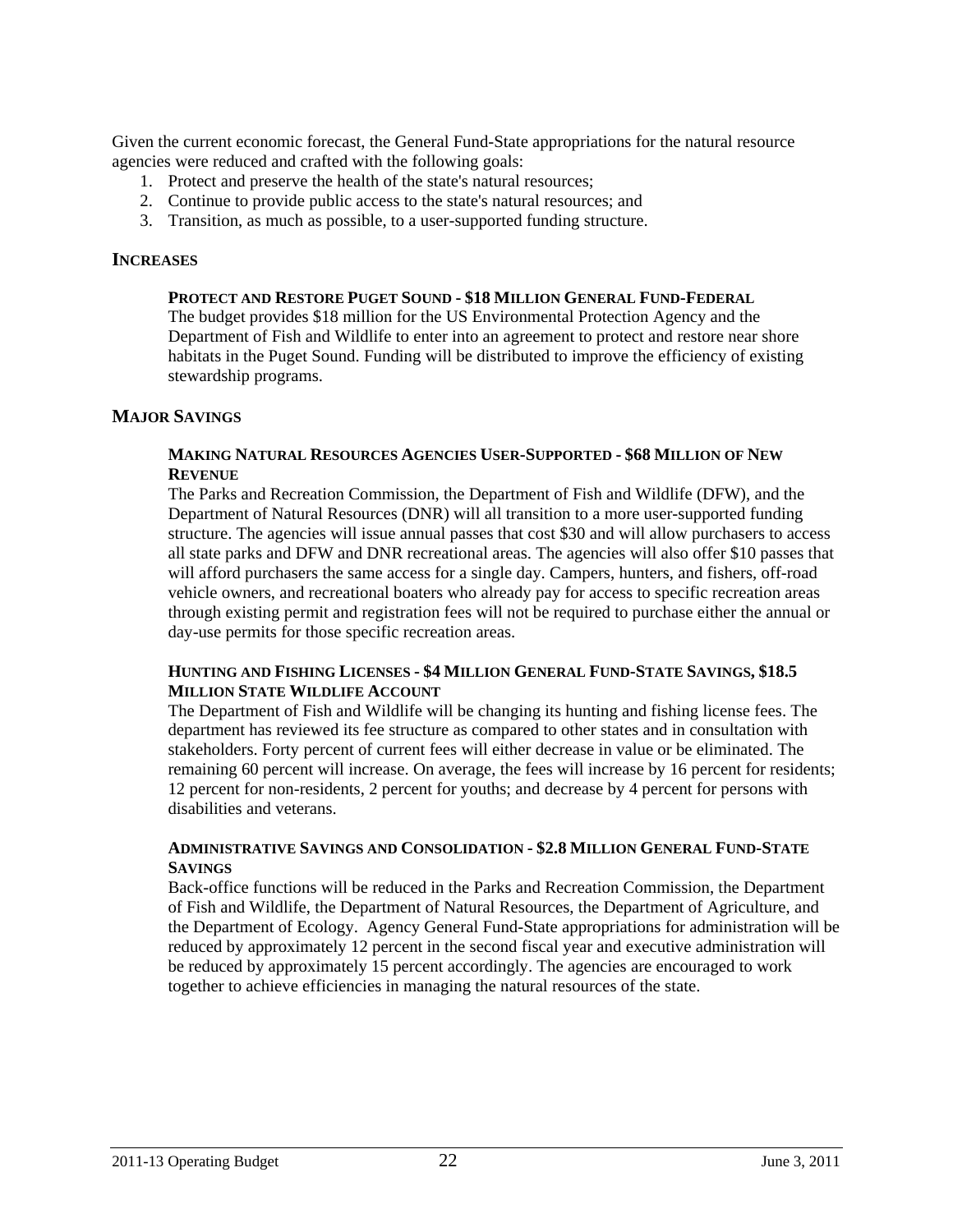# **OTHER CHANGES**

## **MAJOR SAVINGS**

#### **MANAGEMENT EFFICIENCIES - \$14.2 MILLION GENERAL FUND-STATE SAVINGS**

Agencies are required to implement management and administrative reforms, such as delayering and streamlining of support functions that will result in increased efficiency. For most agencies, management reductions of 7 to 10 percent are expected to be achieved over the course of the biennium. State agencies can anticipate continuous legislative policy and fiscal committee examination of the architecture and cost of the state's career and executive workforce, and shall be prepared to provide relevant information in hearings and work sessions.

#### **MASTER LICENSE SERVICE (MLS) PROGRAM - \$14.3 MILLION MASTER LICENSE FUND TRANSFER**

Substitute House Bill 2017 (master license service prog.) transfers all powers, duties, and functions of the MLS program from the Department of Licensing to the Department of Revenue (DOR) by July 1, 2011. DOR is able to simplify the licensing process by combining multiple functions of registering and renewing business licenses. Through their well established relationships with businesses and local governments and improvements through technology, DOR will be able to expand access to the MLS system as well as streamline functions of the system.

#### **SUSPEND PRESIDENTIAL PRIMARY - \$10 MILLION GENERAL FUND-STATE SAVINGS**

Reimbursement is provided to counties for the state's share of expected presidential primary costs in 2012 as required by statute.

#### **JUDICIAL STABILIZATION FUNDS - \$9 MILLION GENERAL FUND-STATE SAVINGS**

Additional surcharges on some court fees originally authorized in the 2009 legislative session will be extended until July 1, 2013. Seventy-five percent of the funding comes to the state while 25 percent is retained by local courts. The state portion of the funding will be deposited into the Judicial Stabilization Trust Account and used to support the Administrative Office of the Courts, Office of Civil Legal Aid, and Office of Public Defense. These additional surcharges are estimated to raise \$9 million in additional revenue for the state and \$12 million in total.

#### **ARTS COMMISSION AND HISTORICAL SOCIETIES - \$14.4 MILLION GENERAL FUND-STATE SAVINGS**

Savings are achieved at the State Arts Commission, Washington State Historical Society, Eastern Washington State Historical Society, and the Department of Archaeology and Historic Preservation through a combination of administrative efficiencies, reduced operations, and the replacement of General Fund-State funding with Washington State Heritage Center Account funding. It is expected that historical society expenses will be reduced in part by opening the Washington State History Museum in Tacoma and the library of the Eastern Washington State Historical Society in Spokane one day less each week.

#### **CENTRAL SERVICE EFFICIENCIES - \$1.9 MILLION GENERAL FUND-STATE SAVINGS**

The Legislature directs the Department of Enterprise Services, created in Engrossed Substitute Senate Bill 5931, to find savings from delivering central services to agencies more efficiently. Savings may be generated from eliminating under-utilized services, reviewing rates charged to agencies, eliminating or merging duplicated services, contracting out for services, and other efficiency measures.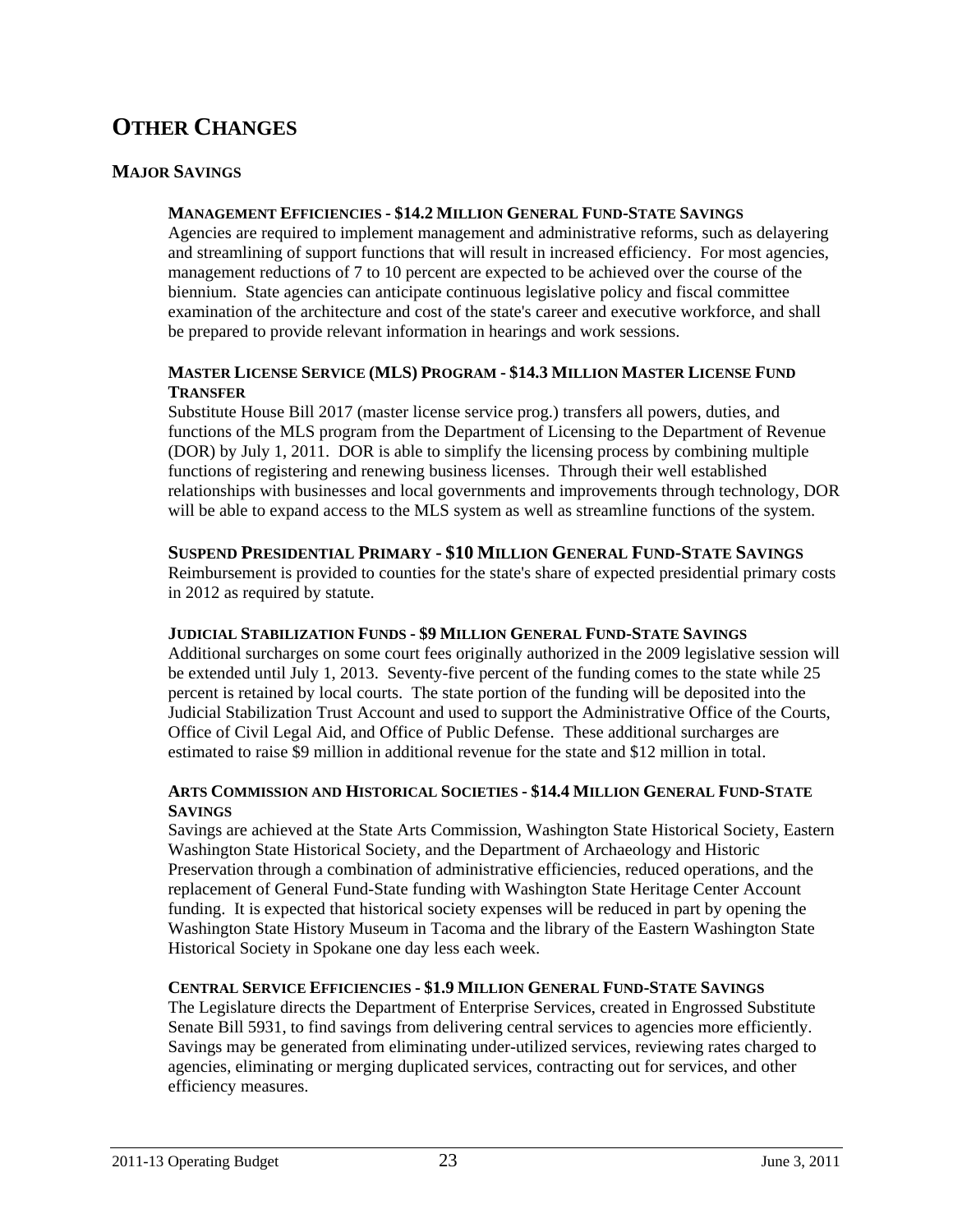# **APPENDIX A**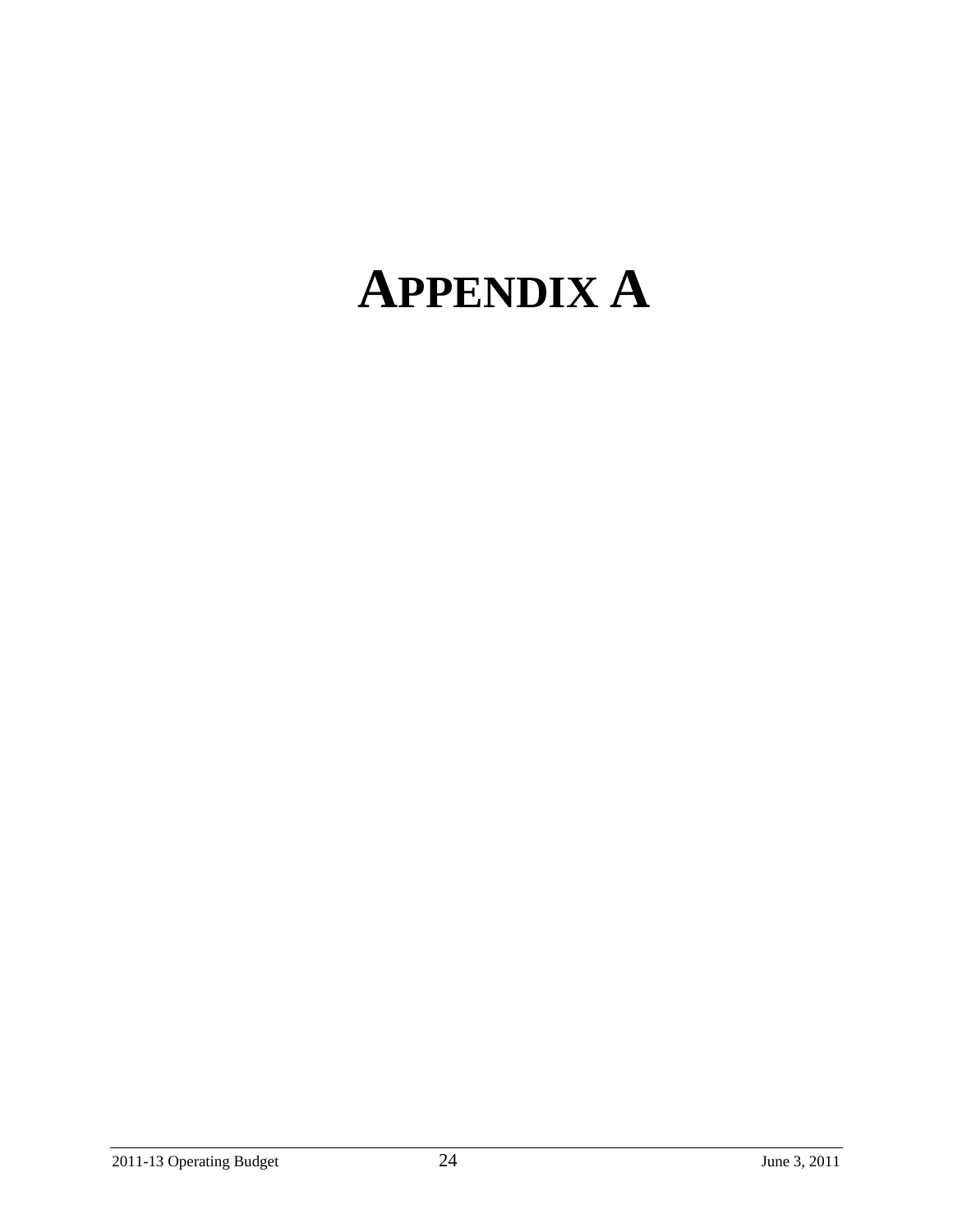# **2011 Supplemental & 2011-13 Fund Transfers**

*(Dollars in Millions)*

|                                                           | 2009-11 | 2011-13 |
|-----------------------------------------------------------|---------|---------|
| 2011 Supplemental: Transfers To GFS                       |         |         |
| HB 3225                                                   | 54.0    |         |
| 2011 ESHB 1086 Supplemental: Transfers From GFS w-o BSA   | (12.4)  |         |
| <b>ESHB 1086</b>                                          | 143.4   |         |
| <b>Capital Fund Transfers</b>                             |         |         |
| Suspend GFS transfer to Education Construction Acct.      |         | 204.0   |
| <b>Education Savings Account</b>                          |         | 45.0    |
| CEP&RI Acct.                                              |         | 9.0     |
| Thurston County Capital Facilities Acct.                  |         | 8.0     |
| Aquatic Lands Enhancement Acct.                           |         | 7.0     |
| <b>Capital Fund Transfers</b>                             |         | 273.0   |
| <b>Other Fund Transfers</b>                               |         |         |
| Liquor Revolving Account (Continue Liquor Mark-up)        |         | 85.0    |
| <b>Treasurers Service Account</b>                         |         | 25.0    |
| City & County Distributions (Varied)                      |         | 10.0    |
| Waste Reduction/Litter Acct.                              |         | 7.0     |
| Economic Development Strategic Reserve Account            |         | 4.2     |
| Flood Control Assistance Acct.                            |         | 2.0     |
| Liquor Control Board Construction and Maintenance Account |         | 1.0     |
| Fair Fund-Reduce Statutory Transfer                       |         | 0.5     |
| Department of Retirement Systems Expense Account          |         | 0.5     |
| Foster Care Endowed Scholarship Account                   |         | 0.4     |
| <b>Other Fund Transfers</b>                               |         | 135.6   |
| <b>Public Works Trust Fund</b>                            |         | 50.0    |
| <b>Grand Total - Transfers to GF-S</b>                    | 185.0   | 458.6   |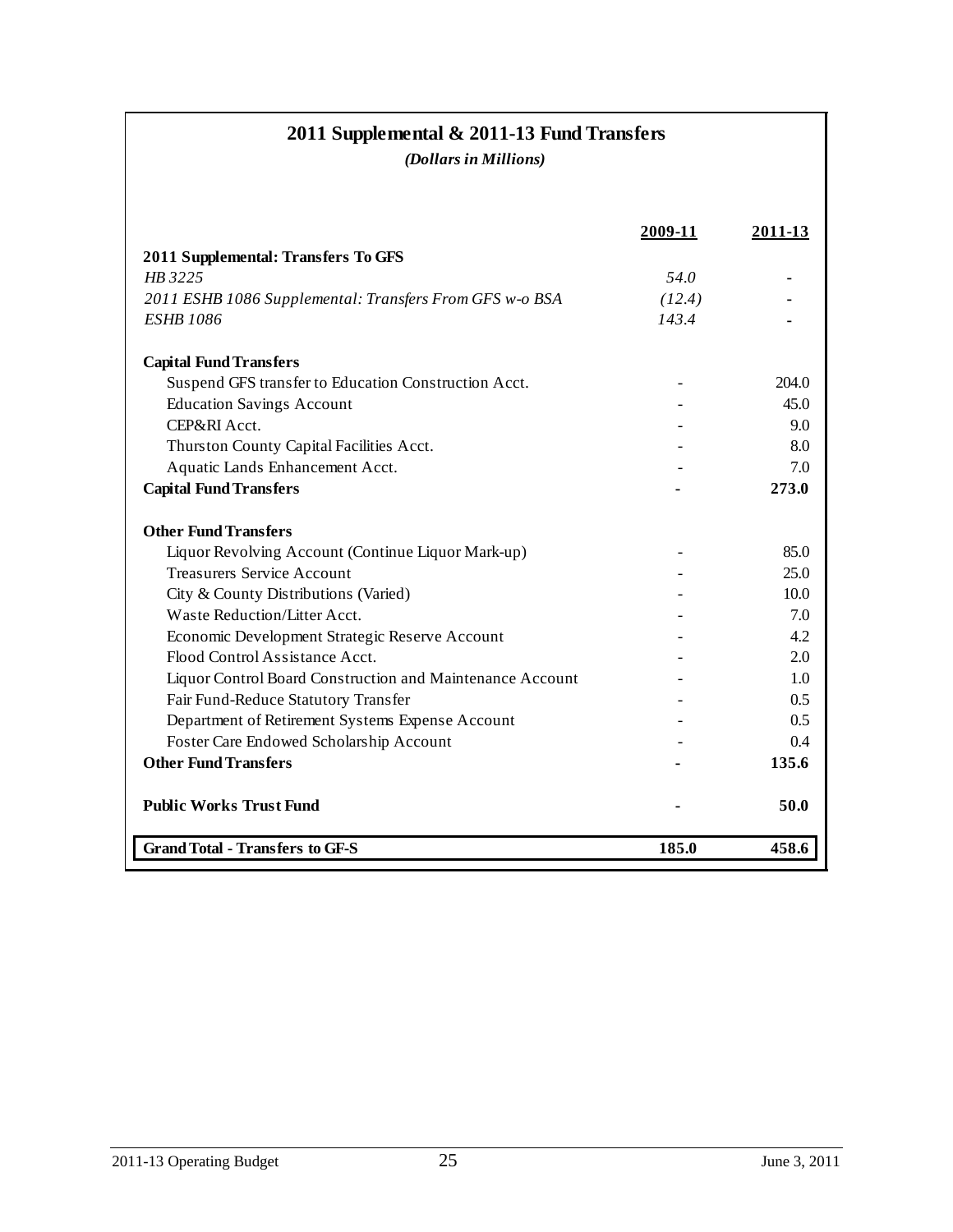# **APPENDIX B**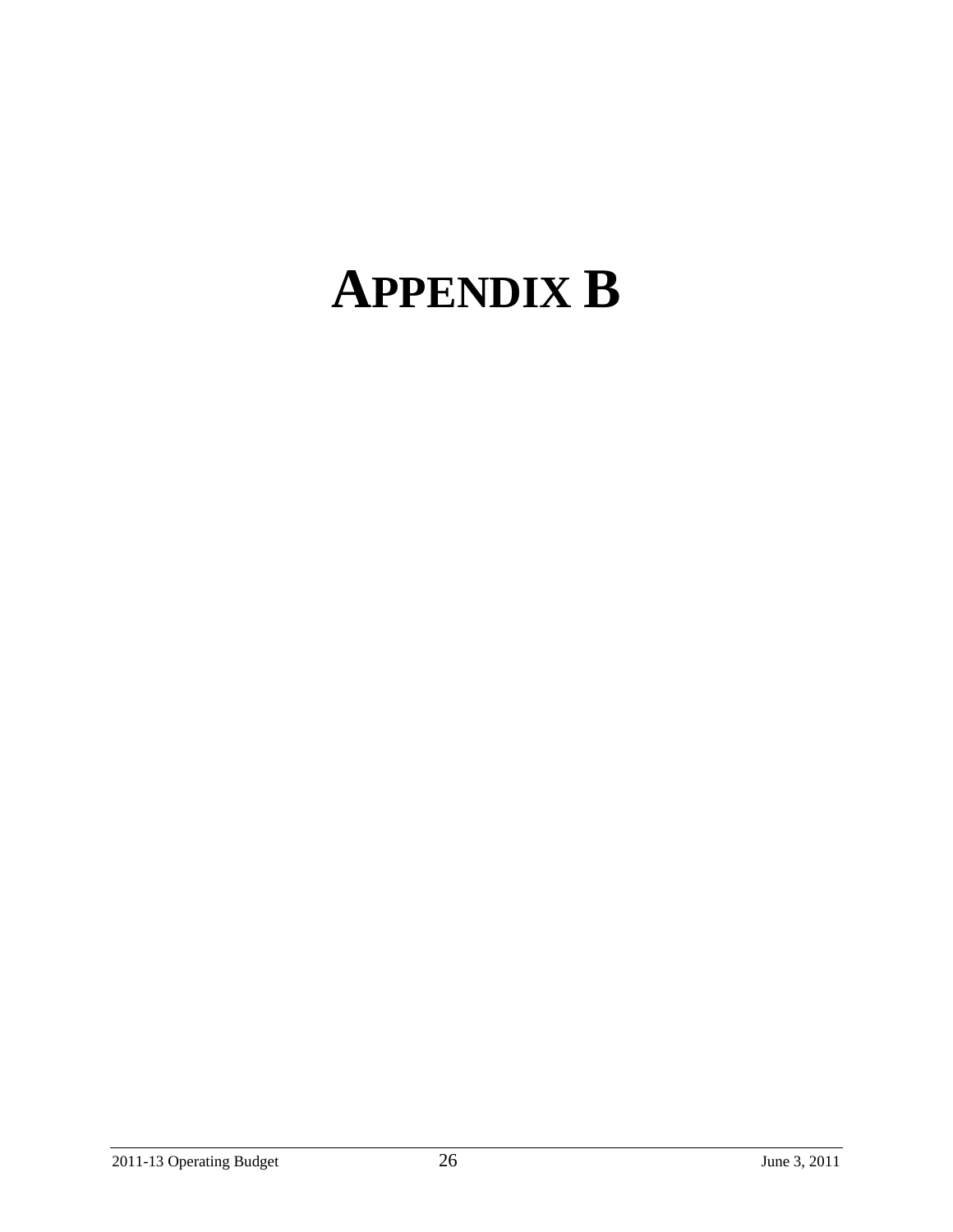|                              | (Dollars in Millions)               |         |         |
|------------------------------|-------------------------------------|---------|---------|
| <b>Bill</b>                  |                                     | 2009-11 | 2011-13 |
| December 2010 Legislation    |                                     | 70.3    | (30.1)  |
|                              | 2011 Revenue Reduction Legislation  |         |         |
| <b>ESHB 1902</b>             | Child welfare service/B&O tx        | 0.0     | (1.9)   |
| SB 5083                      | Real estate firms B&O tax           | 0.0     | (1.8)   |
| 2ESHB 1224                   | B&O deduction/mental health         | 0.0     | (1.4)   |
| SB 5289                      | Property management/B&O tax         | 0.0     | (0.6)   |
| SB 5501                      | Taxation of employee meals          | 0.0     | (0.7)   |
| HB 1347                      | Sales & use tax exemptions          | 0.0     | (0.1)   |
| SB 5633                      | Agricultural fair premiums          | 0.0     | (0.0)   |
|                              | 2011 Revenue Reduction Legislation  | 0.0     | (6.4)   |
|                              | 2011 Revenue Increase Legislation   |         |         |
| <b>ESHB 1087</b>             | Child Care Licensing                | 0.0     | 1.0     |
|                              | 2011 Revenue Increase Legislation   | 0.0     | 1.0     |
|                              | 2011 Revenue Legislation Net Change | 0.0     | (5.4)   |
| <b>Budget Driven Revenue</b> |                                     |         |         |
| Agency                       | <b>Other Revenue Adjustments</b>    | 2009-11 | 2011-13 |
| Liquor                       | <b>Budget Related</b>               | 0.0     | 3.6     |
| <b>DOR</b>                   | Continue Actions From HB 3225       | 0.0     | 39.0    |
| <b>DOR</b>                   | <b>Budget Related</b>               | 0.0     | 14.5    |
| <b>Budget Driven Revenue</b> |                                     | 0.0     | 57.1    |
| <b>Total Net GFS Impact</b>  |                                     | 0.0     | 51.6    |

# **2011 Supplemental & 2011-13: Revenue Legislation & Budget Driven Revenue**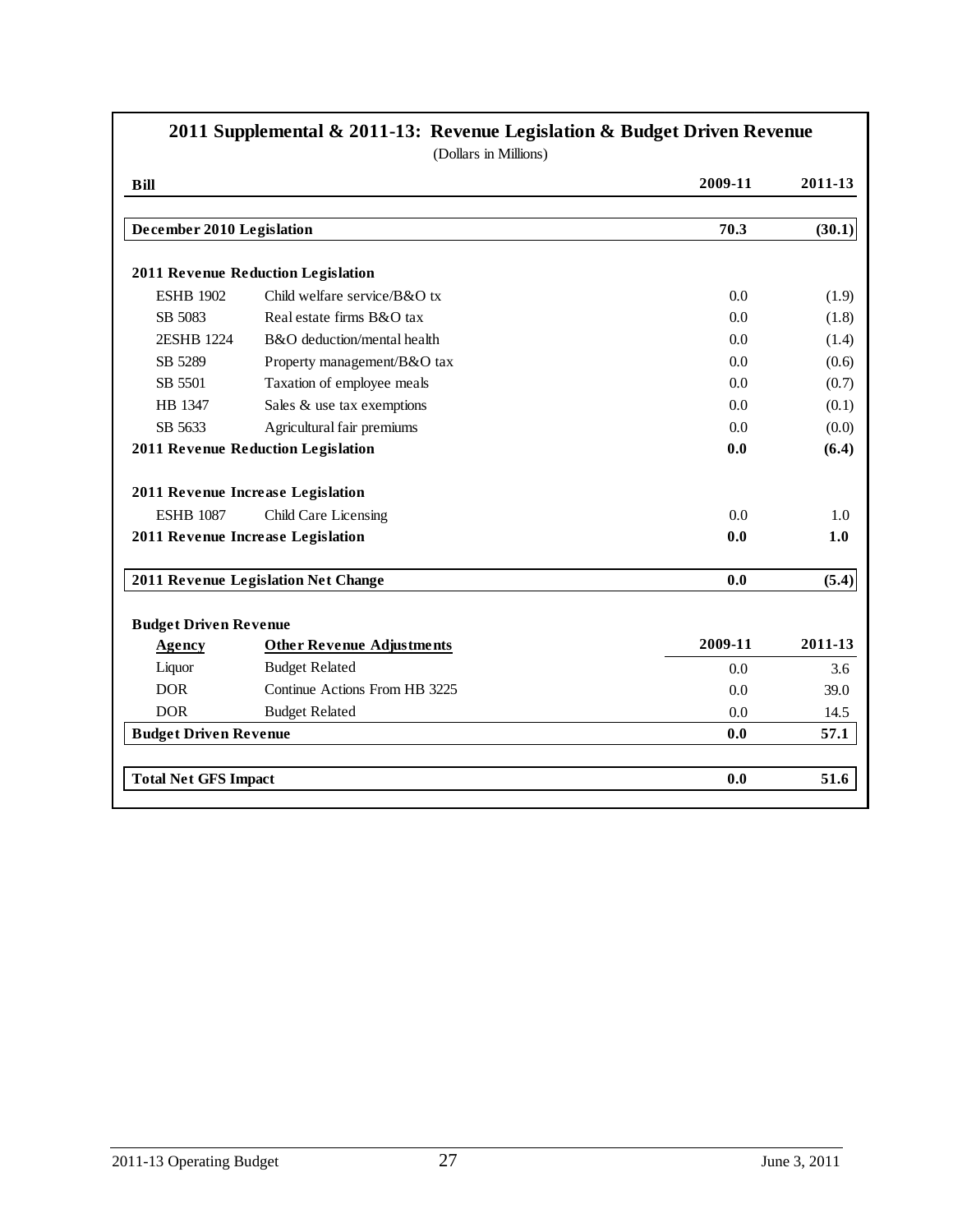# **BUDGET DRIVEN REVENUE**

#### **LIQUOR CONTROL BOARD - \$3.6 MILLION GENERAL FUND-STATE INCREASE**

Budget driven revenue by the Liquor Control Board is increased by several revenue generating initiatives and administrative cuts.

## **DEPARTMENT OF REVENUE - \$53.5 MILLION GENERAL FUND-STATE INCREASE**

Funding is provided for additional staff to collect state tax revenues. The Department of Revenue (DOR) will add tax collection staff, including taxpayer account administrators, compliance staff, and auditors. On average, each employee will bring in an additional \$420,000 per fiscal year in revenue. The budget also includes an extension of funding for out-of-state auditors originally provided in HB 3225 (2010).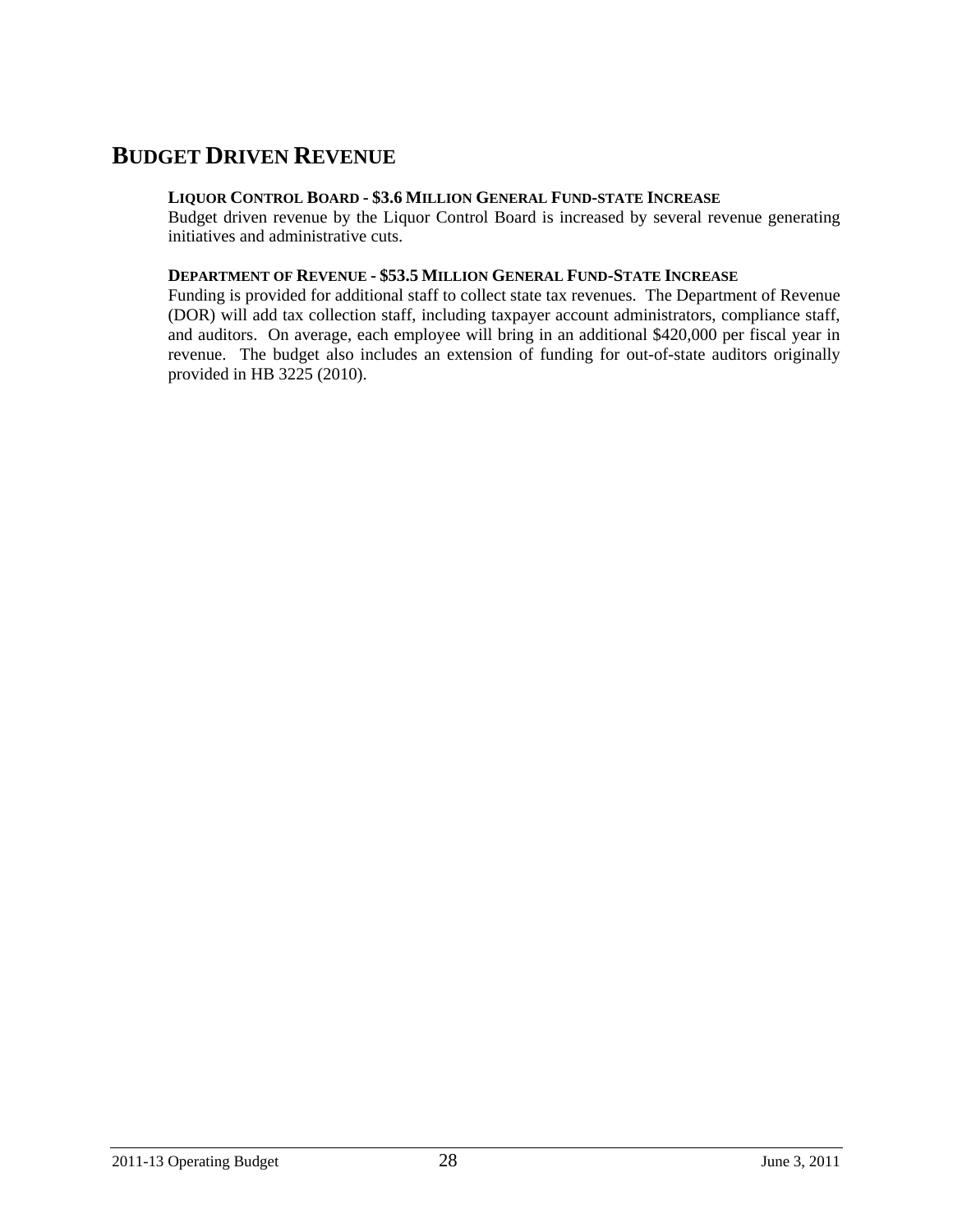# **REVENUE ADJUSTMENTS**

# **Revenue Bills & Other Revenue Actions**

*(dollars in thousands)*

|                  |                                     | GF-S       |
|------------------|-------------------------------------|------------|
| <b>Bill</b>      | <b>Title</b>                        | FY11-13    |
| <b>ESHB 1087</b> | <b>Childcare Licensing Fees</b>     | \$993      |
| 2ESHB 1224       | B&O deduction/mental health         | ( \$1,415) |
| HB 1239          | Delinquent excise taxes/lien        | \$0        |
| <b>ESHB 1346</b> | Tax law changes                     | \$0        |
| HB 1347          | Sales & use tax exemptions          | (5129)     |
| <b>EHB 1357</b>  | Taxes/electronic means              | \$0        |
| <b>ESHB 1826</b> | Taxpayer appeal protections         | \$0        |
| <b>ESHB 1902</b> | Child welfare service/B&O tx        | (51, 871)  |
| EHB 1969         | Flood control zone districts        | \$0        |
| HB 2019          | Cigarette tax revenue deposits      | \$145,700  |
| SB 5044          | Tax preference review               | \$0        |
| SB 5083          | Real estate firms B&O tax           | (51, 773)  |
| SSB 5167         | Tax statute clarifications          | \$0        |
| SB 5289          | Property management/B&O tax         | (5582)     |
| SSB 5359         | Contiguous land/property tax        | \$0        |
| SB 5501          | Taxation of employee meals          | (5666)     |
| SSB 5525         | Hospital benefit zones              | \$0        |
| SB 5526          | Stirling converters                 | \$0        |
| 2SSB 5595        | PUD privilege tax                   | \$0        |
| SB 5628          | Emergency medical services levy     | \$0        |
| SB 5633          | Agriculture fair premiums           | (56)       |
| 2ESB 5638        | Flood control zone districts        | \$0        |
| 2ESSB 5742       | Public ferry fuel exemption         | \$0        |
| SB 5763          | Nonresident sales tax exemption     | \$0        |
| SB 5806          | Veteran lottery raffle              | \$0        |
| <b>ESSB 5834</b> | Lodging tax/arts, heritage, housing | \$0        |
| SB 5849          | <b>Estates and trusts</b>           | \$0        |
| <b>SSB 5942</b>  | Spirits distribution                | \$0        |
| <b>SJR 8206</b>  | Extraordinary revenue growth        | \$0        |

**Total** \$139,258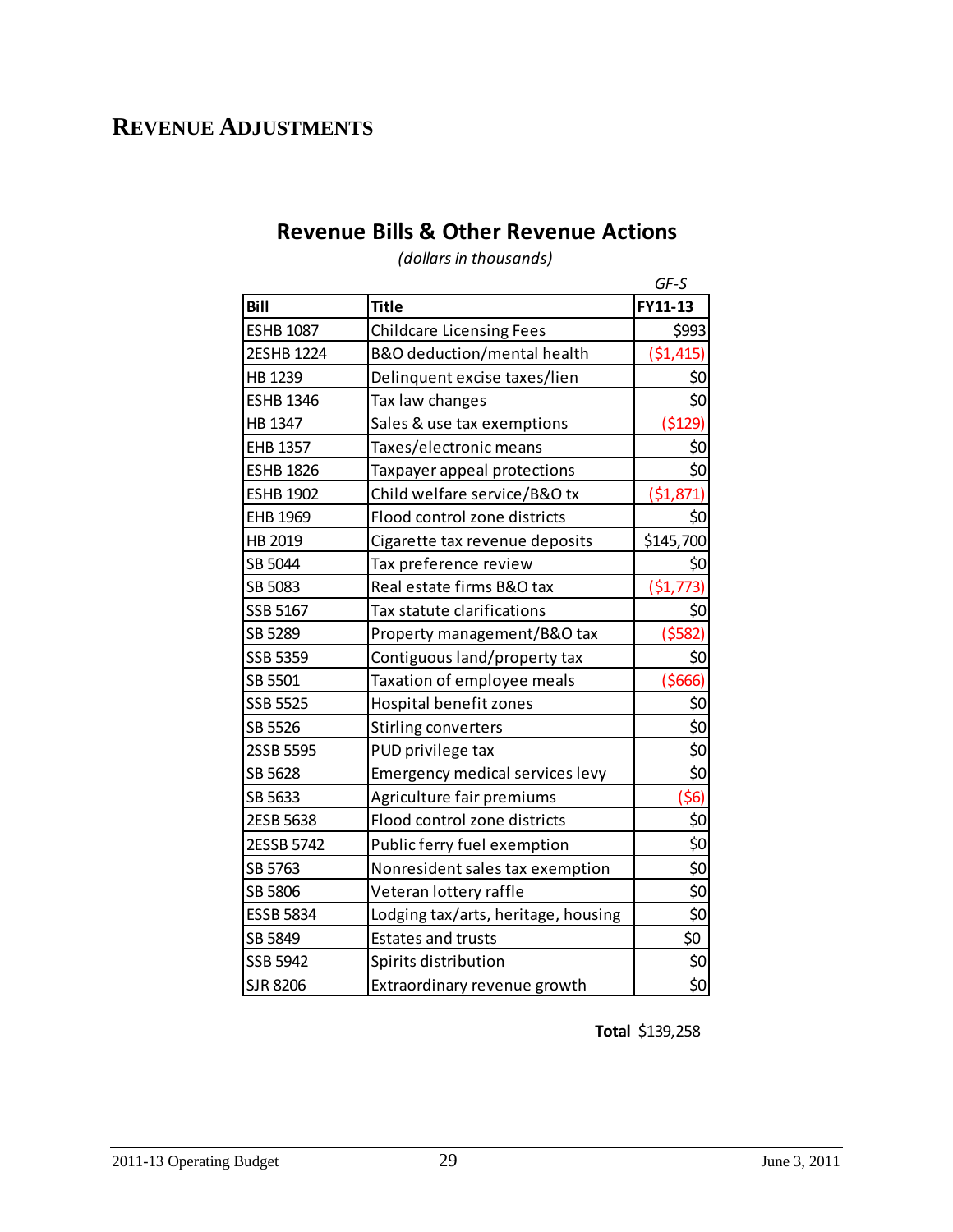#### **CHILDCARE LICENSING FEE - \$993,000 GENERAL FUND-STATE INCREASE**

Engrossed Substitute House Bill 1087 (2009-2011 and 2011-2013 fiscal biennia operating appropriations) authorizes the Department of Early Learning to increase licensing fees for childcare centers and in-home family providers to partially offset the cost of regulation.

#### **ALLOWING A TAX DEDUCTION FOR AMOUNTS RECEIVED WITH RESPECT TO MENTAL HEALTH SERVICES - \$1,467,000 GENERAL FUND-STATE DECREASE**

Second Engrossed Substitute House Bill 1224 (concerning a business and occupation (B&O) tax deduction for amounts received with respect to mental health services) allows nonprofit mental health service providers a deduction from B&O tax for amounts they receive from a Regional Support Network (RSN) for services provided under a government funded health program. Further, 2ESHB provides a deduction to RSNs for amounts received from a government for distribution to a nonprofit health or social welfare organization for mental health services.

#### **ALLOWING A LIEN TO SECURE PAYMENT OF DELINQUENT EXCISE TAXES IN LIEU OF A WARRANT - NO IMPACT TO GENERAL FUND-STATE**

House Bill 1239 (concerning a notice of lien to secure payment of delinquent excise taxes in lieu of a warrant) allows that, in lieu of filing a tax warrant with a superior court that encumbers all real and personal property, DOR may file a notice of lien for any specific real property in which the taxpayer has an ownership interest if the total amount of the warrant exceeds \$25,000 and DOR determines that issuing the notice of lien would best protect the state's interest in collecting the amount due on the warrant.

#### **TAX LAW CHANGES - NO IMPACT TO GENERAL FUND-STATE**

Engrossed Substitute House Bill 1346 (tax law changes) makes several adjustments to the tax code, including: clarifications to the trailing nexus statutes; removal of two redundant annual tax incentive accountability report and survey statutes; clarification that a seller has no obligation to collect use tax if federal law prohibits collection; and reduction of the scope of the January 2012 tax exemption study to include only those tax exemptions which are likely to increase state revenue if the exemption was repealed.

#### **CONCERNING THE SALES AND USE TAX EXEMPTION FOR MANUFACTURING, RESEARCH & DEVELOPMENT, OR TESTING OPERATIONS - \$129,000 GENERAL FUND-STATE DECREASE**

House Bill 1347 (concerning sales and use tax exemptions for manufacturing, research and development, or testing operations) limits the sales and use tax exemption for machinery and equipment to businesses that are taxed under the manufacturing category. HB 1347 also allows a sales and use tax exemption for machinery and equipment used for research and development operations at public research institutions (the University of Washington, Washington State University, Western Washington University, Central Washington University, Eastern Washington University, and The Evergreen State College).

#### **ACHIEVING OPERATIONAL EFFICIENCIES AT THE DEPARTMENT OF REVENUE THROUGH THE EXPANDED USE OF ELECTRONIC MEANS TO REMIT AND REPORT TAXES - NO IMPACT TO GENERAL FUND-STATE**

Engrossed House Bill 1357 (achieving operational efficiencies at DOR through the expanded use of electronic means to remit and report taxes) achieves \$906,000 in administrative savings in the 2011-13 biennium and thereafter by reducing the processing of returns by requiring electronic filing and payment of taxes taxpayers filing on a quarterly basis. The existing 10 percent penalty for disregarding specific written instructions applies to taxpayers who must e-file, but fail to comply with written instructions to do so. E-filing may be waived for taxpayers who make a request and show "good cause" (such as lack of equipment or internet access).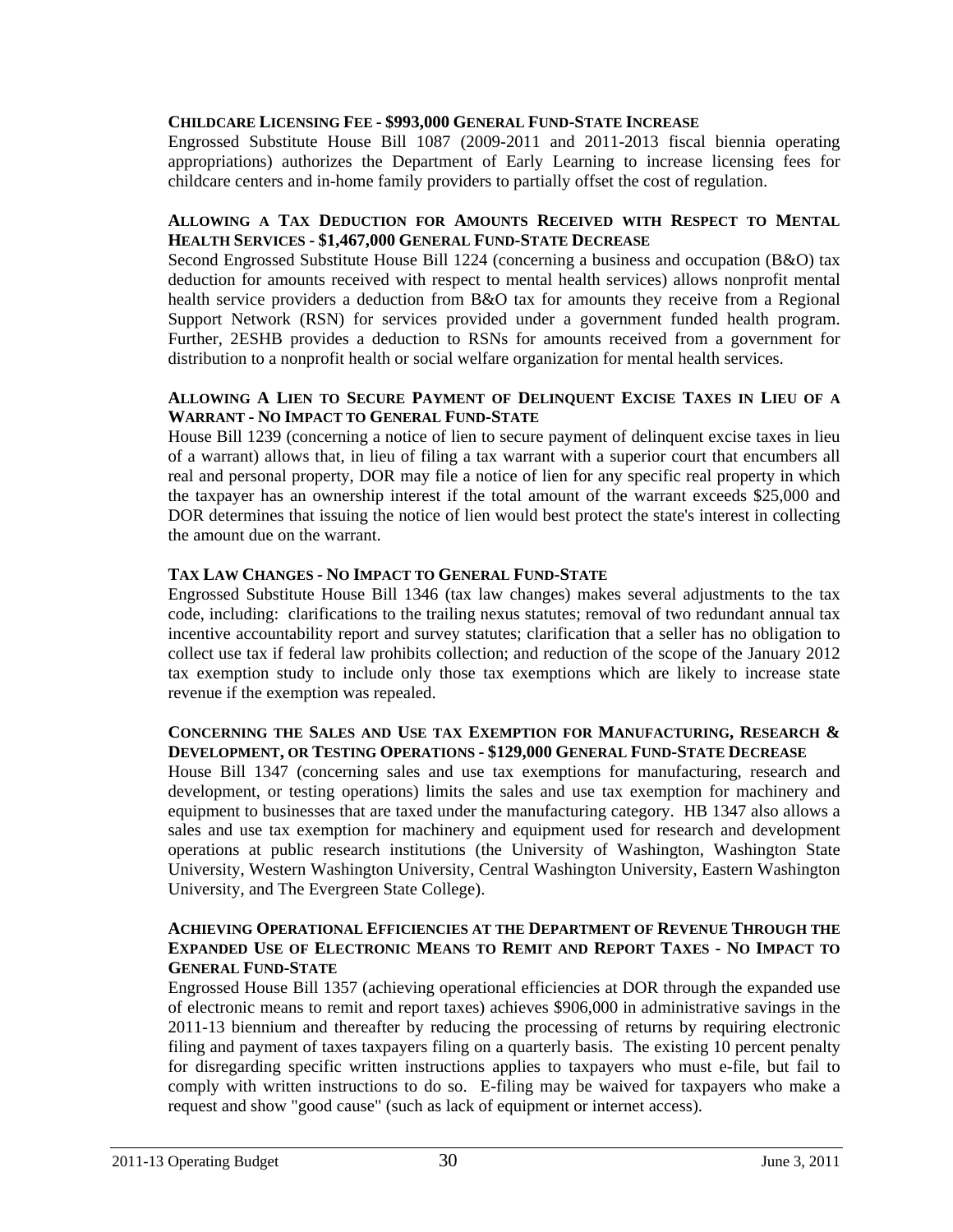#### **PROVIDING TAXPAYERS ADDITIONAL APPEAL PROTECTIONS FOR VALUE CHANGES - NO IMPACT TO GENERAL FUND-STATE**

Engrossed Substitute House Bill 1826 (providing taxpayers additional appeal protections for value changes) requires that a county Board of Equalization must waive the property tax valuation appeal deadline if a request is made within a reasonable time after the normal filing deadline under the following circumstances: the taxpayer's property was in the revaluation area; the taxpayer was not sent a property value change notice; and the property value did not change from the previous year.

#### **CONCERNING A B&O TAX DEDUCTION FOR CHILD WELFARE SERVICES - \$1,871,000 GENERAL FUND-STATE DECREASE**

Engrossed Substitute House Bill 1902 (concerning a B&O tax deduction for child welfare services) allows a deduction from B&O tax for amounts received as compensation for providing child welfare services provided under a government funded program. ESHB 1902 also allows a deduction for amounts passed through a for-profit or nonprofit entity to a health or social welfare organization.

#### **FLOOD CONTROL DISTRICTS - NO IMPACT TO GENERAL FUND-STATE**

Engrossed House Bill 1969 (flood control zone districts) allows flood control districts with boundaries that are coextensive with a county of greater than 775,000 persons to protect up to 25 cents of their 50 cent levy from pro-rationing under the \$5.90 levy limit for taxes levied in collection in 2012 through 2017.

#### **DEPOSITING CIGARETTE TAX REVENUE INTO THE GENERAL FUND - \$145,700,000 GENERAL FUND-STATE INCREASE**

House Bill 2019 (cigarette tax deposits) provides that the \$0.60 cigarette tax, which was previously deposited into the Education Legacy Trust Account, will be deposited into the general fund.

#### **CONCERNING THE TAX PREFERENCE REVIEW PROCESS - NO IMPACT TO GENERAL FUND-STATE**

Senate Bill 5044 (concerning the tax preference review process) replaces the requirement that the Citizen Commission for Performance Measurement of Tax Preferences must schedule tax preferences in the order in which tax preferences were enacted with a more flexible approach. The modified approach allows the Joint Legislative Audit and Review Committee (JLARC) to consider the date of enactment as one factor, as well as other factors including, but not limited to, grouping preferences for review by type of industry, economic sector, or policy area in determining the schedule. The requirement that an expedited review may only be applied to preferences with a biennial fiscal impact of \$10 million or less is eliminated. The Commission is authorized to recommend an expedited review for any tax preference. In evaluating tax preferences, JLARC may determine which factors should be included in the review of a particular preference based on the factor's relevance to that preference.

#### **BASING THE B&O TAX FOR REAL ESTATE FIRMS ON THE COMMISSION AMOUNT RECEIVED BY EACH FIRM IN A TRANSACTION - \$1,773,000 GENERAL FUND-STATE DECREASE**

Senate Bill 5083 (clarifying that the basis for B&O tax for real estate firms is the commission amount received by each real estate firm involved in a transaction) provides that any real estate firm which receives a commission at the time of closing on a real estate transaction must pay the B&O tax only upon their respective shares of the commission.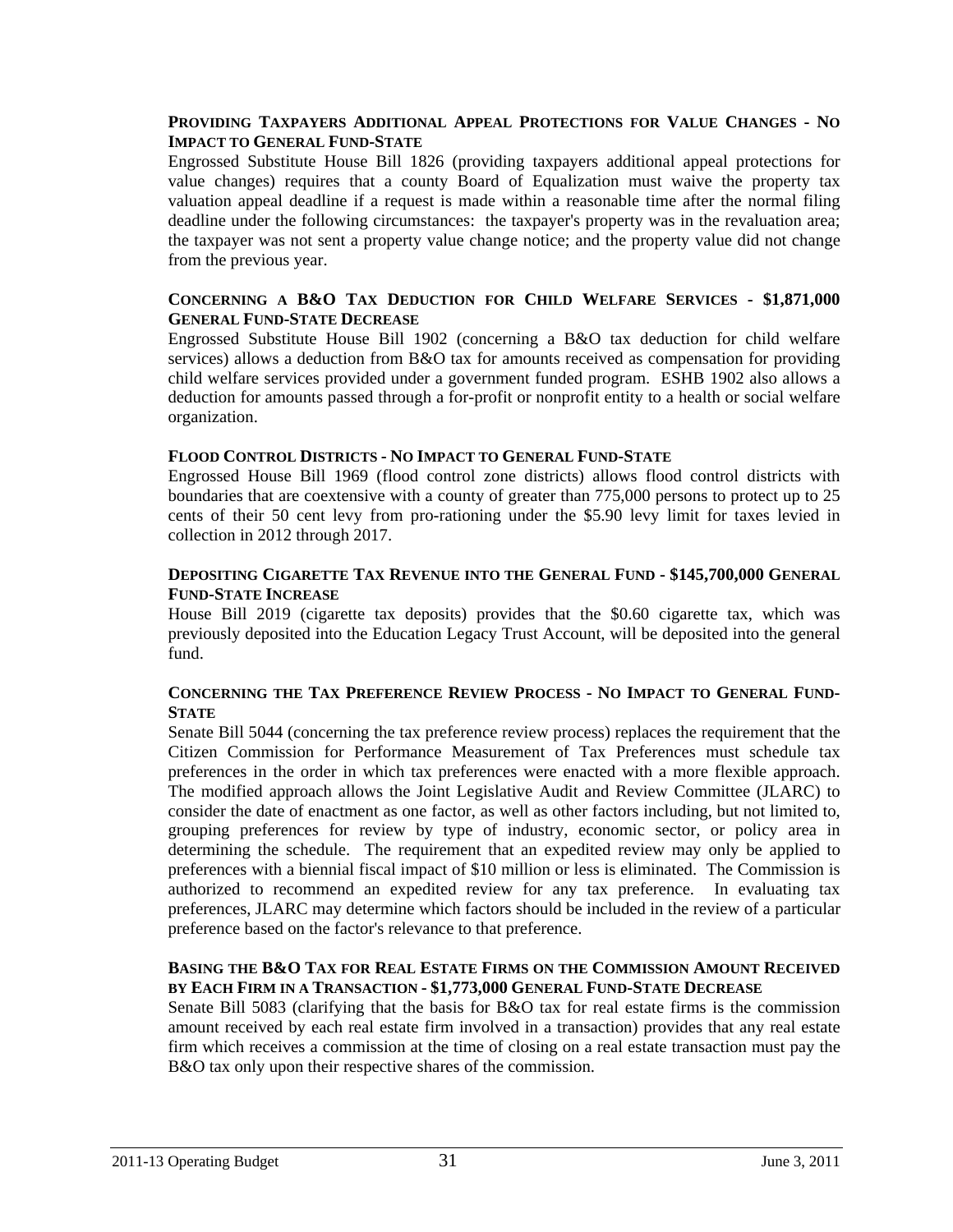#### **TAX STATUTE CLARIFICATIONS AND TECHNICAL CORRECTIONS - NO IMPACT TO GENERAL FUND-STATE**

Substitute Senate Bill 5167 (concerning tax statute clarifications and technical corrections, including for the purposes of local rental car taxes) makes technical corrections and clarifications to the tax code, including updating statutory references, merging double amendments, and combining redundant statutes. Further, SSB 5167 removes the requirement that 75 percent of the receipts from the local 1 percent tax on car rentals be used for three of the four statutory purposes permitted: to acquire, construct, maintain, or operate a public sports stadium; to pay for services incidental to a public sports stadium facility; and debt service for the construction of a public sports stadium facility. The fourth statutory purpose for which tax receipts may be used is for youth or amateur sport activities or facilities.

#### **CONCERNING A B&O TAX DEDUCTION FOR PAYMENTS MADE TO CERTAIN PROPERTY MANAGEMENT COMPANIES FOR PERSONNEL PERFORMING ON-SITE FUNCTIONS - \$582,000 GENERAL FUND-STATE DECREASE**

Senate Bill 5289 (concerning a B&O deduction for payments made to certain property management companies for personnel performing on-site functions) permits a B&O tax deduction for the following: amounts which a nonprofit property management company receives for compensating on-site employees from the owner of property; amounts which a property management company receives for compensating on-site employees from a housing authority; and amounts which a property management company receives for compensating on-site employees from a limited liability company or limited partnership of which the sole managing member or sole general partner is a housing authority.

#### **SAME OWNERSHIP OF CONTIGUOUS PARCELS UNDER THE CURRENT USE PROPERTY TAX PROGRAMS - NO IMPACT TO GENERAL FUND-STATE**

Substitute Senate Bill 5359 (concerning contiguous land under current use property tax programs) provides that "same ownership" for purposes of the farm and agricultural classification in the current use property tax program includes a single operation that is owned by the members of the "same family," such as legal entities wholly owned by members of the same family, or a combination of individuals and entities that are wholly owned by members of the family.

#### **EXEMPTING EMPLOYEE MEALS PROVIDED BY RESTAURANTS WITHOUT SPECIFIC CHARGE - \$666,000 GENERAL FUND-STATE DECREASE**

Senate Bill 5501 (exempting employee meals provided by restaurants without specific charge) provides a B&O tax and sales and use tax exemptions to restaurants for meals provided to employees without a specific charge to the employee.

#### **MODIFYING THE PROVISIONS OF THE HOSPITAL BENEFIT ZONE PROGRAM - NO IMPACT TO GENERAL FUND-STATE**

Substitute Senate Bill 5525 (modifying the provisions of the Hospital Benefit Zone (HBZ) Program) makes several modifications to the existing HBZ program, such as: amending the definition of public improvements to include state highways connected to the zone; allowing the sponsoring local government to modify the public improvements to be financed, so long as the project cost does not increase; including amounts expended by a hospital to be considered "local public sources"; excluding from the calculation of "local public sources" such funds derived from the state-subsidized portion loans or grants; and removing requirements that the local tax credited against the state taxes imposed under zone be expended in the fiscal year in which the taxes are received.

#### **TAX INCENTIVES FOR STIRLING CONVERTERS - NO IMPACT TO GENERAL FUND-STATE**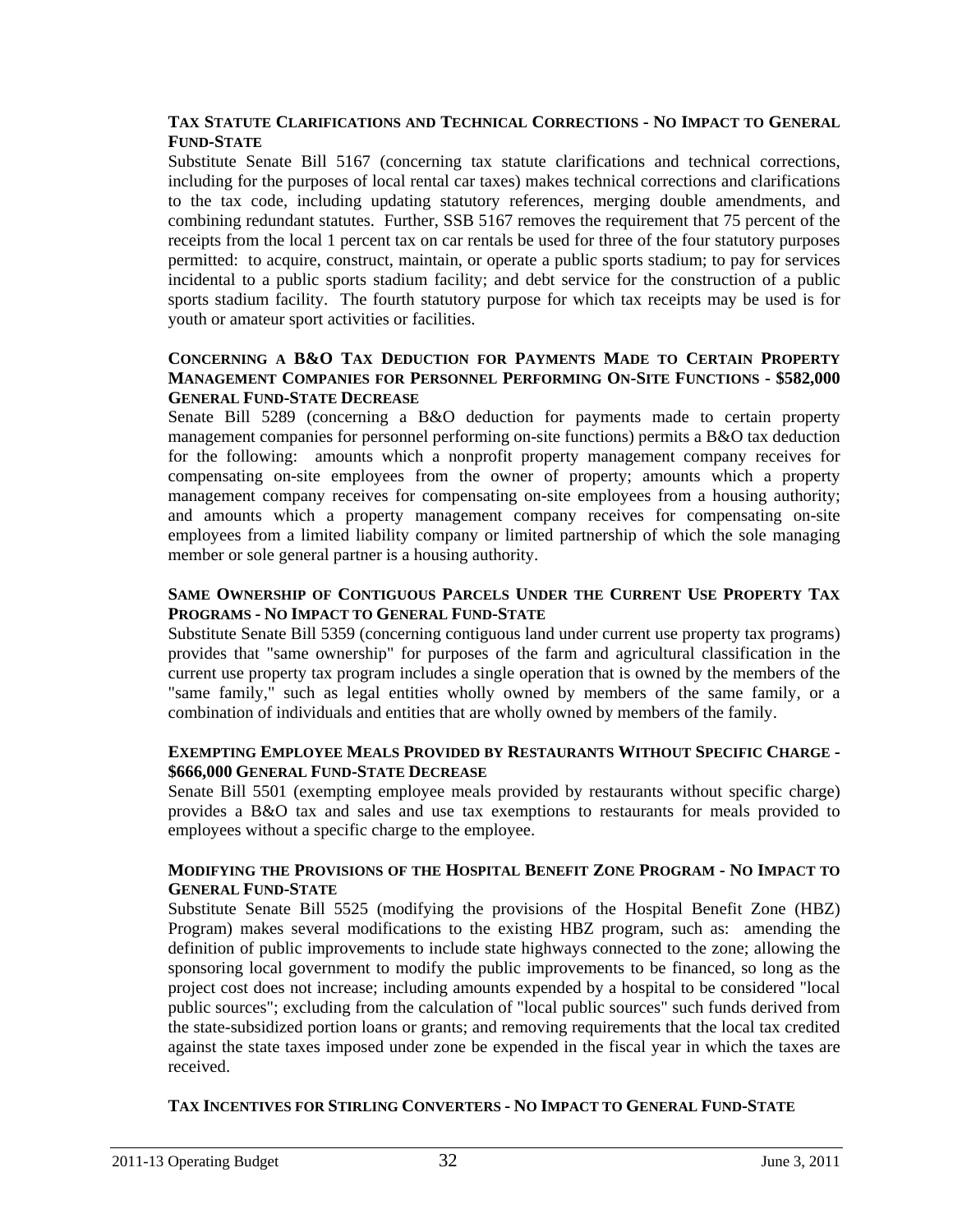Senate Bill 5526 (tax incentives for stirling converters) allows businesses that manufacture stirling converters to be eligible to receive a lower B&O tax rate of 0.275 percent. Individuals, businesses, local governments, or community solar project participants that generate electricity from a stirling converter manufactured in Washington are eligible to receive an incentive payment for each kilowatt-hour produced.

#### **CONCERNING THE DISTRIBUTION OF THE PUBLIC UTILITY DISTRICT PRIVILEGE TAX - NO IMPACT TO GENERAL FUND-STATE**

Second Substitute Senate Bill 5595 (concerning the distribution of the public utility district privilege tax) provides that if a county receives privilege taxes because a public utility district is operated by another county which owns fee title to property in a city or town in the county, but the district has no sales of electrical energy in that city or town, the county may retain 70 percent of the tax proceeds and each city or town where property is owned shall divide the remainder equally. This only applies when the city or town is adjoins a reservoir on the Columbia river wholly or partially created by such district's hydroelectric facility which began power generation in 1967.

#### **ADDRESSING OVERLAPPING EMERGENCY MEDICAL SERVICE DISTRICTS - NO IMPACT TO GENERAL FUND-STATE**

Senate Bill 5628 (concerning a limited property tax exemption from the emergency medical services levy) addresses the City of Milton, which lies in King and Pierce County. The residents of Milton have paid two different EMS levies as a result of overlapping jurisdictions. SB 5628 makes the EMS levy uniform for Milton residents by providing an exemption for real and personal property from King County's EMS levy, allowing a city-wide single EMS tax rate.

#### **EXEMPTING AGRICULTURAL FAIR PREMIUMS FROM THE UNCLAIMED PROPERTY ACT- \$6,000 GENERAL FUND-STATE DECREASE**

Senate Bill 5633 (agricultural fair premiums) exempts unclaimed premiums paid by an agricultural fair by check from the unclaimed property act.

#### **EXEMPTING FLOOD CONTROL ZONE DISTRICTS THAT ARE COEXTENSIVE WITH A COUNTY FROM CERTAIN LIMITATIONS ON REGULAR PROPERTY TAX LEVIES - NO IMPACT TO GENERAL FUND-STATE**

Second Engrossed Senate Bill 5638 (exempting flood control zone districts that are coextensive with a county from certain limitations on regular property tax levies) allows Metropolitan Park Districts in King County, by a vote of the people, to move a portion of their levy outside the \$5.90 aggregate limit if it would otherwise have been pro-rated.

#### **SALES TAX EXEMPTION FOR FUEL USED FOR PUBLIC FERRIES - NO IMPACT TO GENERAL FUND-STATE**

Second Engrossed Substitute Senate Bill 5742 (exempting fuel used for ferries from the sales tax) exempts fuel purchased for Washington State Ferries and county ferry vessels from the state retail and use tax as of July 1, 2013.

#### **MODIFYING THE NONRESIDENT SALES TAX EXEMPTION - NO IMPACT TO GENERAL FUND-STATE**

Senate Bill 5763 (modifying the sales and use tax exemption for certain nonresidents) provides that no resident of Canada may take the nonresident sales tax exemption if their home province has any type of tax at retail of more than 3 percent.

**AUTHORIZING AN ANNUAL, STATEWIDE RAFFLE TO BENEFIT VETERANS AND THEIR FAMILIES - NO IMPACT TO GENERAL FUND-STATE**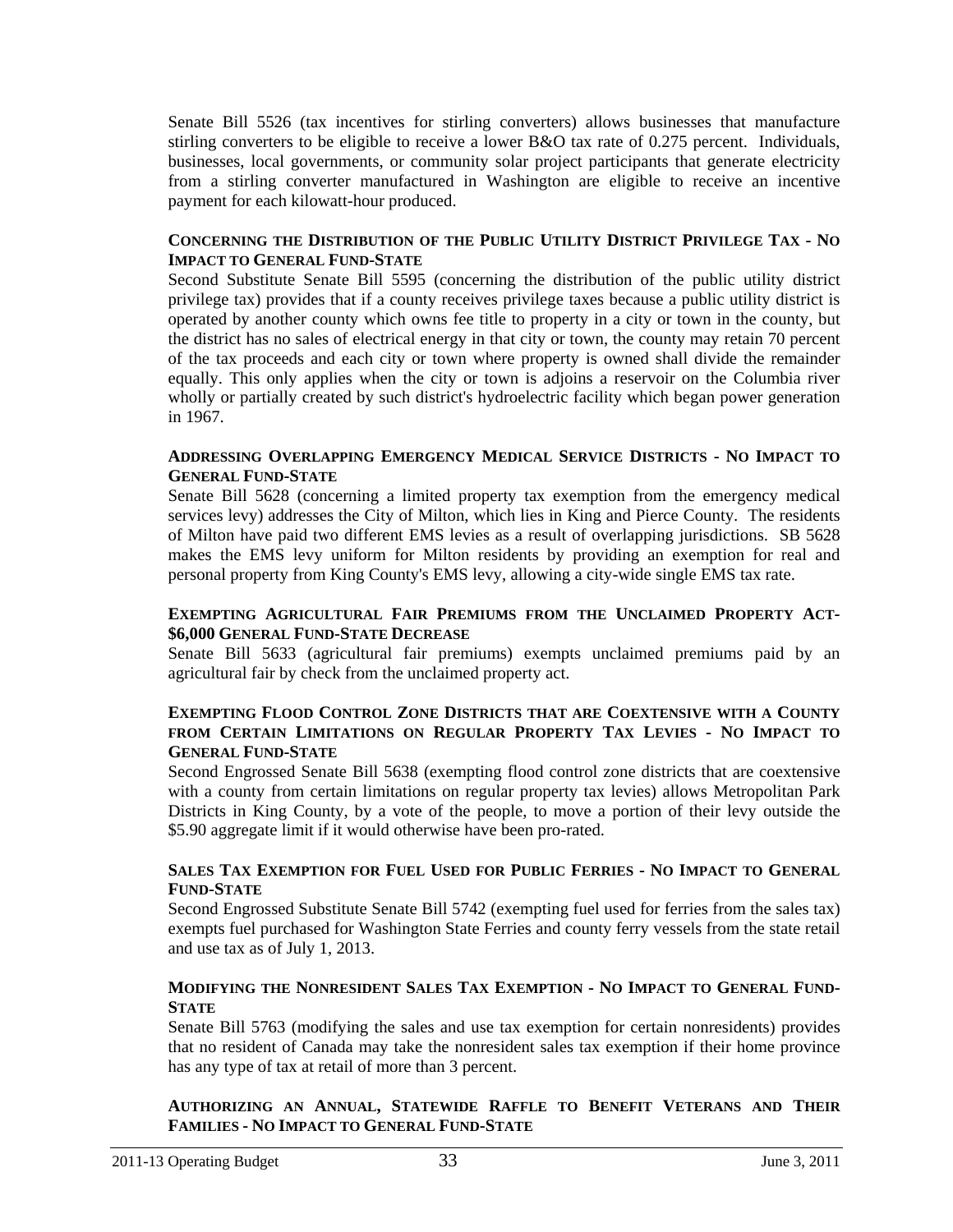Senate Bill 5806 (authorizing an annual, statewide raffle to benefit veterans and their families) authorizes the Lottery Commission to conduct a statewide raffle to benefit veterans and their families. All net revenues received (estimated to be \$660,480 in the 2011-13 biennium) will be deposited into the Veterans Innovations Program Account for purposes of serving veterans and their families.

#### **CONCERNING ESTATES AND TRUSTS - NO IMPACT TO GENERAL FUND-STATE**

Senate Bill 5849 (concerning estates and trusts) provides the following for the estates of decedents dying after December 31, 2009 and before December 18, 2010: an allowance for the introduction of extrinsic evidence in order to determine what was the testator's or grantor's intent regarding a formula clause based on the federal estate tax or generation-skipping transfer tax exemptions, even if the will is not ambiguous; the removal of the presumption created by Substitute Senate Bill 6831 (2010) that the formula amount is \$3.5 million, allowing for construction of the formula as meaning \$3.5 million or \$5 million based on the decedent's intent; a change in the time limit for bringing a judicial construction action under RCW 11.108.080 to two years following the death of the decedent's death, as opposed to one year; and, in order to conform to federal disclaimer law, an extension of the time to make a qualified disclaimer of property passing from an estate of decedent dying after December 31, 2009, and prior to December 18, 2010, to the later of nine months following the date of death or September 17, 2010.

#### **DIRECTING LOCAL LODGING TAXES FOR ARTS HERITAGE AND HOUSING- NO IMPACT TO GENERAL FUND-STATE**

Engrossed Substitute Senate Bill 5834 (lodging taxes for arts, heritage and housing) distributes the state shared hotel/motel tax in King County beginning in 2021. 37.5 percent shall go to arts, heritage and cultural programs and 37.5 percent shall go to affordable workforce housing and for services to homeless youth. The remainder shall be used for tourism purposes. The bill also allows the principle on the arts endowment to be used beginning in 2012. Additionally the bill continues the "double dip" of the state shared hotel/motel tax in Yakima.

#### **LEASING AND MODERNIZATION OF THE STATE'S LIQUOR WAREHOUSING AND DISTRIBUTION FACILITIES - NO IMPACT TO GENERAL FUND-STATE**

Substitute Senate Bill 5842 (leasing and modernization of the state's liquor warehousing and distribution facilities) requires the Office of Financial Management to conduct a request for proposals for a long-term lease to a private entity of the state's liquor warehousing and distribution system. The state is not required to make a selection of a business if it is not beneficial to the state.

#### **REQUIRING EXTRAORDINARY REVENUE GROWTH TO BE TRANSFERRED TO THE BUDGET STABILIZATION ACCOUNT - NO IMPACT TO GENERAL FUND-STATE**

Senate Joint Resolution 8206 (transferring extraordinary revenue growth to the Budget Stabilization Account) is a proposed constitutional amendment. If approved by voters, SHB 8206 requires that, at the end of each fiscal biennium, three-fourths of any extraordinary growth in state revenue be transferred to the Budget Stabilization Account. "Extraordinary revenue growth" is the amount by which the growth in general state revenues exceeds by one-third the average biennial growth in general state revenues over the prior five biennia.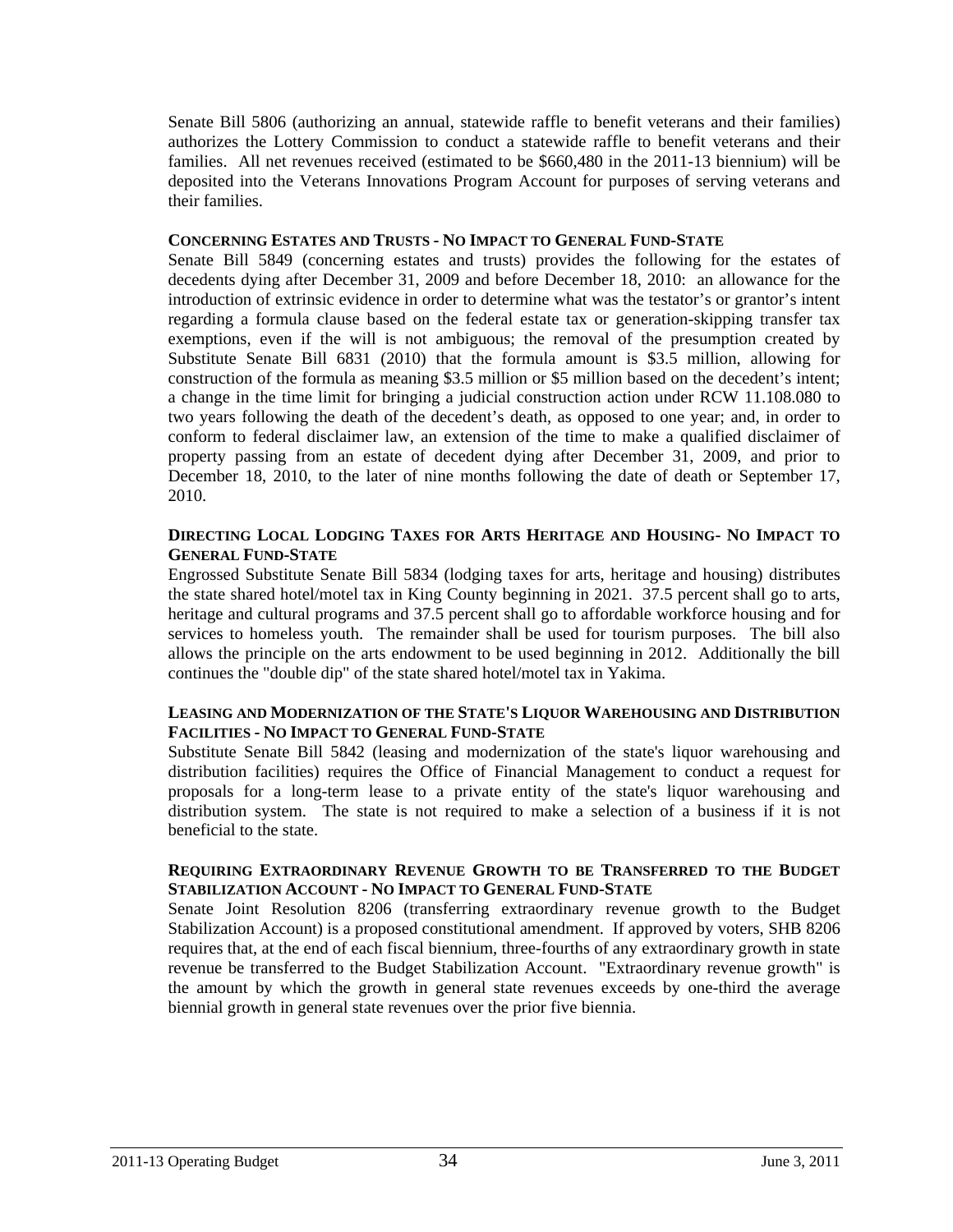# **APPENDIX C**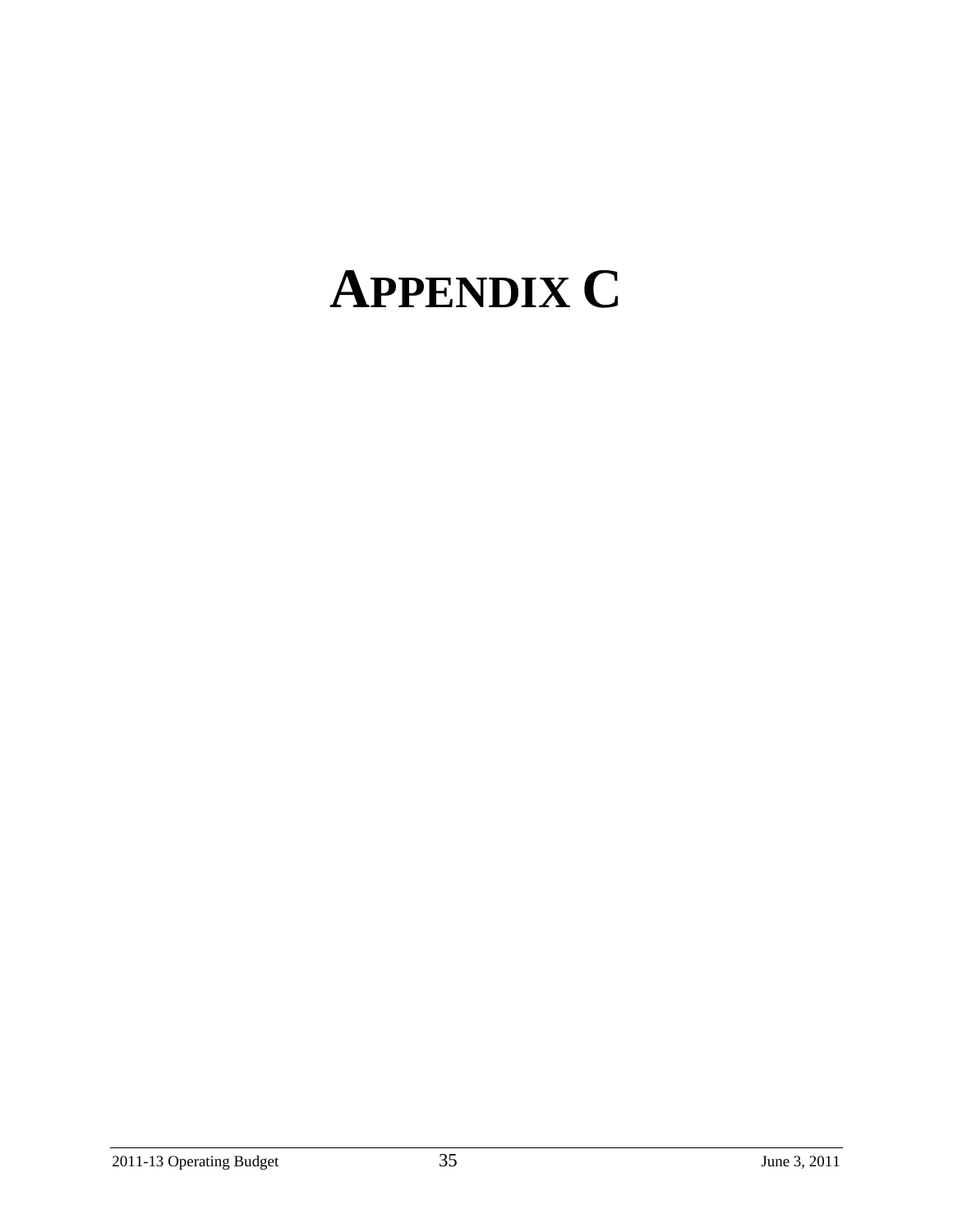|                                          | <b>2ESHB 1087</b> |                  |                  |
|------------------------------------------|-------------------|------------------|------------------|
|                                          | <b>As Passed</b>  | <b>Senate</b>    | <b>House</b>     |
| <b>Employee Compensation</b>             |                   |                  |                  |
| Plan 1 Annual Increases/Min. Benefit     | $-344,312$        | $-362,798$       | $-361,786$       |
| K12/CTC: Suspend I-732                   | $-295,586$        | $-289,950$       | $-299,221$       |
| K12: Employee Salary Reduction           | $-179,044$        | $-253,531$       | $\theta$         |
| 3% Salary Cut for State Employees        | $-177,067$        | $-177,081$       | $-177,075$       |
| K12: National Board Bonus                | $-61,134$         | $-75,827$        | $-61,208$        |
| <b>Teacher Retirement Incentive</b>      | $-4,378$          | $-3,247$         | $\theta$         |
| Retire-Rehire Changes                    | $-343$            | $-1,843$         | $-1,900$         |
| <b>Temporary Layoffs</b>                 | $\overline{0}$    | $-40,894$        | $\Omega$         |
| Actuarial Recommended Rates/LEOFF 2      | $\mathbf{0}$      | $-15,000$        | $-15,000$        |
| <b>LEOFF 2 Benefits Enhancement Fund</b> | $\mathbf{0}$      | $-5,000$         | $-5,000$         |
| K12: Freeze Steps                        | $\mathbf{0}$      | 0                | $-56,351$        |
| Average Final Compensation Adjust        | 685               | 0                | $\boldsymbol{0}$ |
| <b>Employee Compensation Total</b>       | $-1,061,179$      | $-1,225,171$     | $-977,541$       |
| <b>K-12 Education</b>                    |                   |                  |                  |
| Suspend I-728                            | $-860,716$        | $-860,716$       | $-860,716$       |
| K-4 Class Size                           | $-214,739$        | $-212,312$       | $-215,651$       |
| <b>Student Assessment System Changes</b> | $-50,546$         | $-51,925$        | $-48,433$        |
| Alternative Learning Exp Adjustment      | $-41,055$         | $-25,816$        | $-53,055$        |
| Other OSPI/Statewide Pgrm Savings        | $-10,422$         | $-10,669$        | $-8,866$         |
| Other Ed Reform Savings                  | $-9,947$          | $-16,011$        | $-9,952$         |
| <b>Running Start</b>                     | $-6,004$          | $-6,004$         | $-6,004$         |
| Food Service Related                     | $-6,000$          | $-6,318$         | $-6,000$         |
| <b>Summer Vocational Skills</b>          | $-4,770$          | $-4,770$         | $-4,770$         |
| <b>Alternative Routes</b>                | $-3,184$          | $-3,184$         | $-3,496$         |
| Repay FY11 Contig Funds                  | $-2,500$          | $-2,500$         | $-2,500$         |
| <b>BEST</b> Program                      | $-2,000$          | $-400$           | $-4,000$         |
| Readiness to Learn                       | $-719$            | $-719$           | $\theta$         |
| Highly Capable Program/Items             | $-350$            | $-350$           | $-420$           |
| <b>Bilingual Formula Restructure</b>     | $-284$            | $-284$           | $\boldsymbol{0}$ |
| Revise Bus Depreciation Formula          | $\boldsymbol{0}$  | $-91,880$        | $\mathbf{0}$     |
| Incentives for Evaluations Systems       | $\boldsymbol{0}$  | $\boldsymbol{0}$ | 5,000            |
| K-12 Health Benefit Procurement          | 1,200             | $-534$           | 250              |
| Other Increases                          | 1,889             | 2,453            | 2,100            |
| PASS Act Program                         | 3,000             | $\mathbf{0}$     | 6,566            |
| Teacher and Principal Evaluations        | 3,000             | 3,000            | 3,000            |
| Washington IT Academy                    | 4,000             | 4,000            | 2,000            |
| HB 2776 - Transportation Enhancement     | 5,000             | 5,000            | 5,000            |
| Kindergarten Phase-In                    | 5,023             | $\Omega$         | 6,420            |
| K12 Formula Conversion                   | 25,024            | 41,500           | 19,180           |
| K-3 Class Size in High Pov Schools       | 33,592            | 64,330           | 25,008           |
| Other                                    | $-10,479$         | $-11,430$        | $-13,601$        |
| <b>K-12 Education Total</b>              | $-1,141,987$      | $-1,185,539$     | $-1,162,940$     |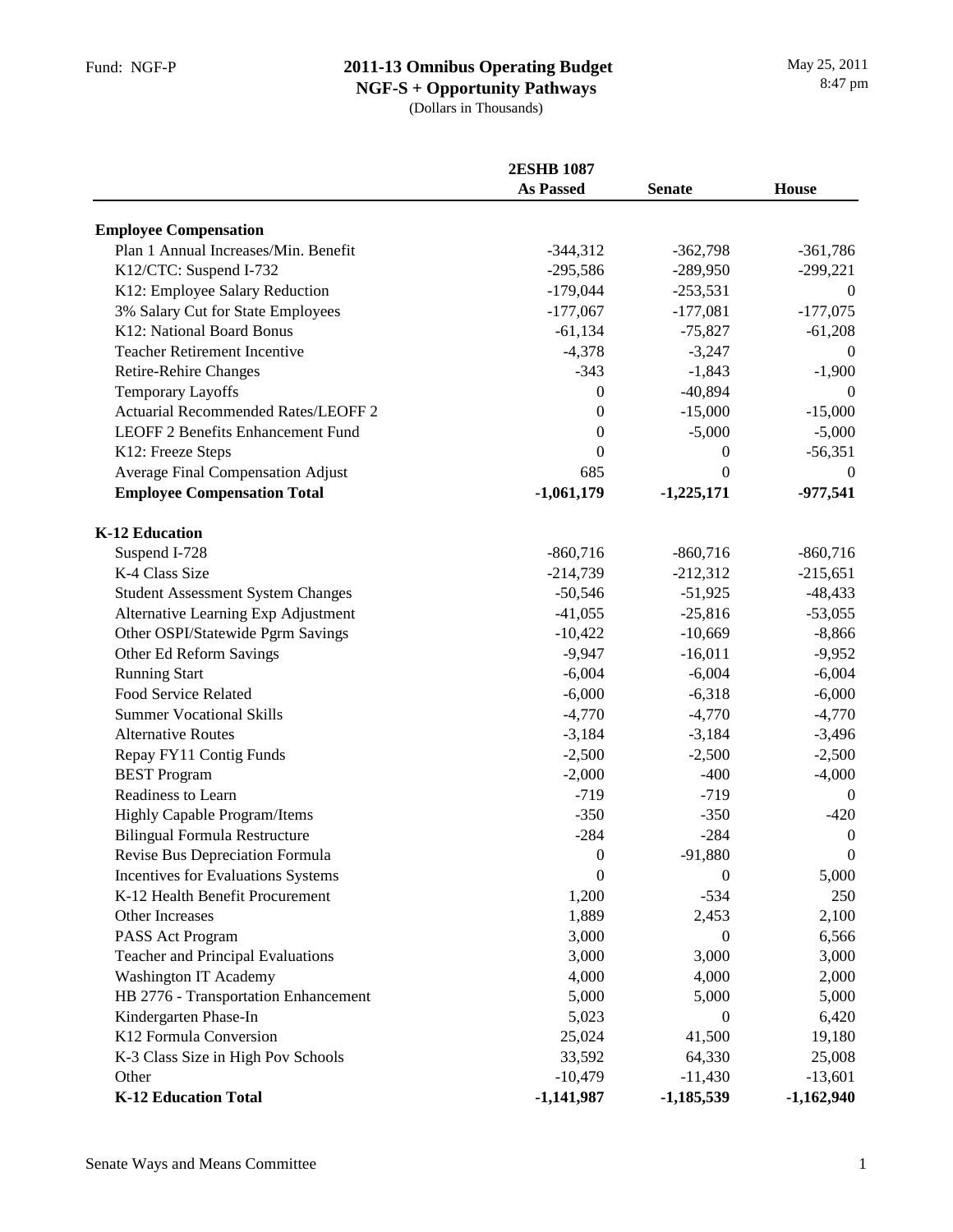## **2011-13 Omnibus Operating Budget**

**NGF-S + Opportunity Pathways** (Dollars in Thousands)

|                                                         | <b>2ESHB 1087</b> |                  |                  |
|---------------------------------------------------------|-------------------|------------------|------------------|
|                                                         | <b>As Passed</b>  | <b>Senate</b>    | <b>House</b>     |
| <b>Higher Education Institutions</b>                    |                   |                  |                  |
| 4 Yr/2Yr Reductions (including HERP limit)              | $-535,495$        | $-535,495$       | $-531,816$       |
| <b>CTC: Efficiency Savings</b>                          | $-7,500$          | $-15,000$        | $\theta$         |
| <b>Running Start</b>                                    | $\mathbf{0}$      | $-7,544$         | $\boldsymbol{0}$ |
| CTC: Student Achievement Initiative                     | $\boldsymbol{0}$  | 0                | 7,500            |
| <b>STEM Enrollments</b>                                 | $\mathbf{0}$      | $\theta$         | 1,414            |
| Other Increases                                         | 2,529             | 2,778            | 2,161            |
| <b>Worker Retraining</b>                                | 9,000             | 15,000           | $\theta$         |
| Other                                                   | $-824$            | $\mathbf{0}$     | $-824$           |
| <b>Higher Education Institutions Total</b>              | $-532,290$        | $-540,261$       | $-521,565$       |
| <b>Higher Education Financial Aid &amp; Other</b>       |                   |                  |                  |
| <b>State Work Study Reductions</b>                      | $-30,988$         | $-23,720$        | $-45,042$        |
| Suspend/Reduce Other Fin Aid Programs                   | $-19,275$         | $-19,275$        | $-20,472$        |
| <b>SNG Awards to Private Institutions</b>               | $-14,227$         | $-14,227$        | $-19,331$        |
| For Profit SNG                                          | $-2,500$          | $\mathbf{0}$     | $-5,000$         |
| <b>Elimination of HECB</b>                              | $-1,312$          | $-2,625$         | $\mathbf{0}$     |
| <b>EOG</b> to State Need Grant                          | $\theta$          | $\mathbf{0}$     | 5,200            |
| Other Increases                                         | 1,100             | 500              | 1,000            |
| Opportunity Scholarships (HB 2088)                      | 5,000             | $\mathbf{0}$     | $\theta$         |
| Maintain State Need Grant                               | 124,368           | 124,368          | 103,106          |
| Other                                                   | $-2,202$          | $-315$           | $-3,524$         |
| <b>Higher Education Financial Aid &amp; Other Total</b> | 59,964            | 64,706           | 15,937           |
| Early Learning & Child Care                             |                   |                  |                  |
| Eliminate Career and Wage Program                       | $-3,000$          | $-3,000$         | $-3,000$         |
| Other Increases                                         | 941               | 941              | 762              |
| Home Visiting                                           | 1,268             | 1,266            | 1,268            |
| Other                                                   | $-541$            | $-3,110$         | $-2,611$         |
| Early Learning & Child Care Total                       | $-1,332$          | $-3,903$         | $-3,581$         |
| <b>Health Care</b>                                      |                   |                  |                  |
| Basic Health Plan                                       | $-129,602$        | $-122,041$       | $-107,925$       |
| <b>Hospital Rate Changes</b>                            | $-110,474$        | $-110,474$       | $-110,474$       |
| <b>Basic Health Stabilization</b>                       | $-44,000$         | $\boldsymbol{0}$ | $\overline{0}$   |
| FQHC Payment methodology                                | $-42,035$         | $-48,262$        | $-89,461$        |
| Increase MAA Audit/Recoveries                           | $-41,631$         | $-39,774$        | $-39,774$        |
| <b>Hospital Safety Net Assessments</b>                  | $-40,000$         | $-40,000$        | $-30,000$        |
| <b>Emergency Room Utilization</b>                       | $-32,960$         | $-32,960$        | $-32,960$        |
| <b>Adult Dental Services</b>                            | $-28,631$         | $-28,631$        | $-28,607$        |
| <b>Healthy Options Rates</b>                            | $-27,022$         | $-27,022$        | $-5,609$         |
| Community Clinic & Grant Funding                        | $-25,550$         | $-25,550$        | $-13,550$        |
| Alien Medical/Federal Funds                             | $-23,908$         | $-23,908$        | $-23,908$        |
| <b>DSH</b> Changes                                      | $-14,441$         | $\theta$         | $-21,900$        |
| Medicare Part D Subsidy (co-pay)                        | $-13,297$         | $-12,516$        | $-13,309$        |
| Public Health Support/Assistance                        | $-12,542$         | $-15,052$        | $-9,180$         |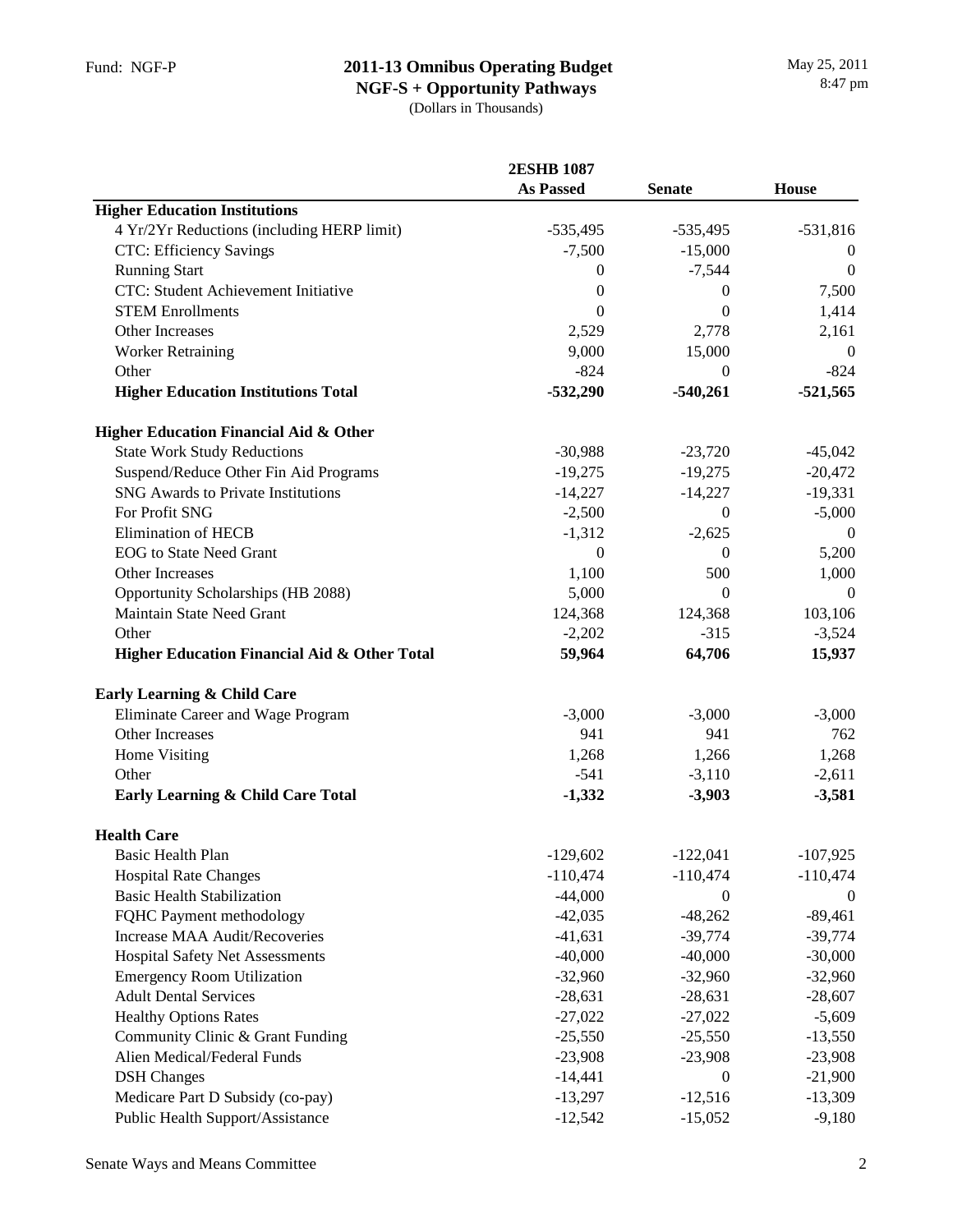|                                            | <b>2ESHB 1087</b> |                |                  |
|--------------------------------------------|-------------------|----------------|------------------|
|                                            | <b>As Passed</b>  | <b>Senate</b>  | <b>House</b>     |
| <b>Maternity Support Program</b>           | $-12,048$         | $-14,095$      | $-10,000$        |
| <b>School Based Services</b>               | $-10,750$         | $-8,233$       | $-18,078$        |
| <b>Client Cost Sharing</b>                 | $-10,324$         | $-20,998$      | $\boldsymbol{0}$ |
| Reimbursement Methods Waiver               | $-8,805$          | $\theta$       | $\theta$         |
| <b>SSI Managed Care</b>                    | $-7,679$          | $-7,679$       | $-7,670$         |
| <b>Other Medical Services</b>              | $-6,149$          | $-6,149$       | $-6,149$         |
| Medicaid Fraud Enforcement                 | $-5,860$          | $-5,860$       | $\theta$         |
| Medical Assistance Drug Savings            | $-5,671$          | $-6,560$       | $-1,652$         |
| Eliminate Adult Vision & Hearing           | $-4,567$          | $-4,625$       | $\Omega$         |
| Utilization Management/Prior Auth.         | $-4,419$          | $-4,419$       | $-4,419$         |
| Othr Leg: Take Charge Fam Planning         | $-3,850$          | $\left($       | $-3,967$         |
| <b>Durable Medical Equipment</b>           | $-3,565$          | $-3,565$       | $-667$           |
| <b>Other Medical Assistance</b>            | $-3,365$          | $-6,005$       | $-1,430$         |
| <b>Medical Interpreter Services</b>        | $-2,758$          | $-2,758$       | $-4,633$         |
| Family Planning Capacity Grants            | $-2,250$          | $-2,250$       | $\mathbf{0}$     |
| DOH Maternal & Children's Health           | $-1,825$          | $-3,006$       | $-2,264$         |
| Children's Health Program                  | $-1,524$          | $-6,289$       | $-1,524$         |
| Disability Lifeline                        | $\boldsymbol{0}$  | $-50,610$      | $\theta$         |
| <b>ADATSA</b>                              | $\mathbf{0}$      | $-2,536$       | $\overline{0}$   |
| HIV Prevention and Client Services         | $\mathbf{0}$      | $\theta$       | $-1,780$         |
| ProviderOne                                | $\mathbf{0}$      | 470            | 5,564            |
| Medicaid Demonstration Waiver              | 351               | 351            | $\theta$         |
| <b>Tobacco Cessation Activities</b>        | 4,778             | 4,813          | 5,774            |
| Other Increases                            | 7,623             | 8,769          | 4,472            |
| Other                                      | $-8,074$          | $-7,101$       | $-6,782$         |
| <b>Health Care Total</b>                   | $-676,824$        | $-674,525$     | $-581,862$       |
| Long Term Care, DD, and Mental Health      |                   |                |                  |
| <b>Personal Care Hours</b>                 | $-98,102$         | $-98,102$      | $-97,507$        |
| Nursing Home Quality Incentive Pmt & Rates | $-41,388$         | $-30,000$      | $-53,212$        |
| Delay Mandatory Training (I-1029)          | $-27,289$         | $-22,125$      | $-22,125$        |
| DD Employment & Day Items                  | $-11,519$         | $-11,519$      | $-16,906$        |
| <b>RSN</b> Medicaid Rates                  | $-8,729$          | $\overline{0}$ | $-8,729$         |
| <b>RSN Non-Medicaid</b>                    | $-8,695$          | $-17,390$      | $-8,695$         |
| Reduce State Hospital Staff Costs          | $-8,148$          | $-8,148$       | $-8,200$         |
| Close Western State Hospital Ward          | $-6,644$          | $-6,644$       | $-6,644$         |
| DD/Staff & Services                        | $-4,722$          | $-4,722$       | $-4,722$         |
| License Fees & Oversight                   | $-3,320$          | $-3,852$       | $-6,776$         |
| DD/Other                                   | $-3,255$          | $-3,255$       | $-3,248$         |
| Reduce DD Residential Services             | $-3,220$          | $-3,220$       | $-3,220$         |
| LTC/Other                                  | $-3,116$          | $-3,456$       | $-3,074$         |
| <b>Agency Provider Health Benefits</b>     | $-2,910$          | $-10,391$      | $-10,455$        |
| Other Mental Health                        | $-2,821$          | $-1,649$       | $-2,821$         |
| Alien Medical Long Term Placements         | $-2,174$          | $-2,174$       | $-2,174$         |
| MHD/Maximize Federal Funds                 | $-1,900$          | $-1,900$       | $-1,900$         |
| LTC/Expand Family Caregiver Diversion      | $-573$            | $-1,446$       | $-4,596$         |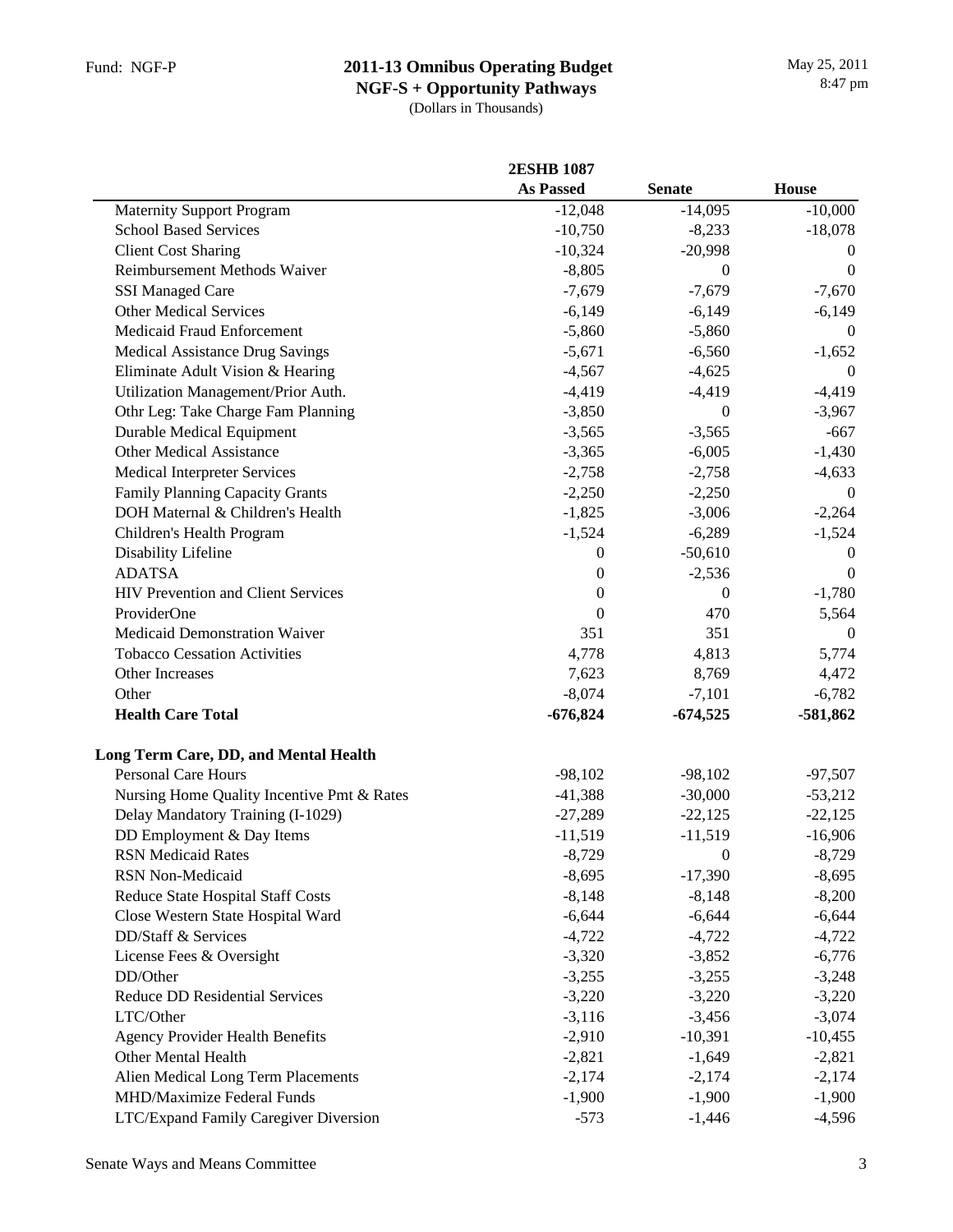| <b>As Passed</b><br><b>House</b><br><b>Senate</b><br>$-8,940$<br>RHC Consolidation/Community Transition<br>$\boldsymbol{0}$<br>$-2,356$<br>Jail-Based Competency Evaluations<br>$\boldsymbol{0}$<br>$-4,350$<br>$\mathbf{0}$<br>566<br>Other Increases<br>1,941<br>2,186<br>Home Care Worker Collective Bargaining<br>2,783<br>2,979<br>2,783<br><b>New DD Placements</b><br>5,580<br>5,580<br>5,580<br>Long Term Care, DD, and Mental Health Total<br>$-228,221$<br>$-232,734$<br>$-258,235$<br><b>Corrections and Other Criminal Justice</b><br>Other DOC Related Items<br>$-48,430$<br>$-48,555$<br>$-47,067$<br>Close McNeil/Open Elkhorn<br>$-12,253$<br>$-12,253$<br>$-12,253$<br>Early Release & Supervision Changes<br>$-9,366$<br>$-16,945$<br>$-31,168$<br><b>SCC</b> Savings<br>$-8,596$<br>$-8,596$<br>$-8,596$<br>Violator Bed Savings<br>$-8,552$<br>$\boldsymbol{0}$<br>$\boldsymbol{0}$<br>$-7,035$<br>$-8,737$<br><b>Reduce Rental Rate for Violators</b><br>$-5,747$<br><b>WSP Savings</b><br>$-5,568$<br>$-4,858$<br>$-5,304$<br><b>JRA</b> Institutional Costs<br>$-4,642$<br>$-4,174$<br>$-5,110$<br>Use Auto Theft Funds<br>$-4,610$<br>$-3,680$<br>$-4,656$<br>Juvenile Parole Services<br>$-4,303$<br>$-4,993$<br>$-4,303$<br><b>Early Deportation</b><br>$-3,975$<br>$-2,515$<br>$-3,062$<br>$-3,400$<br>Reduce DOSA Bed Utilization<br>$-3,400$<br>$-3,400$<br>$-3,272$<br>Close Maple Lane School<br>$-3,272$<br>$-3,272$<br>Reduce Electronic Home Monitoring<br>$-3,012$<br>$-3,012$<br>$-3,012$<br>Reduce Juvenile Court Funding<br>$-2,328$<br>$-2,328$<br>$-2,328$<br><b>CJTC</b> Related Items<br>$-1,848$<br>$-1,848$<br>$-1,848$<br>Local Share in Training Costs<br>$-1,617$<br>$-2,200$<br>$-1,617$<br>Reduce Offender Programming<br>$-1,397$<br>$-4,397$<br>$\mathbf{0}$<br>Other JRA Related Items<br>$-560$<br>$-560$<br>$-560$<br>Release Offenders on ERD<br>$-4,158$<br>0<br>$\boldsymbol{0}$<br>Sell King Air airplanes<br>$-1,058$<br>0<br>0<br>NIC Report Recommendation Funding<br>$\boldsymbol{0}$<br>1,009<br>$\theta$<br><b>SCC Trial/Hearings</b><br>22,500<br>$\Omega$<br>19,034<br>Housing Voucher Expansion<br>844<br>844<br>$\boldsymbol{0}$<br>1,000<br>5,000<br><b>Expansion of Treatment</b><br>$\mathbf{0}$<br><b>WSP</b> Increases<br>1,391<br>1,391<br>1,886<br>2,000<br><b>Rural Drug Task Forces</b><br>2,000<br>$\overline{0}$<br>Other Increases<br>2,411<br>1,246<br>2,211<br><b>Corrections and Other Criminal Justice Total</b><br>$-127,118$<br>$-108,040$<br>$-119,681$<br><b>Other Human Services</b><br>Disability Lifeline Cash Grant<br>$-179,890$<br>$-184,303$<br>$-183,578$<br>Family Leave Insurance<br>$-33,177$<br>$-33,177$<br>$-33,177$<br><b>State-Only Food Assistance Program</b><br>$-30,283$<br>$-16,801$<br>$-30,283$<br>Child Support Pass Through<br>$-18,776$<br>$-18,776$<br>$-18,776$<br>DL & ADATSA-Impl Fed Waiver 1115<br>$-16, 110$<br>$-16,110$<br>$-16,110$<br>Economic Svcs/Other Savings<br>$-9,499$<br>$-9,499$<br>$-9,499$ |                 | <b>2ESHB 1087</b> |           |           |
|------------------------------------------------------------------------------------------------------------------------------------------------------------------------------------------------------------------------------------------------------------------------------------------------------------------------------------------------------------------------------------------------------------------------------------------------------------------------------------------------------------------------------------------------------------------------------------------------------------------------------------------------------------------------------------------------------------------------------------------------------------------------------------------------------------------------------------------------------------------------------------------------------------------------------------------------------------------------------------------------------------------------------------------------------------------------------------------------------------------------------------------------------------------------------------------------------------------------------------------------------------------------------------------------------------------------------------------------------------------------------------------------------------------------------------------------------------------------------------------------------------------------------------------------------------------------------------------------------------------------------------------------------------------------------------------------------------------------------------------------------------------------------------------------------------------------------------------------------------------------------------------------------------------------------------------------------------------------------------------------------------------------------------------------------------------------------------------------------------------------------------------------------------------------------------------------------------------------------------------------------------------------------------------------------------------------------------------------------------------------------------------------------------------------------------------------------------------------------------------------------------------------------------------------------------------------------------------------------------------------------------------------------------------------------------------------------------------------------------------------------------------------------------------------------------------------------------------------------------------------------------------------------------------------------------------------------------------------------------------------------------------------------------|-----------------|-------------------|-----------|-----------|
|                                                                                                                                                                                                                                                                                                                                                                                                                                                                                                                                                                                                                                                                                                                                                                                                                                                                                                                                                                                                                                                                                                                                                                                                                                                                                                                                                                                                                                                                                                                                                                                                                                                                                                                                                                                                                                                                                                                                                                                                                                                                                                                                                                                                                                                                                                                                                                                                                                                                                                                                                                                                                                                                                                                                                                                                                                                                                                                                                                                                                                    |                 |                   |           |           |
|                                                                                                                                                                                                                                                                                                                                                                                                                                                                                                                                                                                                                                                                                                                                                                                                                                                                                                                                                                                                                                                                                                                                                                                                                                                                                                                                                                                                                                                                                                                                                                                                                                                                                                                                                                                                                                                                                                                                                                                                                                                                                                                                                                                                                                                                                                                                                                                                                                                                                                                                                                                                                                                                                                                                                                                                                                                                                                                                                                                                                                    |                 |                   |           |           |
|                                                                                                                                                                                                                                                                                                                                                                                                                                                                                                                                                                                                                                                                                                                                                                                                                                                                                                                                                                                                                                                                                                                                                                                                                                                                                                                                                                                                                                                                                                                                                                                                                                                                                                                                                                                                                                                                                                                                                                                                                                                                                                                                                                                                                                                                                                                                                                                                                                                                                                                                                                                                                                                                                                                                                                                                                                                                                                                                                                                                                                    |                 |                   |           |           |
|                                                                                                                                                                                                                                                                                                                                                                                                                                                                                                                                                                                                                                                                                                                                                                                                                                                                                                                                                                                                                                                                                                                                                                                                                                                                                                                                                                                                                                                                                                                                                                                                                                                                                                                                                                                                                                                                                                                                                                                                                                                                                                                                                                                                                                                                                                                                                                                                                                                                                                                                                                                                                                                                                                                                                                                                                                                                                                                                                                                                                                    |                 |                   |           |           |
|                                                                                                                                                                                                                                                                                                                                                                                                                                                                                                                                                                                                                                                                                                                                                                                                                                                                                                                                                                                                                                                                                                                                                                                                                                                                                                                                                                                                                                                                                                                                                                                                                                                                                                                                                                                                                                                                                                                                                                                                                                                                                                                                                                                                                                                                                                                                                                                                                                                                                                                                                                                                                                                                                                                                                                                                                                                                                                                                                                                                                                    |                 |                   |           |           |
|                                                                                                                                                                                                                                                                                                                                                                                                                                                                                                                                                                                                                                                                                                                                                                                                                                                                                                                                                                                                                                                                                                                                                                                                                                                                                                                                                                                                                                                                                                                                                                                                                                                                                                                                                                                                                                                                                                                                                                                                                                                                                                                                                                                                                                                                                                                                                                                                                                                                                                                                                                                                                                                                                                                                                                                                                                                                                                                                                                                                                                    |                 |                   |           |           |
|                                                                                                                                                                                                                                                                                                                                                                                                                                                                                                                                                                                                                                                                                                                                                                                                                                                                                                                                                                                                                                                                                                                                                                                                                                                                                                                                                                                                                                                                                                                                                                                                                                                                                                                                                                                                                                                                                                                                                                                                                                                                                                                                                                                                                                                                                                                                                                                                                                                                                                                                                                                                                                                                                                                                                                                                                                                                                                                                                                                                                                    |                 |                   |           |           |
|                                                                                                                                                                                                                                                                                                                                                                                                                                                                                                                                                                                                                                                                                                                                                                                                                                                                                                                                                                                                                                                                                                                                                                                                                                                                                                                                                                                                                                                                                                                                                                                                                                                                                                                                                                                                                                                                                                                                                                                                                                                                                                                                                                                                                                                                                                                                                                                                                                                                                                                                                                                                                                                                                                                                                                                                                                                                                                                                                                                                                                    |                 |                   |           |           |
|                                                                                                                                                                                                                                                                                                                                                                                                                                                                                                                                                                                                                                                                                                                                                                                                                                                                                                                                                                                                                                                                                                                                                                                                                                                                                                                                                                                                                                                                                                                                                                                                                                                                                                                                                                                                                                                                                                                                                                                                                                                                                                                                                                                                                                                                                                                                                                                                                                                                                                                                                                                                                                                                                                                                                                                                                                                                                                                                                                                                                                    |                 |                   |           |           |
|                                                                                                                                                                                                                                                                                                                                                                                                                                                                                                                                                                                                                                                                                                                                                                                                                                                                                                                                                                                                                                                                                                                                                                                                                                                                                                                                                                                                                                                                                                                                                                                                                                                                                                                                                                                                                                                                                                                                                                                                                                                                                                                                                                                                                                                                                                                                                                                                                                                                                                                                                                                                                                                                                                                                                                                                                                                                                                                                                                                                                                    |                 |                   |           |           |
|                                                                                                                                                                                                                                                                                                                                                                                                                                                                                                                                                                                                                                                                                                                                                                                                                                                                                                                                                                                                                                                                                                                                                                                                                                                                                                                                                                                                                                                                                                                                                                                                                                                                                                                                                                                                                                                                                                                                                                                                                                                                                                                                                                                                                                                                                                                                                                                                                                                                                                                                                                                                                                                                                                                                                                                                                                                                                                                                                                                                                                    |                 |                   |           |           |
|                                                                                                                                                                                                                                                                                                                                                                                                                                                                                                                                                                                                                                                                                                                                                                                                                                                                                                                                                                                                                                                                                                                                                                                                                                                                                                                                                                                                                                                                                                                                                                                                                                                                                                                                                                                                                                                                                                                                                                                                                                                                                                                                                                                                                                                                                                                                                                                                                                                                                                                                                                                                                                                                                                                                                                                                                                                                                                                                                                                                                                    |                 |                   |           |           |
|                                                                                                                                                                                                                                                                                                                                                                                                                                                                                                                                                                                                                                                                                                                                                                                                                                                                                                                                                                                                                                                                                                                                                                                                                                                                                                                                                                                                                                                                                                                                                                                                                                                                                                                                                                                                                                                                                                                                                                                                                                                                                                                                                                                                                                                                                                                                                                                                                                                                                                                                                                                                                                                                                                                                                                                                                                                                                                                                                                                                                                    |                 |                   |           |           |
|                                                                                                                                                                                                                                                                                                                                                                                                                                                                                                                                                                                                                                                                                                                                                                                                                                                                                                                                                                                                                                                                                                                                                                                                                                                                                                                                                                                                                                                                                                                                                                                                                                                                                                                                                                                                                                                                                                                                                                                                                                                                                                                                                                                                                                                                                                                                                                                                                                                                                                                                                                                                                                                                                                                                                                                                                                                                                                                                                                                                                                    |                 |                   |           |           |
|                                                                                                                                                                                                                                                                                                                                                                                                                                                                                                                                                                                                                                                                                                                                                                                                                                                                                                                                                                                                                                                                                                                                                                                                                                                                                                                                                                                                                                                                                                                                                                                                                                                                                                                                                                                                                                                                                                                                                                                                                                                                                                                                                                                                                                                                                                                                                                                                                                                                                                                                                                                                                                                                                                                                                                                                                                                                                                                                                                                                                                    |                 |                   |           |           |
|                                                                                                                                                                                                                                                                                                                                                                                                                                                                                                                                                                                                                                                                                                                                                                                                                                                                                                                                                                                                                                                                                                                                                                                                                                                                                                                                                                                                                                                                                                                                                                                                                                                                                                                                                                                                                                                                                                                                                                                                                                                                                                                                                                                                                                                                                                                                                                                                                                                                                                                                                                                                                                                                                                                                                                                                                                                                                                                                                                                                                                    |                 |                   |           |           |
|                                                                                                                                                                                                                                                                                                                                                                                                                                                                                                                                                                                                                                                                                                                                                                                                                                                                                                                                                                                                                                                                                                                                                                                                                                                                                                                                                                                                                                                                                                                                                                                                                                                                                                                                                                                                                                                                                                                                                                                                                                                                                                                                                                                                                                                                                                                                                                                                                                                                                                                                                                                                                                                                                                                                                                                                                                                                                                                                                                                                                                    |                 |                   |           |           |
|                                                                                                                                                                                                                                                                                                                                                                                                                                                                                                                                                                                                                                                                                                                                                                                                                                                                                                                                                                                                                                                                                                                                                                                                                                                                                                                                                                                                                                                                                                                                                                                                                                                                                                                                                                                                                                                                                                                                                                                                                                                                                                                                                                                                                                                                                                                                                                                                                                                                                                                                                                                                                                                                                                                                                                                                                                                                                                                                                                                                                                    |                 |                   |           |           |
|                                                                                                                                                                                                                                                                                                                                                                                                                                                                                                                                                                                                                                                                                                                                                                                                                                                                                                                                                                                                                                                                                                                                                                                                                                                                                                                                                                                                                                                                                                                                                                                                                                                                                                                                                                                                                                                                                                                                                                                                                                                                                                                                                                                                                                                                                                                                                                                                                                                                                                                                                                                                                                                                                                                                                                                                                                                                                                                                                                                                                                    |                 |                   |           |           |
|                                                                                                                                                                                                                                                                                                                                                                                                                                                                                                                                                                                                                                                                                                                                                                                                                                                                                                                                                                                                                                                                                                                                                                                                                                                                                                                                                                                                                                                                                                                                                                                                                                                                                                                                                                                                                                                                                                                                                                                                                                                                                                                                                                                                                                                                                                                                                                                                                                                                                                                                                                                                                                                                                                                                                                                                                                                                                                                                                                                                                                    |                 |                   |           |           |
|                                                                                                                                                                                                                                                                                                                                                                                                                                                                                                                                                                                                                                                                                                                                                                                                                                                                                                                                                                                                                                                                                                                                                                                                                                                                                                                                                                                                                                                                                                                                                                                                                                                                                                                                                                                                                                                                                                                                                                                                                                                                                                                                                                                                                                                                                                                                                                                                                                                                                                                                                                                                                                                                                                                                                                                                                                                                                                                                                                                                                                    |                 |                   |           |           |
|                                                                                                                                                                                                                                                                                                                                                                                                                                                                                                                                                                                                                                                                                                                                                                                                                                                                                                                                                                                                                                                                                                                                                                                                                                                                                                                                                                                                                                                                                                                                                                                                                                                                                                                                                                                                                                                                                                                                                                                                                                                                                                                                                                                                                                                                                                                                                                                                                                                                                                                                                                                                                                                                                                                                                                                                                                                                                                                                                                                                                                    |                 |                   |           |           |
|                                                                                                                                                                                                                                                                                                                                                                                                                                                                                                                                                                                                                                                                                                                                                                                                                                                                                                                                                                                                                                                                                                                                                                                                                                                                                                                                                                                                                                                                                                                                                                                                                                                                                                                                                                                                                                                                                                                                                                                                                                                                                                                                                                                                                                                                                                                                                                                                                                                                                                                                                                                                                                                                                                                                                                                                                                                                                                                                                                                                                                    |                 |                   |           |           |
|                                                                                                                                                                                                                                                                                                                                                                                                                                                                                                                                                                                                                                                                                                                                                                                                                                                                                                                                                                                                                                                                                                                                                                                                                                                                                                                                                                                                                                                                                                                                                                                                                                                                                                                                                                                                                                                                                                                                                                                                                                                                                                                                                                                                                                                                                                                                                                                                                                                                                                                                                                                                                                                                                                                                                                                                                                                                                                                                                                                                                                    |                 |                   |           |           |
|                                                                                                                                                                                                                                                                                                                                                                                                                                                                                                                                                                                                                                                                                                                                                                                                                                                                                                                                                                                                                                                                                                                                                                                                                                                                                                                                                                                                                                                                                                                                                                                                                                                                                                                                                                                                                                                                                                                                                                                                                                                                                                                                                                                                                                                                                                                                                                                                                                                                                                                                                                                                                                                                                                                                                                                                                                                                                                                                                                                                                                    |                 |                   |           |           |
|                                                                                                                                                                                                                                                                                                                                                                                                                                                                                                                                                                                                                                                                                                                                                                                                                                                                                                                                                                                                                                                                                                                                                                                                                                                                                                                                                                                                                                                                                                                                                                                                                                                                                                                                                                                                                                                                                                                                                                                                                                                                                                                                                                                                                                                                                                                                                                                                                                                                                                                                                                                                                                                                                                                                                                                                                                                                                                                                                                                                                                    |                 |                   |           |           |
|                                                                                                                                                                                                                                                                                                                                                                                                                                                                                                                                                                                                                                                                                                                                                                                                                                                                                                                                                                                                                                                                                                                                                                                                                                                                                                                                                                                                                                                                                                                                                                                                                                                                                                                                                                                                                                                                                                                                                                                                                                                                                                                                                                                                                                                                                                                                                                                                                                                                                                                                                                                                                                                                                                                                                                                                                                                                                                                                                                                                                                    |                 |                   |           |           |
|                                                                                                                                                                                                                                                                                                                                                                                                                                                                                                                                                                                                                                                                                                                                                                                                                                                                                                                                                                                                                                                                                                                                                                                                                                                                                                                                                                                                                                                                                                                                                                                                                                                                                                                                                                                                                                                                                                                                                                                                                                                                                                                                                                                                                                                                                                                                                                                                                                                                                                                                                                                                                                                                                                                                                                                                                                                                                                                                                                                                                                    |                 |                   |           |           |
|                                                                                                                                                                                                                                                                                                                                                                                                                                                                                                                                                                                                                                                                                                                                                                                                                                                                                                                                                                                                                                                                                                                                                                                                                                                                                                                                                                                                                                                                                                                                                                                                                                                                                                                                                                                                                                                                                                                                                                                                                                                                                                                                                                                                                                                                                                                                                                                                                                                                                                                                                                                                                                                                                                                                                                                                                                                                                                                                                                                                                                    |                 |                   |           |           |
|                                                                                                                                                                                                                                                                                                                                                                                                                                                                                                                                                                                                                                                                                                                                                                                                                                                                                                                                                                                                                                                                                                                                                                                                                                                                                                                                                                                                                                                                                                                                                                                                                                                                                                                                                                                                                                                                                                                                                                                                                                                                                                                                                                                                                                                                                                                                                                                                                                                                                                                                                                                                                                                                                                                                                                                                                                                                                                                                                                                                                                    |                 |                   |           |           |
|                                                                                                                                                                                                                                                                                                                                                                                                                                                                                                                                                                                                                                                                                                                                                                                                                                                                                                                                                                                                                                                                                                                                                                                                                                                                                                                                                                                                                                                                                                                                                                                                                                                                                                                                                                                                                                                                                                                                                                                                                                                                                                                                                                                                                                                                                                                                                                                                                                                                                                                                                                                                                                                                                                                                                                                                                                                                                                                                                                                                                                    |                 |                   |           |           |
|                                                                                                                                                                                                                                                                                                                                                                                                                                                                                                                                                                                                                                                                                                                                                                                                                                                                                                                                                                                                                                                                                                                                                                                                                                                                                                                                                                                                                                                                                                                                                                                                                                                                                                                                                                                                                                                                                                                                                                                                                                                                                                                                                                                                                                                                                                                                                                                                                                                                                                                                                                                                                                                                                                                                                                                                                                                                                                                                                                                                                                    |                 |                   |           |           |
|                                                                                                                                                                                                                                                                                                                                                                                                                                                                                                                                                                                                                                                                                                                                                                                                                                                                                                                                                                                                                                                                                                                                                                                                                                                                                                                                                                                                                                                                                                                                                                                                                                                                                                                                                                                                                                                                                                                                                                                                                                                                                                                                                                                                                                                                                                                                                                                                                                                                                                                                                                                                                                                                                                                                                                                                                                                                                                                                                                                                                                    |                 |                   |           |           |
|                                                                                                                                                                                                                                                                                                                                                                                                                                                                                                                                                                                                                                                                                                                                                                                                                                                                                                                                                                                                                                                                                                                                                                                                                                                                                                                                                                                                                                                                                                                                                                                                                                                                                                                                                                                                                                                                                                                                                                                                                                                                                                                                                                                                                                                                                                                                                                                                                                                                                                                                                                                                                                                                                                                                                                                                                                                                                                                                                                                                                                    |                 |                   |           |           |
|                                                                                                                                                                                                                                                                                                                                                                                                                                                                                                                                                                                                                                                                                                                                                                                                                                                                                                                                                                                                                                                                                                                                                                                                                                                                                                                                                                                                                                                                                                                                                                                                                                                                                                                                                                                                                                                                                                                                                                                                                                                                                                                                                                                                                                                                                                                                                                                                                                                                                                                                                                                                                                                                                                                                                                                                                                                                                                                                                                                                                                    |                 |                   |           |           |
|                                                                                                                                                                                                                                                                                                                                                                                                                                                                                                                                                                                                                                                                                                                                                                                                                                                                                                                                                                                                                                                                                                                                                                                                                                                                                                                                                                                                                                                                                                                                                                                                                                                                                                                                                                                                                                                                                                                                                                                                                                                                                                                                                                                                                                                                                                                                                                                                                                                                                                                                                                                                                                                                                                                                                                                                                                                                                                                                                                                                                                    |                 |                   |           |           |
|                                                                                                                                                                                                                                                                                                                                                                                                                                                                                                                                                                                                                                                                                                                                                                                                                                                                                                                                                                                                                                                                                                                                                                                                                                                                                                                                                                                                                                                                                                                                                                                                                                                                                                                                                                                                                                                                                                                                                                                                                                                                                                                                                                                                                                                                                                                                                                                                                                                                                                                                                                                                                                                                                                                                                                                                                                                                                                                                                                                                                                    |                 |                   |           |           |
|                                                                                                                                                                                                                                                                                                                                                                                                                                                                                                                                                                                                                                                                                                                                                                                                                                                                                                                                                                                                                                                                                                                                                                                                                                                                                                                                                                                                                                                                                                                                                                                                                                                                                                                                                                                                                                                                                                                                                                                                                                                                                                                                                                                                                                                                                                                                                                                                                                                                                                                                                                                                                                                                                                                                                                                                                                                                                                                                                                                                                                    |                 |                   |           |           |
|                                                                                                                                                                                                                                                                                                                                                                                                                                                                                                                                                                                                                                                                                                                                                                                                                                                                                                                                                                                                                                                                                                                                                                                                                                                                                                                                                                                                                                                                                                                                                                                                                                                                                                                                                                                                                                                                                                                                                                                                                                                                                                                                                                                                                                                                                                                                                                                                                                                                                                                                                                                                                                                                                                                                                                                                                                                                                                                                                                                                                                    |                 |                   |           |           |
|                                                                                                                                                                                                                                                                                                                                                                                                                                                                                                                                                                                                                                                                                                                                                                                                                                                                                                                                                                                                                                                                                                                                                                                                                                                                                                                                                                                                                                                                                                                                                                                                                                                                                                                                                                                                                                                                                                                                                                                                                                                                                                                                                                                                                                                                                                                                                                                                                                                                                                                                                                                                                                                                                                                                                                                                                                                                                                                                                                                                                                    |                 |                   |           |           |
|                                                                                                                                                                                                                                                                                                                                                                                                                                                                                                                                                                                                                                                                                                                                                                                                                                                                                                                                                                                                                                                                                                                                                                                                                                                                                                                                                                                                                                                                                                                                                                                                                                                                                                                                                                                                                                                                                                                                                                                                                                                                                                                                                                                                                                                                                                                                                                                                                                                                                                                                                                                                                                                                                                                                                                                                                                                                                                                                                                                                                                    |                 |                   |           |           |
|                                                                                                                                                                                                                                                                                                                                                                                                                                                                                                                                                                                                                                                                                                                                                                                                                                                                                                                                                                                                                                                                                                                                                                                                                                                                                                                                                                                                                                                                                                                                                                                                                                                                                                                                                                                                                                                                                                                                                                                                                                                                                                                                                                                                                                                                                                                                                                                                                                                                                                                                                                                                                                                                                                                                                                                                                                                                                                                                                                                                                                    |                 |                   |           |           |
|                                                                                                                                                                                                                                                                                                                                                                                                                                                                                                                                                                                                                                                                                                                                                                                                                                                                                                                                                                                                                                                                                                                                                                                                                                                                                                                                                                                                                                                                                                                                                                                                                                                                                                                                                                                                                                                                                                                                                                                                                                                                                                                                                                                                                                                                                                                                                                                                                                                                                                                                                                                                                                                                                                                                                                                                                                                                                                                                                                                                                                    |                 |                   |           |           |
|                                                                                                                                                                                                                                                                                                                                                                                                                                                                                                                                                                                                                                                                                                                                                                                                                                                                                                                                                                                                                                                                                                                                                                                                                                                                                                                                                                                                                                                                                                                                                                                                                                                                                                                                                                                                                                                                                                                                                                                                                                                                                                                                                                                                                                                                                                                                                                                                                                                                                                                                                                                                                                                                                                                                                                                                                                                                                                                                                                                                                                    |                 |                   |           |           |
|                                                                                                                                                                                                                                                                                                                                                                                                                                                                                                                                                                                                                                                                                                                                                                                                                                                                                                                                                                                                                                                                                                                                                                                                                                                                                                                                                                                                                                                                                                                                                                                                                                                                                                                                                                                                                                                                                                                                                                                                                                                                                                                                                                                                                                                                                                                                                                                                                                                                                                                                                                                                                                                                                                                                                                                                                                                                                                                                                                                                                                    | Childrens/Other | $-8,877$          | $-27,006$ | $-19,262$ |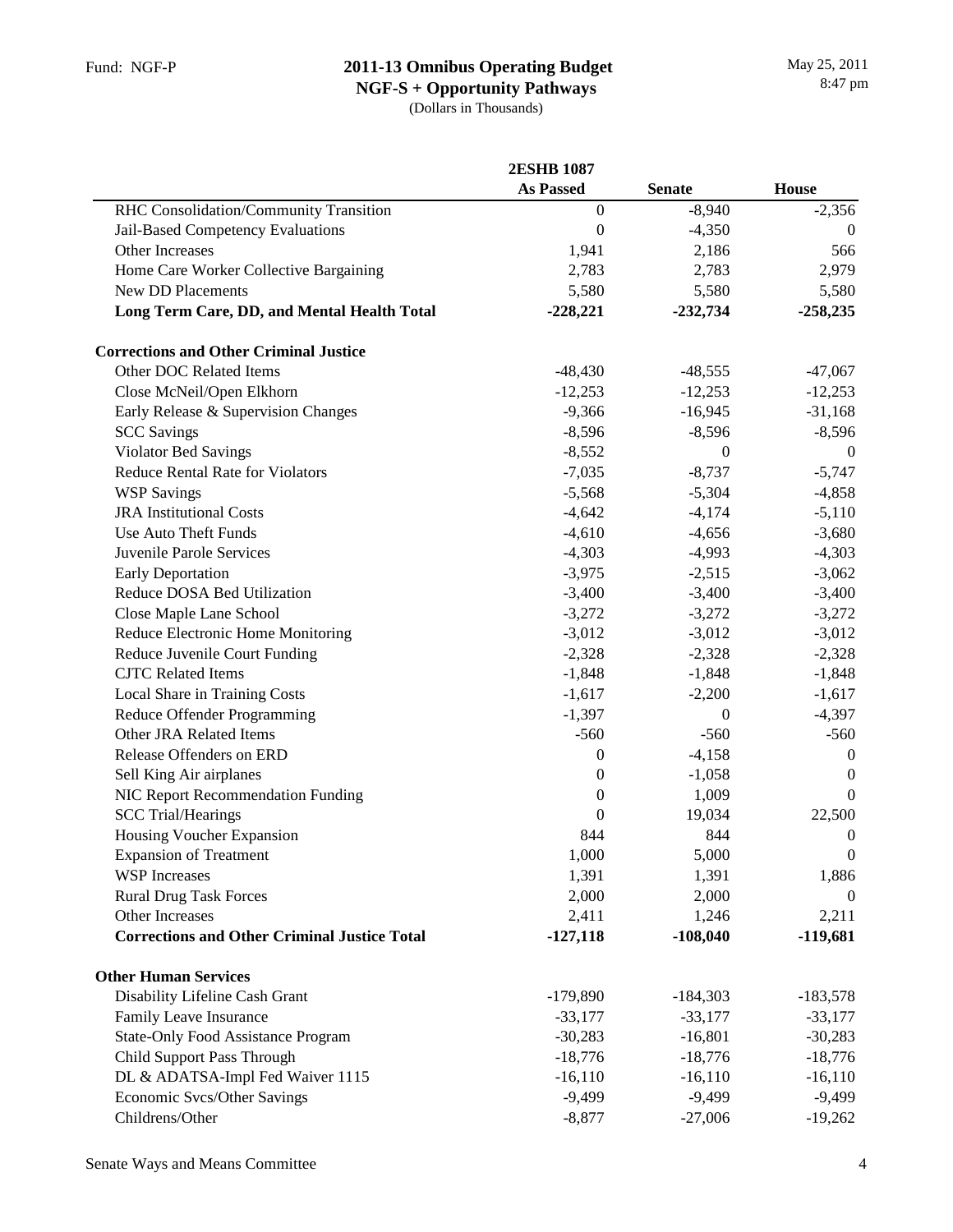|                                                   | <b>2ESHB 1087</b> |                |                |
|---------------------------------------------------|-------------------|----------------|----------------|
|                                                   | <b>As Passed</b>  | <b>Senate</b>  | <b>House</b>   |
| <b>Chemical Dependency Services</b>               | $-7,060$          | $-12,000$      | $-7,060$       |
| Childrens/Regional Staffing                       | $-6,408$          | $-6,408$       | $-6,408$       |
| <b>Refugee Employment Services</b>                | $-5,002$          | $-5,002$       | $-5,002$       |
| Crime Victim Compensation                         | $-4,115$          | $-3,965$       | $-4,115$       |
| Family and Children Councils Reform               | $-3,026$          | $-3,176$       | $-4,426$       |
| Childrens/Expedite Permanency                     | $-3,000$          | $-3,000$       | $-3,000$       |
| Childrens/Foster Parent Child Care                | $-2,607$          | $-2,607$       | $-2,607$       |
| <b>Naturalization Services</b>                    | $-2,370$          | $-2,370$       | $-3,684$       |
| DSHS/Central Administrative Costs                 | $-2,072$          | $-2,072$       | $-2,072$       |
| License Fees & Oversight                          | $-1,454$          | $-1,454$       | $-1,454$       |
| Childrens/Voluntary Placement                     | $-1,440$          | $-2,400$       | $-2,400$       |
| Other DASA                                        | $-871$            | $-871$         | $-871$         |
| AG Agency Legal Svc Billings                      | $\mathbf{0}$      | $\overline{0}$ | 3,278          |
| Performance Risk Pool                             | $\boldsymbol{0}$  | 6,460          | $\overline{0}$ |
| Fund Source Chg (Trans Youth Svcs)                | $\boldsymbol{0}$  | 10,279         | $\overline{0}$ |
| Disability Lifeline Treatment Funding             | 424               | 3,782          | 424            |
| Other Increases                                   | 919               | 119            | 760            |
| <b>Essential Needs and Housing Suppt</b>          | 64,132            | $\theta$       | 83,235         |
| Other                                             | $-3,612$          | $-3,091$       | $-3,836$       |
| <b>Other Human Services Total</b>                 | $-274,174$        | $-333,448$     | $-269,923$     |
| <b>Natural Resources</b>                          |                   |                |                |
| Discover Wa. Pass/Land Access Fees                | $-68,687$         | $-68,687$      | $-68,687$      |
| Dept of Ecology/Other                             | $-11,886$         | $-11,507$      | $-12,445$      |
| Fish & Wildlife/Other                             | $-9,505$          | $-8,537$       | $-8,241$       |
| Dept of Ecology/Fund Shift                        | $-9,500$          | $-9,500$       | $-9,500$       |
| DNR/Other                                         | $-8,912$          | $-8,197$       | $-10,354$      |
| <b>Agriculture Related</b>                        | $-1,548$          | $-855$         | $-3,468$       |
| DNR/Fund Shift                                    | $-750$            | $-750$         | $-750$         |
| Fish & Wildlife/HPA Fees                          | $\mathbf{0}$      | $-2,551$       | $-2,000$       |
| Increase Fee Support to Ag Programs               | $\boldsymbol{0}$  | 0              | $-4,775$       |
| <b>Reduce Fair Funding</b>                        | $\boldsymbol{0}$  | 0              | 2,000          |
| Other Increases                                   | 75                | 349            | 45             |
| State Parks/Maint & Access                        | 20,000            | 20,000         | 20,000         |
| Other                                             | $-3,952$          | $-4,048$       | $-4,392$       |
| <b>Natural Resources Total</b>                    | $-94,665$         | $-94,283$      | $-102,567$     |
| <b>Agency Reorganizations and Transfers</b>       |                   |                |                |
| <b>Health Care Related</b>                        | $-3,329$          | $\theta$       | $-3,329$       |
| Criminal Justice                                  | $-1,513$          | $-1,644$       | $-2,320$       |
| <b>Enterprise Services</b>                        | $-20$             | $-20$          | $\theta$       |
| <b>Education Governance</b>                       | 0                 | $-105$         | $\Omega$       |
| <b>Education Data Center</b>                      | $\theta$          | $\theta$       | $\theta$       |
| <b>Agency Reorganizations and Transfers Total</b> | $-4,862$          | $-1,769$       | $-5,649$       |